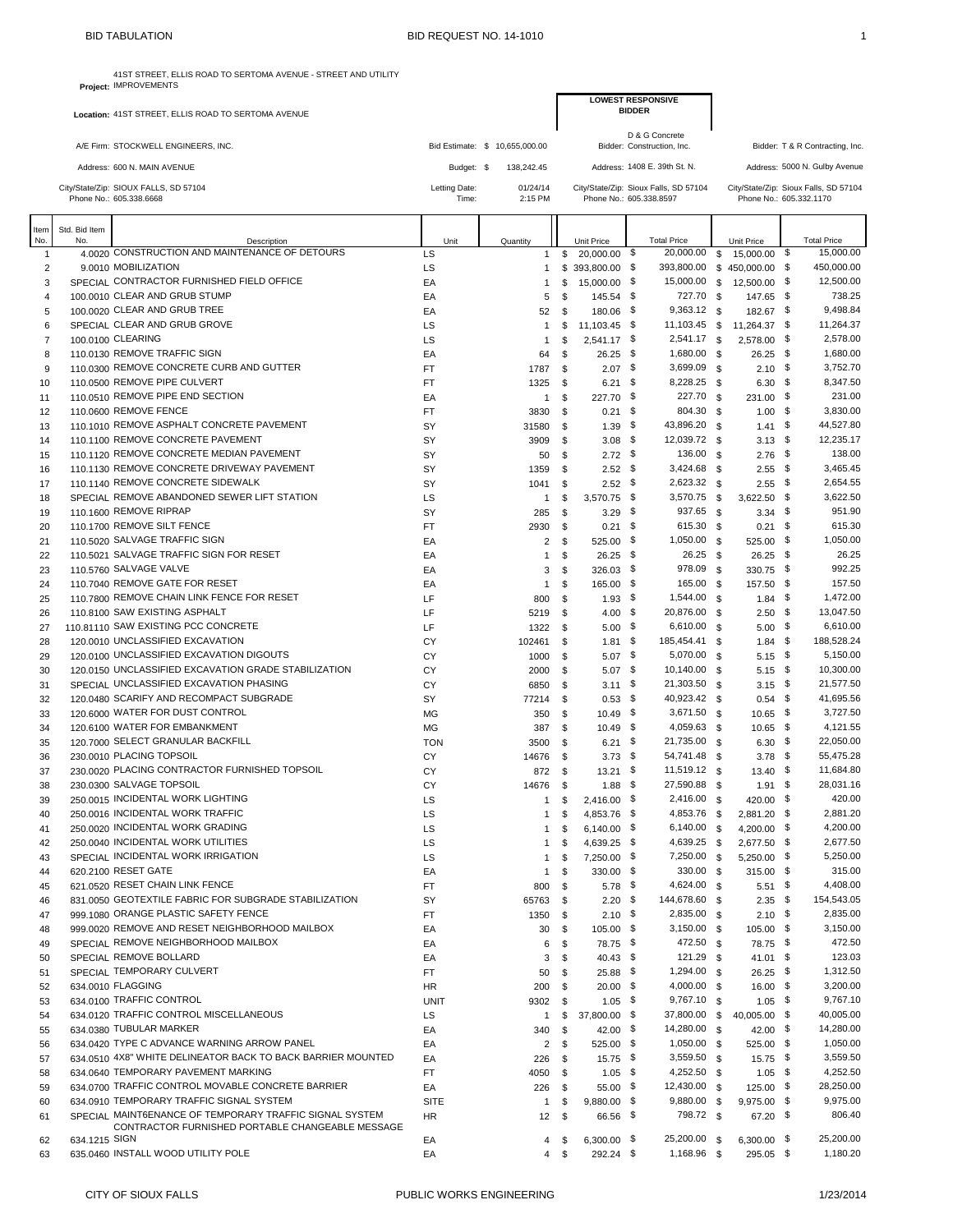|          |               | <b>BID TABULATION</b>                                                                   | BID REQUEST NO. 14-1010 |                                |     |                                                                  |                |                              |              |                         |                                       |
|----------|---------------|-----------------------------------------------------------------------------------------|-------------------------|--------------------------------|-----|------------------------------------------------------------------|----------------|------------------------------|--------------|-------------------------|---------------------------------------|
|          |               | 41ST STREET, ELLIS ROAD TO SERTOMA AVENUE - STREET AND UTILITY<br>Project: IMPROVEMENTS |                         |                                |     |                                                                  |                |                              |              |                         |                                       |
|          |               | Location: 41ST STREET, ELLIS ROAD TO SERTOMA AVENUE                                     |                         |                                |     | <b>LOWEST RESPONSIVE</b>                                         | <b>BIDDER</b>  |                              |              |                         |                                       |
|          |               | A/E Firm: STOCKWELL ENGINEERS, INC.                                                     |                         | Bid Estimate: \$ 10,655,000.00 |     |                                                                  | D & G Concrete | Bidder: Construction, Inc.   |              |                         | Bidder: T & R Contracting, Inc.       |
|          |               | Address: 600 N. MAIN AVENUE                                                             | Budget: \$              | 138,242.45                     |     |                                                                  |                | Address: 1408 E. 39th St. N. |              |                         | Address: 5000 N. Gulby Avenue         |
|          |               |                                                                                         |                         |                                |     |                                                                  |                |                              |              |                         |                                       |
|          |               | City/State/Zip: SIOUX FALLS, SD 57104<br>Phone No.: 605.338.6668                        | Letting Date:<br>Time:  | 01/24/14<br>2:15 PM            |     | City/State/Zip: Sioux Falls, SD 57104<br>Phone No.: 605.338.8597 |                |                              |              | Phone No.: 605.332.1170 | City/State/Zip: Sioux Falls, SD 57104 |
| Item     | Std. Bid Item |                                                                                         |                         |                                |     |                                                                  |                |                              |              |                         |                                       |
| No.      | No.           | Description<br>635,2390 INSTALL 3 SECTION VEHICLE SIGNAL HEAD                           | Unit                    | Quantity                       |     | Unit Price                                                       |                | <b>Total Price</b>           |              | Unit Price              | <b>Total Price</b><br>682.50          |
| 64       |               |                                                                                         | EA                      | 5                              | \$  | 135.20                                                           | \$             | 676.00                       | $\mathbf{s}$ | 136.50                  | \$                                    |
| 65       |               | 635.2391 INSTALL 5 SECTIONV EHICLE SIGNAL HEAD                                          | EA                      | $\overline{2}$                 | \$  | 161.20                                                           | \$             | 322.40 \$                    |              | 162.75 \$               | 325.50                                |
| 66       |               | SPECIAL CONTROLLER CABINET F&I<br>635.8120 2" RIGID CONDUIT SCHEDULE 40                 | EA<br><b>FT</b>         | $\mathbf{1}$                   | \$  | 213.20                                                           | - \$           | 213.20 \$<br>187.20 \$       |              | 215.25 \$               | 215.25<br>189.00                      |
| 67       |               | 635.9304 4/C #14 AWG IMSA COPPER CABLE K1                                               |                         | 60                             | \$  | $3.12$ \$                                                        | \$             | 548.25 \$                    |              | $3.15$ \$               | 552.50                                |
| 68       |               | 635.9307 7/C #14 AWG IMSA COPPER CABLE K1                                               | <b>FT</b>               | 425                            | \$  | 1.29                                                             |                | 403.20 \$                    |              | $1.30$ \$               | 407.40                                |
| 69       |               | 635.9320 20/C #14 AWG IMSA COPPER CABLE K1                                              | <b>FT</b>               | 210                            | \$  | $1.92$ \$                                                        |                | 1,764.00 \$                  |              | $1.94$ \$               | 1,780.00                              |
| 70       |               | SPECIAL TEMPORARY BUSINESS SIGN                                                         | <b>FT</b>               | 400                            | \$  | 4.41 \$                                                          |                | 1,260.00 \$                  |              | 4.45 $$$                | 1,260.00                              |
| 71<br>72 |               | SPECIAL TEMPORARY BOARDWALK                                                             | EA<br><b>SF</b>         | 16                             | \$  | 78.75 \$                                                         | - \$           | 2,000.00 \$                  |              | 78.75 \$<br>$3.75$ \$   | 1,500.00                              |
|          |               |                                                                                         |                         | 400                            | \$  | 5.00                                                             |                |                              |              |                         | 12,384.00                             |
| 73       |               | SPECIAL TEMPORARY SIDEWALK                                                              | SF                      | 3600                           | \$  | 4.41                                                             | \$             | 15,876.00                    | \$           | $3.44$ \$               |                                       |
| 74       |               | 120.6300 WATER FOR VEGETATION                                                           | <b>MG</b>               | 7825                           | \$  | 3.15                                                             | - \$           | 24,648.75 \$                 |              | $3.15$ \$               | 24,648.75                             |
| 75       |               | 730.0300 BOULEVARD TURF MIX                                                             | LB                      | 1710                           | \$  | 7.88                                                             | \$             | 13,474.80                    | \$           | $7.88$ \$               | 13,474.80                             |
| 76       |               | 730.0301 QUALITY GREEN TURF MIX                                                         | LB                      | 350                            | \$  | 7.88                                                             | - \$           | 2,758.00 \$                  |              | $7.88$ \$               | 2,758.00                              |
| 77       |               | 730.0303 WETLAND SEED MIXTURE 2                                                         | LB                      | 165                            | \$  | 18.90                                                            | \$             | 3,118.50 \$                  |              | 18.90 \$                | 3,118.50                              |
| 78       |               | 731.0100 FERTILZING                                                                     | LB                      | 1187                           | \$  | $0.68$ \$                                                        |                | 807.16 \$                    |              | $0.68$ \$               | 807.16                                |
| 79       |               | 731.0200 WEED CONTROL                                                                   | SY                      | 125228                         | \$  | $0.04$ \$                                                        |                | 5,009.12 \$                  |              | $0.04$ \$               | 5,009.12                              |
| 80       |               | 732.0200 FIBER MULCHING                                                                 | <b>TON</b>              | 15.8                           | \$  | 1,422.75 \$                                                      |                | 22,479.45 \$                 |              | 1,422.75 \$             | 22,479.45                             |
| 81       |               | 732,0400 SOIL STABILIZER                                                                | <b>ACRE</b>             | 16.5                           | \$  | 472.50                                                           | - \$           | 7,796.25 \$                  |              | 472.50 \$               | 7,796.25                              |
| 82       |               | 733.0100 SODDING                                                                        | SY                      | 5870                           | \$  | 2.81                                                             | \$             | 16,494.70                    | \$           | $2.81$ \$               | 16,494.70                             |
| 83       |               | 734.0105 EROSION CONTROL BLANKET #1                                                     | SY                      | 6395                           | \$  | 1.47                                                             | -\$            | 9,400.65 \$                  |              | $1.47$ \$               | 9,400.65                              |
| 84       |               | 734.0105 EROSION CONTROL BLANKET #2                                                     | SY                      | 1460                           | \$  | 2.94                                                             | \$             | 4,292.40                     | \$           | $2.94$ \$               | 4,292.40                              |
| 85       |               | 734.0154 12" DIAMETER EROSION CONTROL WATTLE                                            | FT                      | 580                            | \$  | $3.10\ 5$                                                        |                | 1,798.00 \$                  |              | $3.10$ \$               | 1,798.00                              |
| 86       |               | 734.0601 SILT FENCE                                                                     | <b>FT</b>               | 2970                           | \$  | 3.05                                                             | \$             | 9,058.50 \$                  |              | $3.05$ \$               | 9,058.50                              |
| 87       |               | 734.0610 MUCKING SILT FENCE                                                             | CY                      | 100                            | \$  | $5.00$ \$                                                        |                | 500.00 \$                    |              | 10.00 \$                | 1,000.00                              |
| 88       |               | 734,0620 REPAIR SILT FENCE                                                              | <b>FT</b>               | 730                            | \$  | 0.11                                                             | \$             | 80.30 \$                     |              | $0.11$ \$               | 80.30                                 |
| 89       |               | 734,0850 INLET PROTECTION                                                               | EA                      | 42                             | \$  | 68.25                                                            | - \$           | 2,866.50 \$                  |              | 68.25 \$                | 2,866.50                              |
| 90       |               | 734,5010 SWEEPING                                                                       | <b>HR</b>               | 150                            | \$  | 110.00 \$                                                        |                | 16,500.00 \$                 |              | $80.00$ \$              | 12,000.00                             |
| 91       |               | 734.6001 TEMPORARY VEHICLE TRACKING CONTROL                                             | EA                      | 8                              | \$  | 462.43                                                           | - \$           | 3,699.44 \$                  |              | 469.13 \$               | 3,753.04                              |
| 92       |               | 734.6006 CONCRETE WASHOUT AREA                                                          | EA                      | $\overline{7}$                 | \$  | 121.29                                                           | -\$            | 849.03 \$                    |              | 123.05 \$               | 861.35                                |
| 93       |               | SPECIAL HORSESHOE FILTER                                                                | EA                      | $\overline{2}$                 | \$  | 1,926.90                                                         | \$             | 3,853.80                     | - \$         | 1,954.83 \$             | 3,909.66                              |
| 94       |               | 120.6200 WATER FOR GRANULAR MATERIAL                                                    | MG                      | 764                            | \$  | 15.00                                                            | \$             | 11,460.00 \$                 |              | 15.00 \$                | 11,460.00                             |
| 95       |               | 260.3010 GRAVEL SURFACING                                                               | <b>TON</b>              | 881                            | \$  | 13.65                                                            | - \$           | 12,025.65 \$                 |              | $9.80$ \$               | 8,633.80                              |
| 96       |               | 260.1010 AGGREGATE BASE COURSE                                                          | <b>TON</b>              | 62930                          | \$  | $8.80\quad$                                                      |                | 553,784.00 \$                |              | $9.30$ \$               | 585,249.00                            |
| 97       |               | 320.1200 ASPHALT CONCRETE COMPOSITE                                                     | <b>TON</b>              | 3165                           | \$  | 65.89                                                            | - \$           | 208,541.85 \$                |              | 65.89 \$                | 208,541.85                            |
| 98       |               | SPECIAL TEMPORARY SURFACING                                                             | SY                      | 12000                          | \$  | 17.26 \$                                                         |                | 207,120.00 \$                |              | $16.47$ \$              | 197,640.00                            |
| 99       |               | 320.1250 ASPHALT CONCRETE FOR PATCHING                                                  | <b>TON</b>              | 362                            | \$. | 96.00                                                            | \$             | 34,752.00 \$                 |              | $83.90$ \$              | 30,371.80                             |

100 380.0010 6" NONREINFORCED PCC PAVEMENT STATES (1999) STATES (1999) STATES 150 \$ 40.00 \$ 532.90 \$ 4,935.00<br>101 380.0070 9" NONREINFORCED PCC PAVEMENT STATES (1999) STATES 1999 STATES 1999,259.75 \$ 32.55 \$ 1,740,025.35 101 380.0070 9" NONREINFORCED PCC PAVEMENT STATE STATE STATE STATE STATE STATE STATE STATE STATE STATE STATE S<br>102 380.3520 6" PCC APPROACH PAVEMENT STATE STATE STATE STATE STATE STATE STATE STATE STATE STATE STATE STATE S

103 380.4010 6" PCC FILLET SECTION **STATE ASSESS AND SECTION SY** 18 \$ 60.00 \$ 1,080.00 \$ 68.40 \$ 1,231.20 380.4070 9" PCC FILLET SECTION SY 1187.2 \$ 70.00 \$ 83,104.00 \$ 60.75 \$ 72,122.40

106 380.5020 FAST TRACK CONCRETE FOR 9" PCC PAVEMENT REPAIR SY 561 5000 167 150.00 \$ 115,050.00 \$ 109.60 \$ 84,063.20<br>107 380.6110 INSERT STEEL BAR IN PCC PAVEMENT 1 1/4" OR #9 BAR EA 2508 \$ 10.50 \$ 26,334.00 \$ 9.95 \$ 24,95 107 380.6110 INSERT STEEL BAR IN PCC PAVEMENT 1 1/4" OR #9 BAR EA 2508 \$ 10.50 \$ 26,334.00 \$ 9.95 \$ 24,954.60

102 380.3520 6" PCC APPROACH PAVEMENT SY SY 582 \$40.00 \$23,280.00 \$32.90 \$

| 108 | 380.6110 INSERT STEEL BAR IN PCC PAVEMENT #5 BAR  | EA        | 353 <sup>5</sup> |          | $8.50\quad$        | $3,000.50$ \$  | $7.00$ \$       | 2,471.00   |
|-----|---------------------------------------------------|-----------|------------------|----------|--------------------|----------------|-----------------|------------|
| 109 | SPECIAL DOWEL BAR                                 | EA        | 30319            | -S       | $7.50$ \$          | 227,392.50 \$  | $8.40\quad$     | 254,679.60 |
| 110 | SPECIAL TYPE 4S RIGHT OF WAY FENCE                | <b>FT</b> | 435              | - \$     | 4.79 \$            | 2,083.65 \$    | 4.57 \$         | 1,987.95   |
| 111 | 650,7000 CONCRETE CURB AND GUTTER TYPE SF66       | <b>FT</b> | 676              | - \$     | $15.00 \quad$ \$   | $10,140.00$ \$ | $14.25$ \$      | 9,633.00   |
| 112 | 650.7060 CONCRETE CURB AND GUTTER TYPE SF69       | <b>FT</b> | 1985 \$          |          | $15.00$ \$         | 29,775.00 \$   | $14.90$ \$      | 29,576.50  |
| 113 | SPECIAL CONCRETE CURB AND GUTTER TYPE SF69BL      | <b>FT</b> | 11184 \$         |          | $12.00$ \$         | 134,208.00 \$  | $11.45$ \$      | 128,056.80 |
| 114 | SPECIAL SPECIAL CONCRETE CURB AND GUTTER          | <b>FT</b> | 10395 \$         |          | $12.00$ \$         | 124,740.00 \$  | $11.45$ \$      | 119,022.75 |
| 115 | 650,8060 CONCRETE VALLEY GUTTER 9" THICK          | <b>SY</b> | 653.2 \$         |          | $52.00$ \$         | 33,966.40 \$   | $59.50$ \$      | 38,865.40  |
| 116 | 651.0040 4" CONCRETE SIDEWALK                     | <b>SF</b> | 1732 \$          |          | 4.00 $\frac{1}{2}$ | 6,928.00 \$    | $3.00\quad$ \$  | 5,196.00   |
| 117 | SPECIAL 4" COLORED PCC SPLASH PAD                 | <b>SF</b> | 12001            | <b>S</b> | $5.50\quad$        | 66,005.50 \$   | $5.65$ \$       | 67,805.65  |
| 118 | SPECIAL 5" COLORED MEDIAN PAVEMENT                | <b>SF</b> | 12261            | - \$     | $5.00\quad$ \$     | 61,305.00 \$   | $6.40\quad$     | 78,470.40  |
| 119 | 651,0060 6" CONCRETE SIDEWALK                     | <b>SF</b> | 82067            | - \$     | $3.41 \quad$       | 279,848.47 \$  | $3.50\quad$     | 287,234.50 |
| 120 | 651,6010 DETECTABLE WARNING SURFACE               | <b>SF</b> | 560              | - \$     | $38.00\quad$ \$    | 21,280.00 \$   | $35.00\quad$ \$ | 19,600.00  |
| 121 | SPECIAL GRIND 8" RUMBLE STRIPE IN ASPHALT         | <b>FT</b> | 2633 \$          |          | $2.50\quad$        | 6,582.50 \$    | $2.10\quad$     | 5,529.30   |
| 122 | 110.1400 REMOVE PAVEMENT MARKING 4" OR EQUIVALENT | <b>FT</b> | 2793 \$          |          | $1.05 \quad$ \$    | 2,932.65 \$    | $1.05 \quad$ \$ | 2,932.65   |
| 123 | 110.1410 REMOVE PAVEMENT MARKING ARROW            | EA        | 9                | \$       | $26.25$ \$         | $236.25$ \$    | $26.25$ \$      | 236.25     |
| 124 | 632.1320 2X2" PERFORATED TUBE POST                | <b>FT</b> | 1318 \$          |          | $6.30\quad$        | 8,303.40 \$    | $6.30\quad$     | 8,303.40   |
| 125 | 632.1330 2.25X2/25" PERFORATED TUBE POST          | <b>FT</b> | 406 \$           |          | $7.35$ \$          | 2,984.10 \$    | $7.35$ \$       | 2,984.10   |
| 126 | 632.1340 2.5X2.5" PERFORATED TUBE POST            | <b>FT</b> | 174S             |          | $8.40\quad$        | $1,461.60$ \$  | $8.40\quad$     | 1,461.60   |

105 SPECIAL PCC MEDIAN PAVEMENT SY 5Y 570.000 \$

127 632.2020 4X4" WHITE DELINEATOR WITH 1.12 LB/FT POST **EA** 28 \$ 26.25 \$ 735.00 \$ 26.25 \$ 735.00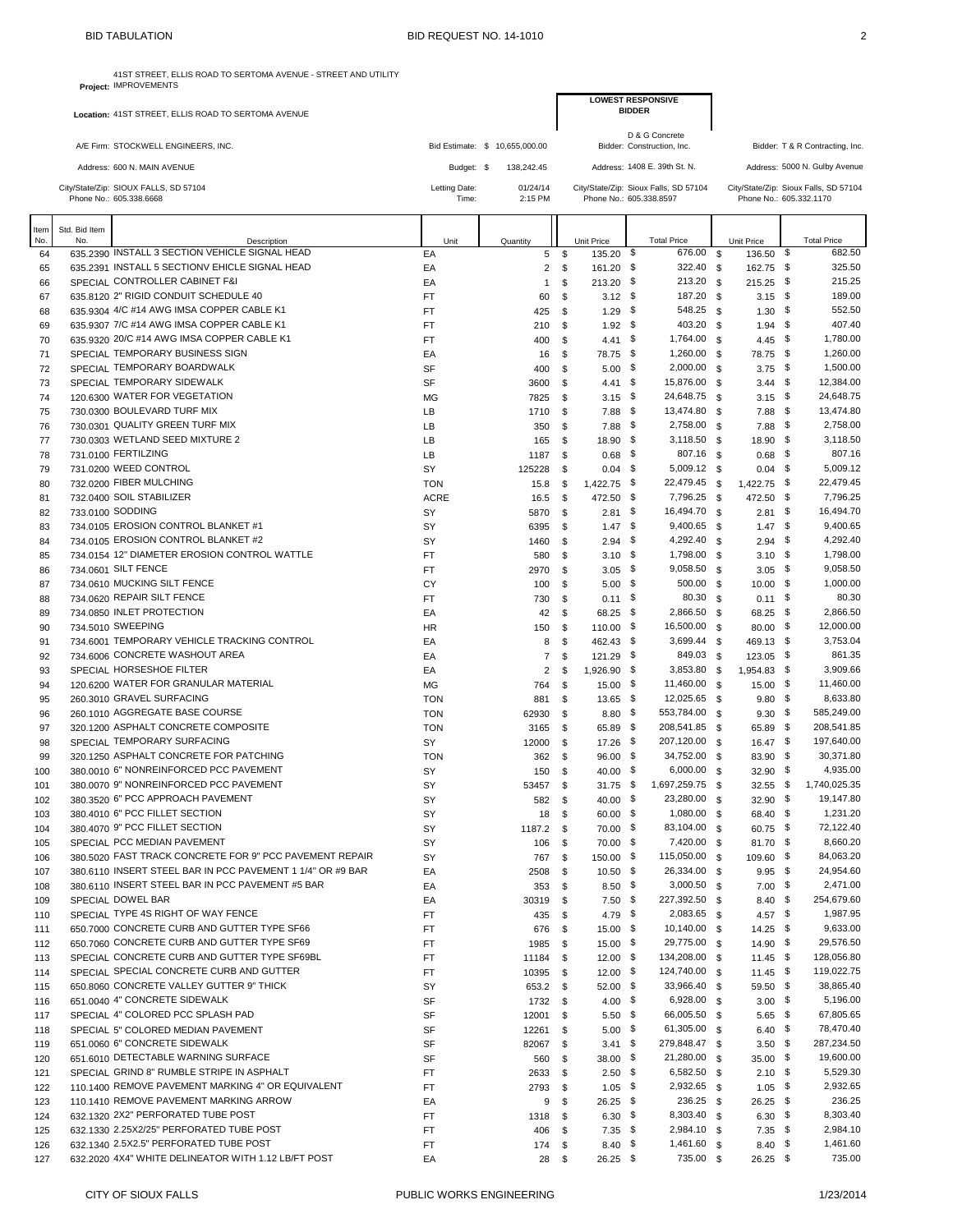41ST STREET, ELLIS ROAD TO SERTOMA AVENUE - STREET AND UTILITY

|            |                     | Project: IMPROVEMENTS                                                                                               |                        |               |                                |                |                                      |               |                                       |                      |                          |      |                                       |
|------------|---------------------|---------------------------------------------------------------------------------------------------------------------|------------------------|---------------|--------------------------------|----------------|--------------------------------------|---------------|---------------------------------------|----------------------|--------------------------|------|---------------------------------------|
|            |                     | Location: 41ST STREET, ELLIS ROAD TO SERTOMA AVENUE                                                                 |                        |               |                                |                |                                      | <b>BIDDER</b> | <b>LOWEST RESPONSIVE</b>              |                      |                          |      |                                       |
|            |                     |                                                                                                                     |                        |               |                                |                |                                      |               | D & G Concrete                        |                      |                          |      |                                       |
|            |                     | A/E Firm: STOCKWELL ENGINEERS, INC.                                                                                 |                        |               | Bid Estimate: \$ 10,655,000.00 |                |                                      |               | Bidder: Construction, Inc.            |                      |                          |      | Bidder: T & R Contracting, Inc.       |
|            |                     | Address: 600 N. MAIN AVENUE                                                                                         |                        | Budget: \$    | 138,242.45                     |                |                                      |               | Address: 1408 E. 39th St. N.          |                      |                          |      | Address: 5000 N. Gulby Avenue         |
|            |                     | City/State/Zip: SIOUX FALLS, SD 57104                                                                               |                        | Letting Date: | 01/24/14                       |                |                                      |               | City/State/Zip: Sioux Falls, SD 57104 |                      |                          |      | City/State/Zip: Sioux Falls, SD 57104 |
|            |                     | Phone No.: 605.338.6668                                                                                             |                        | Time:         | 2:15 PM                        |                |                                      |               | Phone No.: 605.338.8597               |                      | Phone No.: 605.332.1170  |      |                                       |
| Item       | Std. Bid Item       |                                                                                                                     |                        |               |                                |                |                                      |               |                                       |                      |                          |      |                                       |
| No.        | No.                 | Description<br>632.2520 TYPE 2 OBJECT MARKER                                                                        |                        | Unit          | Quantity                       |                | Unit Price                           |               | <b>Total Price</b><br>477.75          | - \$                 | Unit Price               |      | <b>Total Price</b><br>477.75          |
| 128<br>129 |                     | 632.3050 FURNISH SHEET ALUMINUM SIGN WITH REFLECTIVE SHEETING                                                       | EA<br>SF               |               |                                | 13<br>1115     | \$<br>$36.75$ \$<br>\$<br>$12.60$ \$ |               | 14,049.00                             | <b>S</b>             | 36.75 \$<br>12.60 \$     |      | 14,049.00                             |
| 130        |                     | 632.3060 INSTALL TRAFFIC SIGN ON POST                                                                               | EA                     |               |                                | 176            | \$<br>$10.50$ \$                     |               | 1,848.00                              | - \$                 | $10.50$ \$               |      | 1,848.00                              |
| 131        |                     | 632.3065 INSTALL TRAFFIC SIGN ON STREET LIGHT                                                                       | EA                     |               |                                | 33             | \$<br>89.25 \$                       |               | 2,945.25                              | \$                   | 89.25 \$                 |      | 2,945.25                              |
| 132        |                     | 632.3070 INSTALL TRAFFIC SIGN ON MAST ARM                                                                           | EA                     |               |                                | 21             | \$<br>367.50 \$                      |               | 7,717.50                              | <b>S</b>             | 367.50 \$                |      | 7.717.50                              |
| 133        |                     | SPECIAL PERMANENT TYPE III BARRICADE                                                                                | EA                     |               |                                | 6              | \$<br>$210.00$ \$                    |               | 1,260.00                              | - \$                 | 210.00 \$                |      | 1,260.00                              |
| 134        |                     | SPECIAL FURNISH 9" STREET SIGN                                                                                      | EA                     |               |                                | 12             | \$<br>73.50 \$                       |               | 882.00 \$                             |                      | 73.50 \$                 |      | 882.00                                |
| 135        |                     | SPECIAL FURNISH 18" STREET SIGN                                                                                     | EA                     |               |                                | 15             | \$<br>$210.00$ \$                    |               | 3,150.00                              | <b>S</b>             | 210.00 \$                |      | 3,150.00                              |
| 136        |                     | SPECIAL SOLAR POWERED FLASHING BEACON                                                                               | EA                     |               |                                | $\overline{2}$ | \$<br>4,680.00 \$                    |               | 9,360.00                              | \$                   | 4,725.00 \$              |      | 9,450.00                              |
| 137        |                     | 633.0010 COLD APPLIED PLASTIC PAVEMENT MARKING 4" YELLOW                                                            | <b>FT</b>              |               |                                | 3825           | \$<br>$3.15$ \$                      |               | 12,048.75                             | \$                   | $3.15$ \$                |      | 12,048.75<br>14,673.75                |
| 138<br>139 |                     | 633.0015 COLD APPLIED PLASTIC PAVEMENT MARKING 6" WHITE<br>SPECIAL 7" CONTRAST TAPE                                 | <b>FT</b><br><b>FT</b> |               | 19380                          | 2795           | \$<br>$5.25$ \$<br>$6.30$ \$<br>\$   |               | 14,673.75<br>122,094.00               | <b>S</b><br><b>S</b> | $5.25$ \$<br>$6.30\quad$ |      | 122,094.00                            |
| 140        |                     | 633.0030 COLD APPLIED PLASTIC PAVEMENT MARKING 24" WHITE                                                            | <b>FT</b>              |               |                                | 966            | 18.90 \$<br>\$                       |               | 18,257.40                             | - \$                 | 18.90 \$                 |      | 18,257.40                             |
| 141        |                     | 633.0030 COLD APPLIED PLASTIC PAVEMENT MARKING 24" YELLOW                                                           | FT                     |               |                                | 160            | \$<br>18.90 \$                       |               | 3,024.00                              | <b>S</b>             | 18.90 \$                 |      | 3,024.00                              |
| 142        |                     | 633,0035 COLD APPLIED PLASTIC PAVEMENT MARKING AREA                                                                 | SF                     |               |                                | 381            | $9.45$ \$<br>\$                      |               | 3,600.45                              | - \$                 | $9.45$ \$                |      | 3,600.45                              |
| 143        |                     | 633.0040 COLD APPLIED PLASTIC PAVEMENT MARKING ARROW                                                                | EA                     |               |                                | 89             | $210.00$ \$<br>\$                    |               | 18,690.00 \$                          |                      | 210.00 \$                |      | 18,690.00                             |
| 144        |                     | SPECIAL COLD APPLIED PLASTIC PAVEMENT MARKING SYMBOL BIKE LANE<br>COLD APPLIED PLASTIC PAVEMENT MARKING SYMBOL BIKE | EA                     |               |                                | 44             | 525.00 \$<br>\$                      |               | 23,100.00                             | - \$                 | 525.00 \$                |      | 23,100.00                             |
| 145        |                     | SPECIAL DETECTOR                                                                                                    | EA                     |               |                                | 6              | $105.00$ \$<br>-\$                   |               | 630.00 \$                             |                      | 105.00 \$                |      | 630.00                                |
| 146        |                     | 633.1100 EPOXY PAVEMENT MARKING PAINT 4" WHITE                                                                      | FT                     |               |                                | 4410           | \$<br>$0.79$ \$                      |               | 3,483.90                              | <b>S</b>             | $0.79$ \$                |      | 3,483.90                              |
| 147        |                     | 633.1105 EPOXY PAVEMENT MARKING PAINT 4" YELLOW                                                                     | FT                     |               |                                | 7325           | \$<br>$0.79$ \$                      |               | 5,786.75 \$                           |                      | $0.79$ \$                |      | 5,786.75                              |
| 148        |                     | 633.1130 EPOXY PAVEMENT MARKING PAINT 24" WHITE                                                                     | <b>FT</b>              |               |                                | 50             | \$<br>$3.15$ \$                      |               | 157.50                                | <b>S</b>             | $3.15$ \$                |      | 157.50                                |
| 149        |                     | 633.1135 EPOXY PAVEMENT MARKING PAINT 24" YELLOW                                                                    | <b>FT</b>              |               |                                | 300            | \$<br>$3.15$ \$                      |               | 945.00                                | \$                   | $3.15$ \$                |      | 945.00                                |
| 150        |                     | 633.1155 EPOXY PAVEMENT MARKING PAINT ARROW                                                                         | EA                     |               |                                | 13             | \$<br>$36.75$ \$                     |               | 477.75                                | \$                   | 36.75 \$                 |      | 477.75                                |
| 151        |                     | 633.1180 SURFACE PREPARATION FOR PAVEMENT MARKING 4"                                                                | <b>FT</b>              |               | 11735                          |                | $0.26$ \$<br>\$                      |               | 3,051.10                              | \$                   | $0.26$ \$                |      | 3,051.10                              |
| 152        |                     | 633.1186 SURFACE PREPARATION FOR PAVEMENT MARKING 24"                                                               | FT                     |               |                                | 350            | $2.10$ \$<br>\$                      |               | 735.00                                | - \$                 | $2.10$ \$                |      | 735.00                                |
| 153        |                     | 633.1190 SURFACE PREPARATION FOR PAVEMENT MARKING ARROW                                                             | EA                     |               |                                | 13             | \$<br>$21.00$ \$                     |               | 273.00                                | - \$                 | $21.00$ \$               |      | 273.00                                |
| 154        |                     | 633.1400 PAVEMENT MARKING PAINT 4" WHITE                                                                            | <b>FT</b>              |               |                                | 5840           | \$<br>0.26                           | -\$           | 1,518.40                              | \$                   | $0.26$ \$                |      | 1,518.40                              |
| 155        |                     | 633.1405 PAVEMENT MARKING PAINT 4" YELLOW                                                                           | <b>FT</b>              |               |                                | 370            | \$<br>0.26                           | \$            | 96.20                                 | \$                   | 0.26                     | \$   | 96.20                                 |
| 156        |                     | 633.1430 PAVEMENT MARKING PAINT 24" WHITE                                                                           | FT                     |               |                                | 560            | \$<br>1.58                           | - \$          | 884.80                                | \$                   | $1.58$ \$                |      | 884.80                                |
| 157        |                     | 633.1435 PAVEMENT MARKING PAINT 24" YELLOW                                                                          | <b>FT</b>              |               |                                | 80             | \$<br>1.58                           | -\$           | 126.40                                | - \$                 | $1.58$ \$                |      | 126.40                                |
| 158        |                     | 633.1440 PAVEMENT MARKING PAINT AREA<br>633.1445 PAVEMENT MARKING PAINT ARROW                                       | SF                     |               |                                | 190            | $0.79$ \$<br>\$                      |               | 150.10 \$                             |                      | $0.79$ \$                |      | 150.10<br>882.00                      |
| 159        |                     | SPECIAL PAVEMENT MARKING APINT SYBOL BIKE LANE                                                                      | EA                     |               |                                | 42             | \$<br>$21.00$ \$<br>$26.25$ \$<br>\$ |               | 882.00<br>315.00                      | \$<br>\$             | $21.00$ \$<br>26.25 \$   |      | 315.00                                |
| 160<br>161 |                     | SPECIAL PAVEMENT MARKING PAINT SYMBOL BIKE DETECTOR                                                                 | EA<br>EA               |               |                                | 12<br>4        | \$<br>$26.25$ \$                     |               | 105.00                                | \$                   | $26.25$ \$               |      | 105.00                                |
| 162        |                     | 633.5000 GROOVE PAVEMENT FOR PAVEMENT MARKING 4"                                                                    | <b>FT</b>              |               |                                | 3825           | $0.79$ \$<br>\$                      |               | 3,021.75                              | \$                   | 0.79                     | - \$ | 3,021.75                              |
| 163        |                     | 633.5005 GROOVE PAVEMENT FOR PAVEMENT MARKING 8"                                                                    | <b>FT</b>              |               | 19380                          |                | $1.31$ \$<br>\$                      |               | 25.387.80                             | - \$                 | 1.31                     | - \$ | 25,387.80                             |
| 164        |                     | 633.5015 GROOVE PAVEMENT FOR PAVEMENT MARKING 24"                                                                   | FT                     |               |                                | 1126           | $2.10$ \$<br>\$                      |               | 2,364.60                              | \$                   | $2.10$ \$                |      | 2,364.60                              |
| 165        |                     | SPECIAL GROOVE PAVEMENT FOR PAVEMENT MARKING AREA                                                                   | SF                     |               |                                | 381            | $1.05$ \$<br>\$                      |               | 400.05                                | <b>S</b>             | $1.05$ \$                |      | 400.05                                |
| 166        |                     | SPECIAL GROOVE PAVEMENT FOR PAVEMENT MARKING ARROW                                                                  | EA                     |               |                                | 89             | $26.25$ \$<br>\$                     |               | 2,336.25 \$                           |                      | $26.25$ \$               |      | 2,336.25                              |
| 167        | <b>SPECIAL LANE</b> | GROOVE PAVEMENT FOR PAVEMENT MARKING SYMBOL BIKE<br>GROOVE PAVEMENT FOR PAVEMENT MARKING SYMBOL BIKE                | EA                     |               |                                | 44             | $36.75$ \$<br>- \$                   |               | 1,617.00 \$                           |                      | $36.75$ \$               |      | 1,617.00                              |
| 168        |                     | <b>SPECIAL DETECTOR</b>                                                                                             | EA                     |               |                                | 6              | $26.25$ \$<br>\$                     |               | $157.50$ \$                           |                      | $26.25$ \$               |      | 157.50                                |
| 169        |                     | 110.0400 REMOVE DROP INLET                                                                                          | EA                     |               |                                | 4              | 672.75 \$<br>\$                      |               | 2,691.00 \$                           |                      | 682.50 \$                |      | 2,730.00                              |
| 170        |                     | 110.0425 REMOVE JUNCTION BOX                                                                                        | EA                     |               |                                | $\mathbf{1}$   | \$<br>465.75 \$                      |               | 465.75 \$                             |                      | 472.50 \$                |      | 472.50                                |
| 171        |                     | 110.0530 REMOVE STORM SEWER PIPE                                                                                    | FT                     |               |                                | 1077           | \$<br>$8.28$ \$                      |               | 8,917.56 \$                           |                      | $8.40\quad$              |      | 9,046.80                              |
| 172        |                     | 450.0103 12" RCP CLASS 3 FURNISH                                                                                    | FT                     |               |                                | 16             | 16.56 \$<br>\$                       |               | 264.96                                | \$                   | 16.80 \$                 |      | 268.80                                |
| 173        |                     | 450.0110 12" RCP INSTALL                                                                                            | FT                     |               |                                | 16             | 26.91 \$<br>\$                       |               | 430.56 \$                             |                      | 27.30 \$                 |      | 436.80                                |
| 174        |                     | 450.0113 15" RCP CLASS 3 FURNISH                                                                                    | FT                     |               |                                | 964            | \$<br>$20.18$ \$                     |               | 19,453.52 \$                          |                      | $20.48$ \$               |      | 19,742.72                             |
| 175        |                     | 450.0120 15" RCP INSTALL                                                                                            | FT                     |               |                                | 964            | \$<br>$27.95$ \$                     |               | 26,943.80 \$                          |                      | 28.35 \$                 |      | 27,329.40                             |
| 176        |                     | 450.0123 18" RCP CLASS 3 FURNISH                                                                                    | FT                     |               |                                | 2176           | $^{\circ}$<br>$23.81$ \$             |               | 51,810.56 \$                          |                      | $24.15$ \$               |      | 52,550.40                             |
| 177        |                     | 450.0130 18" RCP INSTALL                                                                                            | FT                     |               |                                | 2176           | $^{\circ}$<br>27.95 \$               |               | 60,819.20                             | <b>S</b>             | 28.35 \$                 |      | 61,689.60                             |
| 178        |                     | 450.0143 24" RCP CLASS 3 FURNISH                                                                                    | FT                     |               |                                | 1752 \$        | $32.09$ \$                           |               | 56,221.68 \$                          |                      | $32.55$ \$               |      | 57,027.60                             |
| 179        |                     | 450.0150 24" RCP INSTALL                                                                                            | FT                     |               |                                | 1752           | $^{\circ}$<br>$27.95$ \$             |               | 48,968.40                             | <b>S</b>             | 28.35 \$                 |      | 49,669.20                             |
| 180        |                     | 450.0163 30" RCP CLASS 3 FURNISH                                                                                    | FT                     |               |                                | 1992 \$        | 46.06 \$                             |               | 91,751.52 \$                          |                      | 46.73 \$                 |      | 93,086.16                             |
| 181        |                     | 450.0170 30" RCP INSTALL<br>450.0183 36" RCP CLASS 3 FURNISH                                                        | FT<br>FT               |               |                                | 1992<br>663    | $30.02$ \$<br>\$<br>72.45 \$         |               | 59,799.84 \$<br>48,034.35 \$          |                      | $30.45$ \$<br>73.50 \$   |      | 60,656.40<br>48,730.50                |
| 182<br>183 |                     | 450.190 36" RCP INSTALL                                                                                             | FT                     |               |                                | 663            | \$<br>\$<br>$33.12$ \$               |               | 21,958.56 \$                          |                      | $33.60$ \$               |      | 22,276.80                             |
| 184        |                     | 450,2000 12" RCP FLARED END FURNISH                                                                                 | EA                     |               |                                | $\mathbf{1}$   | \$<br>491.63 \$                      |               | 491.63 \$                             |                      | 498.75 \$                |      | 498.75                                |
| 185        |                     | 450.2001 12" RCP FLARED END INSTALL                                                                                 | EA                     |               |                                | $\mathbf{1}$   | \$<br>175.95 \$                      |               | 175.95 \$                             |                      | 178.50 \$                |      | 178.50                                |
| 186        |                     | 450,2004 15" RCP FLARED END FURNISH                                                                                 | EA                     |               |                                | $\overline{2}$ | \$<br>517.50 \$                      |               | 1,035.00 \$                           |                      | 525.00 \$                |      | 1,050.00                              |
| 187        |                     | 450.2005 15" RCP FLARED END INSTALL                                                                                 | EA                     |               |                                | $\overline{2}$ | 201.83 \$<br>\$                      |               | 403.66 \$                             |                      | 204.75 \$                |      | 409.50                                |
| 188        |                     | 450.2008 18" RCP FLARED END FURNISH                                                                                 | EA                     |               |                                | 1              | 553.73 \$<br>\$                      |               | 553.73 \$                             |                      | 561.75 \$                |      | 561.75                                |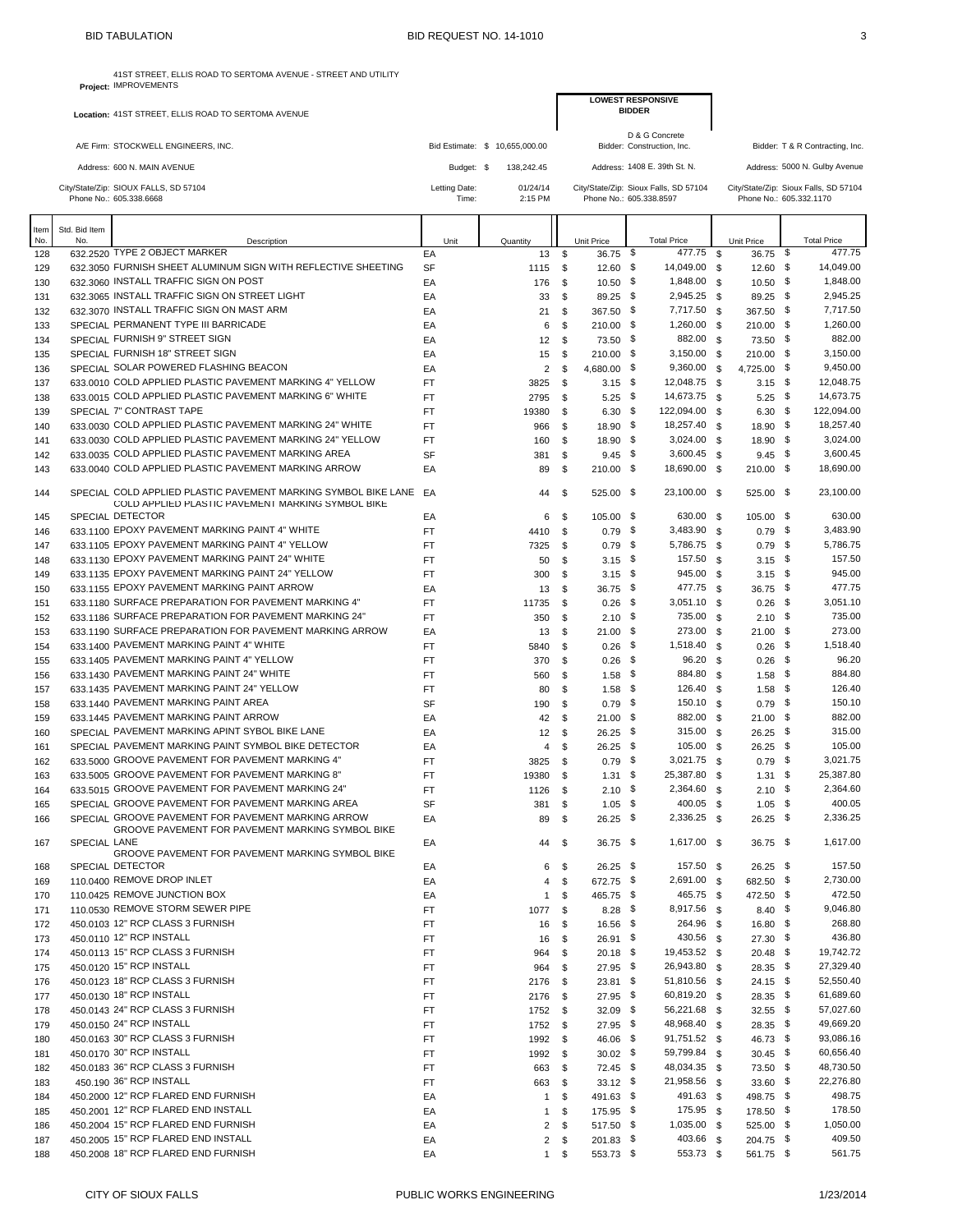|            |               | 41ST STREET, ELLIS ROAD TO SERTOMA AVENUE - STREET AND UTILITY<br>Project: IMPROVEMENTS |               |                                |                          |                             |                                              |                                            |                                       |
|------------|---------------|-----------------------------------------------------------------------------------------|---------------|--------------------------------|--------------------------|-----------------------------|----------------------------------------------|--------------------------------------------|---------------------------------------|
|            |               |                                                                                         |               |                                |                          |                             | <b>LOWEST RESPONSIVE</b><br><b>BIDDER</b>    |                                            |                                       |
|            |               | Location: 41ST STREET, ELLIS ROAD TO SERTOMA AVENUE                                     |               |                                |                          |                             |                                              |                                            |                                       |
|            |               | A/E Firm: STOCKWELL ENGINEERS, INC.                                                     |               | Bid Estimate: \$ 10,655,000.00 |                          |                             | D & G Concrete<br>Bidder: Construction, Inc. |                                            | Bidder: T & R Contracting, Inc.       |
|            |               | Address: 600 N. MAIN AVENUE                                                             | Budget: \$    | 138,242.45                     |                          |                             | Address: 1408 E. 39th St. N.                 |                                            | Address: 5000 N. Gulby Avenue         |
|            |               | City/State/Zip: SIOUX FALLS, SD 57104                                                   | Letting Date: | 01/24/14                       |                          |                             | City/State/Zip: Sioux Falls, SD 57104        |                                            | City/State/Zip: Sioux Falls, SD 57104 |
|            |               | Phone No.: 605.338.6668                                                                 | Time:         | 2:15 PM                        |                          |                             | Phone No.: 605.338.8597                      |                                            | Phone No.: 605.332.1170               |
| Item       | Std. Bid Item |                                                                                         |               |                                |                          |                             |                                              |                                            |                                       |
| No.<br>189 | No.           | Description<br>450.2009 18" RCP FLARED END INSTALL                                      | Unit<br>EA    | Quantity                       | $\mathsf{\$}$<br>1       | Unit Price<br>227.70        | <b>Total Price</b><br>\$<br>227.70           | <b>Unit Price</b><br><b>S</b><br>231.00 \$ | <b>Total Price</b><br>231.00          |
| 190        |               | 450.2016 24" RCP FLARED END FURNISH                                                     | EA            |                                | \$<br>3                  | 615.83 \$                   | 1,847.49 \$                                  | 624.75 \$                                  | 1,874.25                              |
| 191        |               | 450.2017 24" RCP FLARED END INSTALL                                                     | EA            |                                | \$<br>3                  | 227.70 \$                   | 683.10 \$                                    | 231.00 \$                                  | 693.00                                |
| 192        |               | 450.2024 30" RCP FLARED END FURNISH                                                     | EA            |                                | \$<br>9                  | 719.33 \$                   | 6,473.97 \$                                  | 729.75 \$                                  | 6,567.75                              |
| 193        |               | 450.2025 30" RCP FLARED END INSTALL                                                     | EA            |                                | 9<br>\$                  | 258.75 \$                   | 2,328.75 \$                                  | 262.50 \$                                  | 2,362.50                              |
| 194        |               | 462.0100 CLASS M6 CONCRETE                                                              | CY            | 191.33                         | \$                       | 599.50 \$                   | 114,702.34 \$                                | 465.00 \$                                  | 88,968.45                             |
| 195        |               | 480.0100 REINFORCING STEEL                                                              | LB            | 20136                          | \$                       | $1.49$ \$                   | 30,002.64 \$                                 | $1.30$ \$                                  | 26,176.80                             |
| 196        |               | SPECIAL CONCRETE COLLAR                                                                 | EA            |                                | \$<br>2                  | 621.00 \$                   | 1,242.00 \$                                  | 630.00 \$                                  | 1,260.00                              |
| 197        |               | SPECIAL CONNECT TO EXISTING STRUCTURE                                                   | EA            |                                | \$<br>$\mathbf{1}$       | 776.25 \$                   | 776.25 \$                                    | 787.50 \$                                  | 787.50                                |
| 198        |               | 670 1200 TYPE B FRAME AND GRATE ASSEMBLY                                                | EA            |                                | \$<br>4                  | 498.00                      | \$<br>1,992.00 \$                            | 550.00 \$                                  | 2,200.00                              |
| 199        |               | 671.0101 ADJUST JUNCTION BOX ASPHALT STREETS                                            | EA            |                                | 2<br>\$                  | 1,155.00 \$                 | 2,310.00 \$                                  | 1,200.00 \$                                | 2,400.00                              |
| 200        |               | 671.0102 ADJUST JUNCTION BOX CONCRETE STREETS<br>671.6100 TYPE Y MANHOLE FRAME AND LID  | EA            | 28                             | \$                       | 350.00 \$                   | 9,800.00 \$<br>8,167.50 \$                   | 250.00 \$<br>250.00 \$                     | 7,000.00<br>6,750.00                  |
| 201<br>202 |               | 680.0660 6" SLOTTED CORRUGATED POLYETHYLENE DRAINAGE TUBING                             | EA<br>FT.     | 27                             | \$<br>\$                 | 302.50 \$<br>$11.90$ \$     | 162,934.80 \$                                | $12.08$ \$                                 | 165,399.36                            |
| 203        |               | 700.0210 CLASS B RIPRAP                                                                 | <b>TON</b>    | 13692<br>100                   | \$                       | $33.12$ \$                  | 3,312.00 \$                                  | $33.60$ \$                                 | 3,360.00                              |
| 204        |               | 700.0310 CLASS C RIPRAP                                                                 | <b>TON</b>    | 160                            | \$                       | $33.12$ \$                  | 5,299.20 \$                                  | $33.60$ \$                                 | 5,376.00                              |
| 205        |               | SPECIAL CATCH BASINF RAME AND GRATE ASSEMBLY                                            | EA            |                                | \$<br>6                  | 425.00 \$                   | 2,550.00 \$                                  | 425.00 \$                                  | 2,550.00                              |
| 206        |               | 110.1910 REMOVE FIRE HYDRANT                                                            | EA            |                                | 2<br>\$                  | 263.93 \$                   | 527.86 \$                                    | 267.75 \$                                  | 535.50                                |
| 207        |               | 110.1960 REMOVE VALVE BOX                                                               | EA            |                                | \$<br>4                  | 98.33 \$                    | 393.32 \$                                    | 99.75 \$                                   | 399.00                                |
| 208        |               | 110.1970 REMOVE WATER MAIN                                                              | FT            | 320                            | \$                       | $10.35$ \$                  | 3,312.00 \$                                  | $10.50$ \$                                 | 3,360.00                              |
| 209        |               | 900.0105 16" DUCTILE IRON WATERMAIN                                                     | FT.           | 165                            | \$                       | 69.35                       | \$<br>11,442.75 \$                           | 70.35 \$                                   | 11,607.75                             |
| 210        |               | 900.0106 20" DUCTILE IRON WATERMAIN                                                     | FT            | 4637                           | \$                       | 79.95 \$                    | 370,728.15 \$                                | $81.11$ \$                                 | 376,107.07                            |
| 211        |               | SPECIAL 20" DUCTILE IRON WATERMAIN EXTRA DEPTH                                          | FT            | 706                            | \$                       | 83.06 \$                    | 58,640.36 \$                                 | 84.26 \$                                   | 59,487.56                             |
| 212        |               | SPECIAL 20" DUCTILE IRON CARRIER PIPE                                                   | FT            | 60                             | \$                       | $81.25$ \$                  | 4,875.00 \$                                  | 82.43 \$                                   | 4,945.80                              |
| 213        |               | 900.0107 24" DUCTILE IRON WATERMAIN                                                     | FT            | 1207                           | \$                       | 97.29                       | \$<br>117,429.03 \$                          | 98.70 \$                                   | 119,130.90                            |
| 214        |               | SPECIAL 30" CASING PIPE                                                                 | FT            | 60                             | \$                       | 142.83 \$                   | 8,569.80 \$                                  | 144.90 \$                                  | 8,694.00                              |
| 215        |               | 900.0201 6" C900 DR 18 PVC WATERMAIN                                                    | <b>FT</b>     | 434                            | \$                       | $21.22$ \$                  | 9,209.48 \$                                  | $21.53$ \$                                 | 9,344.02                              |
| 216        |               | 900.0202 8" C900 DR 18 PVC WATERMAIN                                                    | FT            | 1748                           | \$                       | $24.32$ \$                  | 42,511.36 \$                                 | $24.68$ \$                                 | 43,140.64                             |
| 217        |               | 900.0204 12" C900 DR 18 PVC WATERMAIN                                                   | FT            | 221                            | \$                       | $34.16$ \$                  | 7,549.36 \$                                  | $34.65$ \$                                 | 7,657.65                              |
| 218        |               | 900.0402 6" MJ GATE VALVE WITH BOX                                                      | EA            | 12                             | \$                       | 947.03 \$                   | 11,364.36 \$                                 | 960.75 \$                                  | 11,529.00                             |
| 219        |               | 900.0403 8' MJ GATE VALVE WITH BOX                                                      | EA            | 15                             | \$                       | 1,319.63 \$                 | 19,794.45 \$                                 | 1,338.75 \$                                | 20,081.25                             |
| 220        |               | 900.0405 12" MJ GATE VALVE WITH BOX                                                     | EA            |                                | 2<br>\$                  | 2,364.98 \$                 | 4,729.96 \$                                  | 2,399.25 \$                                | 4,798.50                              |
| 221        |               | SPECIAL 16" MJ GATE VALVE WITH BOX                                                      | EA            |                                | 2<br>\$                  | 5,801.18 \$                 | 11,602.36 \$                                 | 5,885.25 \$                                | 11,770.50                             |
| 222        |               | SPECIAL 20" MJ GATE VALVE WITH BOX<br>SPECIAL 24" MJ GATE VALVE WITH BOX                | EA            | 10                             | \$                       | 10,096.43 \$                | 100,964.30<br>42,554.04 \$                   | 10,242.75 \$<br><b>S</b>                   | 102,427.50<br>43,170.75               |
| 223<br>224 |               | SPECIAL COMBINATION AIR VALVE/MANHOLE                                                   | EA<br>EA      |                                | 3<br>\$<br>2<br>\$       | 14,184.68 \$<br>8,378.33 \$ | 16,756.66 \$                                 | 14,390.25 \$<br>9,549.75 \$                | 19.099.50                             |
|            |               | 900.0450 VALVE BOX ADJUSTMENT                                                           | EA            |                                | \$                       |                             | 5,875.00 \$                                  | 215.00 \$                                  | 10,105.00                             |
| 225<br>226 |               | 900.0451 VALVE BOX EXTENSION                                                            | EA            | 47                             | $\mathbf{1}$<br>\$       | 125.00 \$<br>144.90 \$      | 144.90 \$                                    | 147.00 \$                                  | 147.00                                |
| 227        |               | 900.0504 12" MJ ELBOW 11.25/22.5/45 DEGREE                                              | EA            |                                | 2<br>\$                  | 393.30 \$                   | 786.60 \$                                    | 399.00 \$                                  | 798.00                                |
| 228        |               | 900.0506 20" MJ ELBOW 11.25/22.5/45 DEGREE                                              | EA            |                                | 2<br>\$                  | 952.20 \$                   | 1,904.40 \$                                  | 966.00 \$                                  | 1,932.00                              |
| 229        |               | 900.0602 8" MJ ELBOW 90 DEGREE                                                          | EA            |                                | $\overline{a}$<br>\$     | 279.45 \$                   | 558.90 \$                                    | 283.50 \$                                  | 567.00                                |
| 230        |               | 900.0704 8X6" MJ TEE                                                                    | EA            |                                | 3<br>\$                  | 326.03 \$                   | 978.09 \$                                    | 330.75 \$                                  | 992.25                                |
| 231        |               | 900.0713 12X6" MJ TEE                                                                   | EA            |                                | \$<br>$\mathbf{1}$       | 481.28 \$                   | 481.28 \$                                    | 488.25 \$                                  | 488.25                                |
| 232        |               | 9003.0719 16X6" MJ TEE                                                                  | EA            |                                | \$<br>1                  | 781.43 \$                   | 781.43 \$                                    | 792.75 \$                                  | 792.75                                |
| 233        |               | 900.0725 20X8" MJ TEE                                                                   | EA            |                                | 5<br>\$                  | $1,107.45$ \$               | 5,537.25 \$                                  | $1,123.50$ \$                              | 5,617.50                              |
| 234        |               | 900.0726 20X6" MJ TEE                                                                   | EA            |                                | $\overline{7}$<br>\$     | 1,081.58 \$                 | 7,571.06 \$                                  | 1,097.25 \$                                | 7,680.75                              |
| 235        |               | SPECIAL 24X8" MJ TEE                                                                    | EA            |                                | \$<br>5                  | $1,340.33$ \$               | 6,701.65 \$                                  | 1,359.75 \$                                | 6,798.75                              |
| 236        |               | SPECIAL 24X6" MJ TEE                                                                    | EA            |                                | \$<br>$\mathbf{1}$       | $1,319.63$ \$               | 1,319.63 \$                                  | 1,338.75 \$                                | 1,338.75                              |
| 237        |               | 900.0802 8X6" MJ REDUCER                                                                | EA            |                                | 7<br>\$                  | 238.05 \$                   | 1,666.35 \$                                  | 241.50 \$                                  | 1,690.50                              |
| 238        |               | 900.0819 24X20" MJ REDUCER                                                              | EA            |                                | 1<br>\$                  | 1,185.08 \$                 | 1,185.08 \$                                  | 1,202.25 \$                                | 1,202.25                              |
| 239        |               | SPECIAL 20X8" MJ CROSS                                                                  | EA            |                                | \$<br>3                  | 1,547.33 \$                 | 4,641.99 \$                                  | 1,569.75 \$                                | 4,709.25                              |
| 240        |               | 900.0919 20X12" MJ CROSS                                                                | EA            |                                | \$<br>$\mathbf{1}$       | 1,562.85 \$                 | 1,562.85 \$                                  | 1,585.50 \$                                | 1,585.50                              |
| 241        |               | 900.0920 20X16" MJ CROSS                                                                | EA            |                                | \$<br>1                  | $2,132.10$ \$               | 2,132.10 \$                                  | $2,163.00$ \$                              | 2,163.00                              |
| 242        |               | 900.0925 24X24" MJ CROSS                                                                | EA            |                                | \$<br>1                  | 2,680.65 \$                 | 2,680.65 \$                                  | 2,719.50 \$                                | 2,719.50                              |
| 243        |               | 900.1007 24" MJ PLUG                                                                    | EA            |                                | \$<br>3                  | 952.20 \$                   | 2,856.60 \$                                  | 966.00 \$                                  | 2,898.00                              |
| 244        |               | 900.1101 6" MJ CAP                                                                      | EA            |                                | \$<br>$\mathbf{1}$       | 160.43 \$                   | 160.43 \$                                    | 162.75 \$                                  | 162.75                                |
| 245        |               | 900.1102 8' MJ CAP                                                                      | EA            |                                | \$<br>4                  | 191.48 \$                   | 765.92 \$                                    | 194.25 \$                                  | 777.00                                |
| 246        |               | 900.1104 12" MJ CAP                                                                     | EA            |                                | \$<br>1                  | 258.75 \$                   | 258.75 \$                                    | 262.50 \$                                  | 262.50                                |
| 247        |               | 900.1202 8" MJ LONG SLEEVE                                                              | EA            |                                | \$<br>3                  | 284.63 \$                   | 853.89 \$                                    | 288.75 \$                                  | 866.25                                |
| 248        |               | 900.1204 12" MJ LONG SLEEVE<br>900.1206 20" MJ LONG SLEEVE                              | EA            |                                | \$<br>1                  | 414.00 \$                   | 414.00 \$<br>895.28 \$                       | 420.00 \$                                  | 420.00<br>908.25                      |
| 249        |               | 900.1401 6" MJ RETAINER GLAND                                                           | EA<br>EA      |                                | \$<br>$\mathbf{1}$<br>\$ | 895.28 \$<br>$37.26$ \$     | 1,415.88 \$                                  | 908.25 \$<br>37.80 \$                      | 1,436.40                              |
| 250<br>251 |               | 900.1402 8" MJ RETAINER GLAND                                                           | EA            | 38                             | -\$                      | 55.37 \$                    | 4,042.01 \$                                  | 56.18 \$                                   | 4,101.14                              |
| 252        |               | 900.1404 12" MJ RETAINER GLAND                                                          | EA            | 73                             | $14 \quad$               | 99.88 \$                    | 1,398.32 \$                                  | $101.33$ \$                                | 1,418.62                              |
|            |               |                                                                                         |               |                                |                          |                             |                                              |                                            |                                       |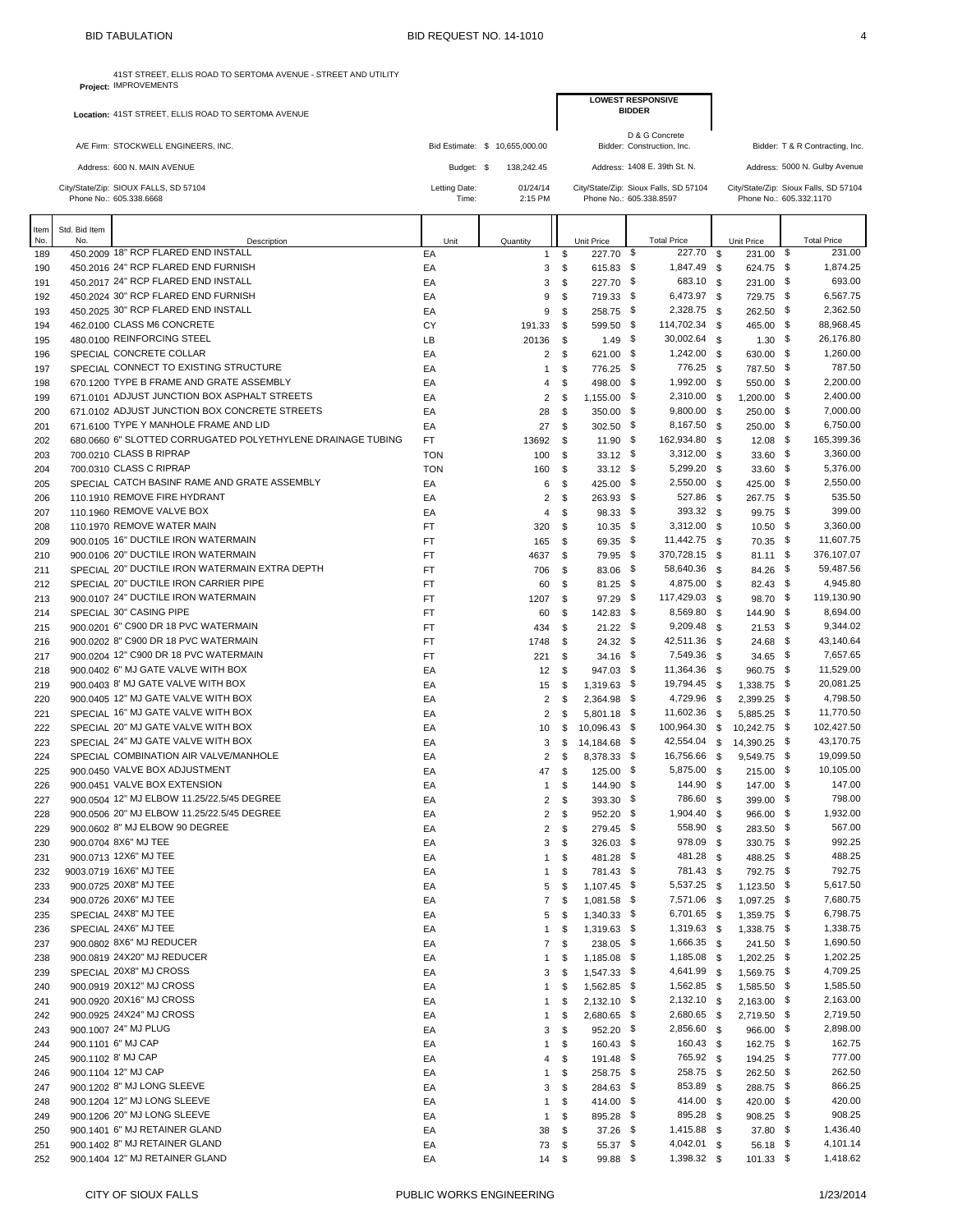**Project:** IMPROVEMENTS

41ST STREET, ELLIS ROAD TO SERTOMA AVENUE - STREET AND UTILITY

|             |                      | Location: 41ST STREET, ELLIS ROAD TO SERTOMA AVENUE                                        |                 |                                |                              |                                                | LUWESI KESPUNSIVE<br><b>BIDDER</b> |                              |              |                              |      |                                       |
|-------------|----------------------|--------------------------------------------------------------------------------------------|-----------------|--------------------------------|------------------------------|------------------------------------------------|------------------------------------|------------------------------|--------------|------------------------------|------|---------------------------------------|
|             |                      |                                                                                            |                 |                                |                              |                                                | D & G Concrete                     |                              |              |                              |      |                                       |
|             |                      | A/E Firm: STOCKWELL ENGINEERS, INC.                                                        |                 | Bid Estimate: \$ 10,655,000.00 |                              |                                                | Bidder: Construction, Inc.         |                              |              |                              |      | Bidder: T & R Contracting, Inc.       |
|             |                      | Address: 600 N. MAIN AVENUE                                                                | Budget: \$      | 138,242.45                     |                              |                                                | Address: 1408 E. 39th St. N.       |                              |              |                              |      | Address: 5000 N. Gulby Avenue         |
|             |                      | City/State/Zip: SIOUX FALLS, SD 57104                                                      | Letting Date:   | 01/24/14                       |                              | City/State/Zip: Sioux Falls, SD 57104          |                                    |                              |              |                              |      | City/State/Zip: Sioux Falls, SD 57104 |
|             |                      | Phone No.: 605.338.6668                                                                    | Time:           | 2:15 PM                        |                              | Phone No.: 605.338.8597                        |                                    |                              |              | Phone No.: 605.332.1170      |      |                                       |
|             |                      |                                                                                            |                 |                                |                              |                                                |                                    |                              |              |                              |      |                                       |
| ltem<br>No. | Std. Bid Item<br>No. | Description                                                                                | Unit            | Quantity                       |                              | Unit Price                                     |                                    | <b>Total Price</b>           |              | Unit Price                   |      | <b>Total Price</b>                    |
| 253         |                      | 900.1405 16" MJ RETAINER GLAND                                                             | EA              |                                | 8                            | 165.60 \$<br>\$                                |                                    | 1,324.80                     | \$           | 168.00 \$                    |      | 1,344.00                              |
| 254         |                      | 900.1406 20" MJ RETAINER GLAND                                                             | EA              | 55                             |                              | \$<br>279.45 \$                                |                                    | 15,369.75                    | - \$         | 283.50 \$<br>383.25 \$       |      | 15,592.50                             |
| 255<br>256  |                      | 900.1407 24" MJ RETAINER GLAND<br>900.1502 FIRE HYDRANT                                    | EA<br>EA        | 25<br>19                       |                              | \$<br>377.78 \$<br>2,680.65 \$<br>\$           |                                    | 9,444.50<br>50,932.35        | \$<br>\$     | 2,719.50 \$                  |      | 9,581.25<br>51,670.50                 |
| 257         |                      | 900.1504 F12" FIRE HYDRANT EXTENSION                                                       | EA              |                                | $\mathbf{1}$                 | \$<br>636.53 \$                                |                                    | 636.53                       | \$           | 645.75 \$                    |      | 645.75                                |
| 258         |                      | 900.1505 18" FIRE HYDRANT EXTENSION                                                        | EA              |                                | $\mathbf{1}$                 | 719.33 \$<br>\$                                |                                    | 719.33                       | - \$         | 729.75 \$                    |      | 729.75                                |
| 259         |                      | 9001507 TEMPORARY FIRE HYDRANT                                                             | EA              |                                | 5                            | 1,397.25 \$<br>\$                              |                                    | 6,986.25                     | - \$         | 1,417.50 \$                  |      | 7,087.50                              |
| 260         |                      | 900.1751 CUT AND TIE TO EXISTING WATERMAIN                                                 | EA              |                                | $\overline{7}$               | \$<br>988.43 \$                                |                                    | 6,919.01 \$                  |              | $1,002.75$ \$                |      | 7,019.25                              |
| 261         |                      | 900,6000 WATER SERVICE TRENCH EXCAVATING AND BACKFILLING                                   | FT              | 492                            |                              | \$<br>$15.53$ \$                               |                                    | 7,640.76                     | - \$         | 15.75                        | - \$ | 7,749.00                              |
| 262<br>263  |                      | 900.8001 6" WATERMAIN BEDDING MATERIAL<br>900.8002 8" WATERMAIN BEDDING MATERIAL           | <b>FT</b><br>FT | 434<br>1748                    |                              | $3.11 \quad$ \$<br>\$<br>$3.11 \quad$ \$<br>\$ |                                    | 1,349.74<br>5,436.28         | - \$<br>- \$ | $3.15$ \$<br>$3.15$ \$       |      | 1,367.10<br>5,506.20                  |
| 264         |                      | 900.8004 12" WATERMAIN BEDDING MATERIAL                                                    | FT              | 221                            |                              | 4.14 \$<br>\$                                  |                                    | 914.94 \$                    |              | 4.20 \$                      |      | 928.20                                |
| 265         |                      | 900,8005 16" WATERMAIN BEDDING MATERIAL                                                    | FT              | 165                            |                              | \$<br>$5.18$ \$                                |                                    | 854.70                       | - \$         | $5.25$ \$                    |      | 866.25                                |
| 266         |                      | 900.8006 20" WATERMAIN BEDDING MATERIAL                                                    | FT              | 5343                           |                              | $5.18$ \$<br>\$                                |                                    | 27,676.74                    | <b>S</b>     | $5.25$ \$                    |      | 28,050.75                             |
| 267         |                      | 900,8007 24" WATERMAIN BEDDING MATERIAL                                                    | <b>FT</b>       | 1207                           |                              | \$<br>$6.21$ \$                                |                                    | 7,495.47                     | <b>S</b>     | $6.30\quad$                  |      | 7,604.10                              |
| 268         |                      | 110.0520 REMOVE SEWER PIPE                                                                 | <b>FT</b>       | 143                            |                              | \$<br>$12.42$ \$                               |                                    | 1,776.06                     | - \$         | $12.60$ \$                   |      | 1,801.80                              |
| 269         |                      | 110.1461 REMOVE SANITARY SEWER MANHOLE                                                     | EA              |                                | $\overline{2}$               | \$<br>864.23 \$                                |                                    | 1,728.46                     | - \$         | 876.75 \$                    |      | 1,753.50                              |
| 270         |                      | 950.0103 8" SANITARY SEWER PIPE 10-12' DEEP<br>950.0106 8" SANITARY SEWER PIPE 16-18' DEEP | FT              | 196                            |                              | $26.39$ \$<br>\$                               |                                    | 5,172.44                     | \$           | 26.78 \$                     |      | 5,248.88<br>4,080.88                  |
| 271<br>272  |                      | 950.0204 10" SANITARY SEWER PIPE 12-14' DEEP                                               | FT<br>FT        | 116<br>24                      |                              | $34.67$ \$<br>\$<br>\$<br>36.74 \$             |                                    | 4,021.72 \$<br>881.76        | - \$         | 35.18 \$<br>37.28            | - \$ | 894.72                                |
| 273         |                      | 950.0205 10" SANITARY SEWER PIPE 14-16' DEEP                                               | FT              | 12                             |                              | 43.47 \$<br>\$                                 |                                    | 521.64                       | <b>S</b>     | 44.10 \$                     |      | 529.20                                |
| 274         |                      | 950.0206 10" SANITARY SEWER PIPE 16-18' DEEP                                               | <b>FT</b>       | 333                            |                              | \$<br>$38.81$ \$                               |                                    | 12,923.73                    | - \$         | $39.38$ \$                   |      | 13,113.54                             |
| 275         |                      | 950.0207 10" SANITARY SEWER PIPE 18-20' DEEP                                               | <b>FT</b>       | 224                            |                              | \$<br>$41.92$ \$                               |                                    | 9,390.08 \$                  |              | 42.53 \$                     |      | 9,526.72                              |
| 276         |                      | 950.0208 10" SANITARY SEWER PIPE 20-22' DEEP                                               | FT              | 158                            |                              | $45.02$ \$<br>\$                               |                                    | 7,113.16                     | - \$         | 45.68 \$                     |      | 7,217.44                              |
| 277         |                      | 950.0209 10" SANITARY SEWER PIPE 22-24' DEEP                                               | FT              | 221                            |                              | \$<br>$51.23$ \$                               |                                    | 11,321.83 \$                 |              | 51.98 \$                     |      | 11,487.58                             |
| 278         |                      | 950.0409 15" SANITARY SEWER PIPE 22-24' DEEP                                               | FT              |                                | 5                            | \$<br>139.73 \$                                |                                    | 698.65                       | - \$         | 141.75 \$                    |      | 708.75                                |
| 279<br>280  |                      | SPECIAL 16" CASING PIPE<br>950,2000 8" SANITARY SEWER PIPE BEDDING MATERIAL                | FT<br><b>FT</b> | 120<br>312                     | $^{\circ}$                   | \$<br>63.65 \$<br>4.66 \$                      |                                    | 7,638.00<br>1,453.92         | - \$<br>- \$ | 64.58 \$<br>$4.73$ \$        |      | 7,749.60<br>1,475.76                  |
| 281         |                      | 950.2001 10" SANITARY SEWER PIPE BEDDING MATERIAL                                          | <b>FT</b>       | 972                            |                              | $5.18$ \$<br>\$                                |                                    | 5,034.96                     | - \$         | $5.25$ \$                    |      | 5,103.00                              |
| 282         |                      | 950.2003 15" SANITARY SEWER PIPE BEDDING MATERIAL                                          | FT              |                                | 5                            | $20.70$ \$<br>\$                               |                                    | 103.50                       | - \$         | $21.00$ \$                   |      | 105.00                                |
| 283         |                      | 950.3005 10X4" SEWER WYE/TAP                                                               | EA              |                                | 8                            | \$<br>160.43 \$                                |                                    | 1,283.44                     | \$           | 162.75 \$                    |      | 1,302.00                              |
| 284         |                      | 950.3006 10X6" SEWER WYE/TAP                                                               | EA              |                                | $\mathbf{1}$                 | 170.78 \$<br>\$                                |                                    | 170.78 \$                    |              | 173.25 \$                    |      | 173.25                                |
| 285         |                      | 950.3102 8" SEWER COUPLINGS                                                                | EA              |                                | $\mathbf{1}$                 | \$<br>315.68                                   | - \$                               | 315.68                       | - \$         | 320.25 \$                    |      | 320.25                                |
| 286         |                      | 950.3103 10" SEWER COUPLINGS                                                               | EA              |                                | 28                           | \$<br>388.13 \$                                |                                    | 10,867.64                    | - \$         | 393.75 \$                    |      | 11,025.00                             |
| 287<br>288  |                      | 950.3105 15" SEWER COUPLINGS<br>950.3201 6" SEWER CAPS/PLUGS                               | EA<br>EA        |                                | $\mathbf{1}$<br>$\mathbf{1}$ | \$<br>626.18 \$<br>$36.23$ \$<br>\$            |                                    | 626.18<br>$36.23$ \$         | - \$         | 635.25 \$<br>36.75 \$        |      | 635.25<br>36.75                       |
| 289         |                      | 950.3202 8" SEWER CAPS/PLUGS                                                               | EA              |                                | 3                            | \$<br>87.98 \$                                 |                                    | 263.94                       | - \$         | $89.25$ \$                   |      | 267.75                                |
| 290         |                      | SPECIAL 16" SEWER CAPS/PLUGS                                                               | EA              |                                | $\overline{2}$               | \$<br>336.38 \$                                |                                    | 672.76 \$                    |              | 341.25 \$                    |      | 682.50                                |
| 291         |                      | 950.4003 48" MANHOLE 10-12' DEEP                                                           | EA              |                                | -1                           | \$<br>1,816.43 \$                              |                                    | 1,816.43 \$                  |              | 1,842.75 \$                  |      | 1,842.75                              |
| 292         |                      | 950.4006 48" MANHOLE 16-18' DEEP                                                           | EA              |                                | $\mathbf{1}$                 | 2,727.23 \$<br>\$                              |                                    | 2,727.23 \$                  |              | 2,766.75 \$                  |      | 2,766.75                              |
| 293         |                      | 950.4106 48" LINED MANHOLE 16-18' DEEP                                                     | EA              |                                | $\mathbf{1}$                 | 6,675.75 \$<br>\$                              |                                    | 6,675.75 \$                  |              | 6,772.50 \$                  |      | 6,772.50                              |
| 294         |                      | 950.4107 48" LINED MANHOLE 18-20' DEEP                                                     | EA              |                                | $\mathbf{1}$                 | 7,731.45 \$<br>\$                              |                                    | 7,731.45 \$                  |              | 7,843.50 \$                  |      | 7,843.50                              |
| 295<br>296  |                      | 950.4109 48" LINED MANHOLE 22-24' DEEP<br>950,4700 MANHOLE DROP SECTION                    | EA<br>EA        |                                | $\mathbf{1}$<br>$\mathbf{1}$ | $305.33$ \$<br>\$<br>\$<br>998.78 \$           |                                    | 305.33 \$<br>998.78 \$       |              | 9,759.75 \$<br>$1,013.25$ \$ |      | 9,759.75<br>1,013.25                  |
| 297         |                      | 950.4802 8" BOOTS FOR MANHOLE                                                              | EA              |                                | $5 \quad$                    | 82.80 \$                                       |                                    | 414.00 \$                    |              | 84.00 \$                     |      | 420.00                                |
| 298         |                      | 950.4803 10" BOOTS FOR MANHOLE                                                             | EA              |                                | 7S                           | 124.20 \$                                      |                                    | 869.40 \$                    |              | 126.00 \$                    |      | 882.00                                |
| 299         |                      | 950.4805 15" BOOTS FOR MANHOLE                                                             | EA              |                                | $\mathbf{1}$                 | \$<br>150.08 \$                                |                                    | 150.08 \$                    |              | 152.25 \$                    |      | 152.25                                |
| 300         |                      | 950.4910 RECONNECT SEWER SERVICE                                                           | EA              |                                | 8<br>$\mathfrak s$           | 564.08 \$                                      |                                    | 4,512.64 \$                  |              | 572.25 \$                    |      | 4,578.00                              |
| 301         |                      | 950.4950 4" SANITARY SEWER SERVICE                                                         | FT              | 184                            | - \$                         | 24.84 \$                                       |                                    | 4,570.56 \$                  |              | $25.20$ \$                   |      | 4,636.80                              |
| 302         |                      | 950.4951 6" SANTIARY SEWER SERVICE<br>950,5001 ADJUST MANHOLE ASPHALT STREETS              | FT              | 64                             | - \$                         | $27.95$ \$                                     |                                    | 1,788.80 \$                  |              | 28.35 \$                     |      | 1,814.40                              |
| 303<br>304  |                      | 950.5002 ADJUST MANHOLE CONCRETE STREETS                                                   | EA<br>EA        | 16                             | $\mathbf{1}$<br>\$           | 900.00 \$<br>\$<br>350.00 \$                   |                                    | 900.00 \$<br>5,600.00 \$     |              | 1,200.00 \$<br>250.00 \$     |      | 1,200.00<br>4,000.00                  |
| 305         |                      | 950.5010 RECONSTRUCT MANHOLE                                                               | EA              |                                | 8                            | \$<br>$1,361.03$ \$                            |                                    | 10,888.24 \$                 |              | 1,380.75 \$                  |      | 11,046.00                             |
| 306         |                      | 950.5100 CONNECTION INTO EXISTING MANHOLE                                                  | EA              |                                | $\overline{2}$               | 1,076.40 \$<br>\$                              |                                    | 2,152.80 \$                  |              | 1,092.00 \$                  |      | 2,184.00                              |
| 307         |                      | 950.5120 MANHOLE BENCH AND INVERT RECONSTRUCT                                              | EA              |                                | $\overline{2}$               | 936.68 \$<br>\$                                |                                    | 1,873.36 \$                  |              | 950.25 \$                    |      | 1,900.50                              |
| 308         |                      | 950.5250 SANITARY SEWER TEMPORARY BYPASS                                                   | LS              |                                | 1                            | 15,162.75 \$<br>\$                             |                                    | 15,162.75 \$                 |              | 15,382.50 \$                 |      | 15,382.50                             |
| 309         |                      | 950.5300 MANHOLE FRAME AND COVER                                                           | EA              |                                | 17S                          | 440.00 \$                                      |                                    | 7,480.00 \$                  |              | 410.00 \$                    |      | 6,970.00                              |
| 310         |                      | 950.5320 MANHOLE EXTERNAL FRAME SEAL<br>SPECIAL MANHOLE EXTERNAL JOINT SEALS               | EA              |                                | 17S                          | $300.00$ \$                                    |                                    | 5,100.00 \$                  |              | 295.00 \$                    |      | 5,015.00<br>3,228.75                  |
| 311<br>312  |                      | 950,5410 MANHOLE CONSTRUCTION PLATE MARKER                                                 | EA<br>EA        |                                | $15 \quad$ \$<br>17S         | $212.18$ \$<br>135.00 \$                       |                                    | $3,182.70$ \$<br>2,295.00 \$ |              | $215.25$ \$<br>100.00 \$     |      | 1,700.00                              |
| 313         |                      | 950.5600 MANHOLE EXFILTRATION/VACUUM TEST                                                  | EA              |                                | 5<br>$\mathsf{\$}$           | 165.60 \$                                      |                                    | 828.00 \$                    |              | 168.00 \$                    |      | 840.00                                |
| 314         |                      | 950.5610 SANTIARY SEWER EXFILTRATION TESTING                                               | FT              | 883                            | $\mathfrak s$                | $1.04$ \$                                      |                                    | 918.32 \$                    |              | $1.05$ \$                    |      | 927.15                                |
| 315         |                      | 950,5620 PVC SEWER PIPE DEFLECTION TEST                                                    | FT              |                                | 883 \$                       | $1.04$ \$                                      |                                    | 918.32 \$                    |              | $1.05$ \$                    |      | 927.15                                |

315 950.5620 PVC SEWER PIPE DEFLECTION TEST FT FT FOR A SUBSEX 1.04 \$ 918.32 \$ 1.05 \$ 927.15<br>316 950.5700 LOCATING UTILITY THE REAL TRANSPORTED TO S 51.75 \$ 51.75 \$ 52.50 \$ 525.00

316 950.5700 LOCATING UTILITY **EA** 10 \$ 51.75 \$ 517.50 \$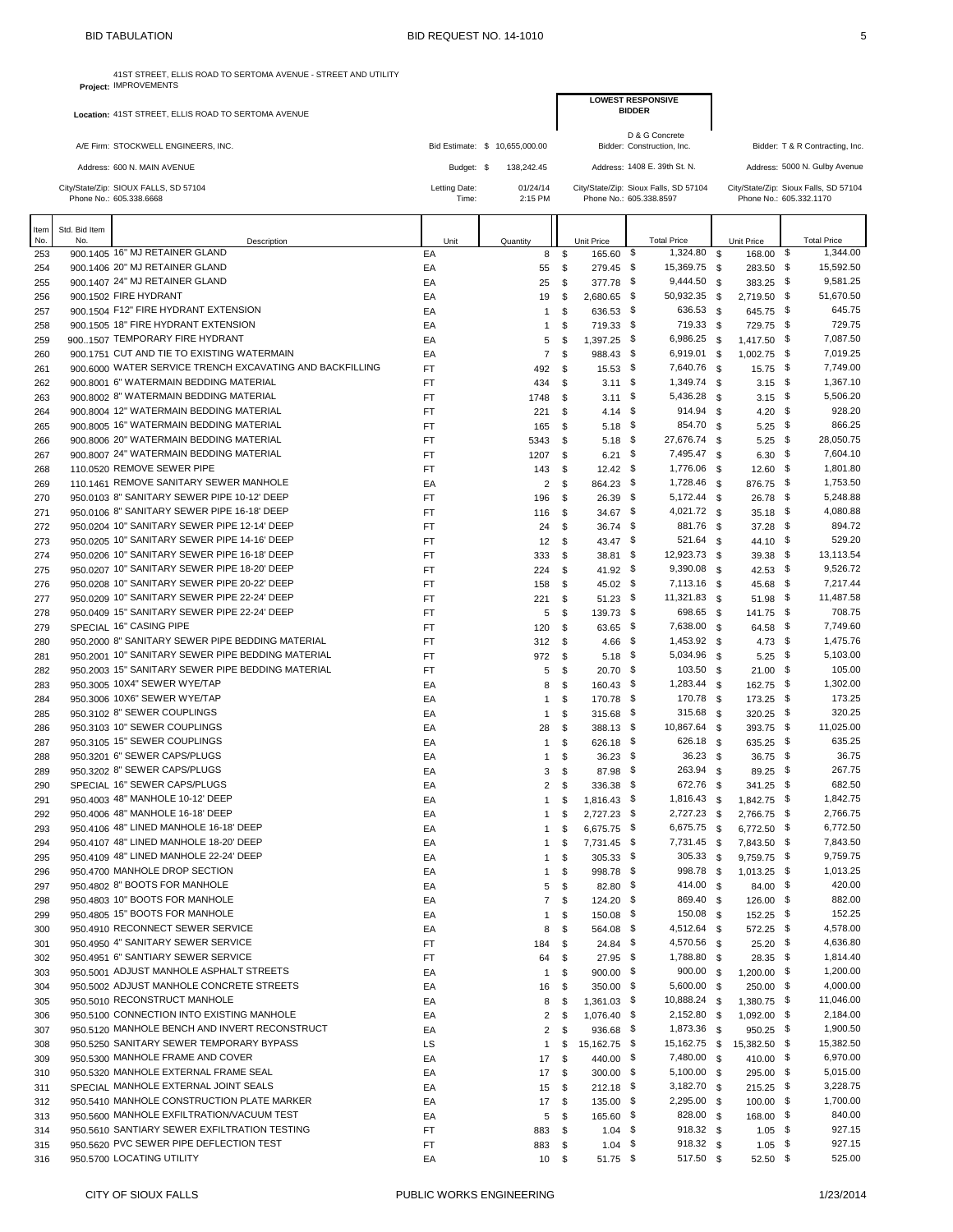|            |                 | 41ST STREET, ELLIS ROAD TO SERTOMA AVENUE - STREET AND UTILITY<br>Project: IMPROVEMENTS       |           |                        |                                |                        |                            |               |                                              |               |                                           |                                       |
|------------|-----------------|-----------------------------------------------------------------------------------------------|-----------|------------------------|--------------------------------|------------------------|----------------------------|---------------|----------------------------------------------|---------------|-------------------------------------------|---------------------------------------|
|            |                 |                                                                                               |           |                        |                                |                        |                            | <b>BIDDER</b> | <b>LOWEST RESPONSIVE</b>                     |               |                                           |                                       |
|            |                 | Location: 41ST STREET, ELLIS ROAD TO SERTOMA AVENUE                                           |           |                        |                                |                        |                            |               |                                              |               |                                           |                                       |
|            |                 | A/E Firm: STOCKWELL ENGINEERS, INC.                                                           |           |                        | Bid Estimate: \$ 10,655,000.00 |                        |                            |               | D & G Concrete<br>Bidder: Construction, Inc. |               |                                           | Bidder: T & R Contracting, Inc.       |
|            |                 |                                                                                               |           |                        |                                |                        |                            |               |                                              |               |                                           |                                       |
|            |                 | Address: 600 N. MAIN AVENUE                                                                   |           | Budget: \$             | 138,242.45                     |                        |                            |               | Address: 1408 E. 39th St. N.                 |               |                                           | Address: 5000 N. Gulby Avenue         |
|            |                 | City/State/Zip: SIOUX FALLS, SD 57104<br>Phone No.: 605.338.6668                              |           | Letting Date:<br>Time: | 01/24/14<br>2:15 PM            |                        | Phone No.: 605.338.8597    |               | City/State/Zip: Sioux Falls, SD 57104        |               | Phone No.: 605.332.1170                   | City/State/Zip: Sioux Falls, SD 57104 |
|            |                 |                                                                                               |           |                        |                                |                        |                            |               |                                              |               |                                           |                                       |
| Item       | Std. Bid Item   |                                                                                               |           |                        |                                |                        |                            |               |                                              |               |                                           |                                       |
| No.<br>317 | No.             | Description<br>950.5710 VERIFY UTILITY                                                        | EA        | Unit                   | Quantity<br>6                  | \$                     | Unit Price<br>258.75 \$    |               | <b>Total Price</b><br>1,552.50               | <sup>\$</sup> | Unit Price<br>$262.50\quad \overline{\$}$ | <b>Total Price</b><br>1,575.00        |
| 318        |                 | SPECIAL SEWER FLOW METER AND ELECTRICAL SERVICE                                               | LS        |                        | $\mathbf{1}$                   | \$                     | 2,225.25 \$                |               | 2,225.25                                     | \$            | 5,685.75 \$                               | 5.685.75                              |
| 319        |                 | 9.0551 TAX ON CITY FURNISHED ROADWAY LIGHTING MATERIALS                                       | LS        |                        | $\mathbf{1}$                   | \$                     | 4.099.68 \$                |               | 4,099.68                                     | - \$          | 4,139.10 \$                               | 4,139.10                              |
| 320        |                 | 9.0552 TAX ON CITY FURNISHED TRAFFIC MATERIALS                                                | LS        |                        | 1                              | \$                     | 12,480.00                  | - \$          | 12,480.00                                    | \$            | 12,600.00 \$                              | 12,600.00                             |
| 321        |                 | 110.1530 REMOVE SIGNAL POLE FOOTING                                                           | EA        |                        | $\overline{4}$                 | \$                     | 351.55 \$                  |               | 1,406.20                                     | - \$          | 369.13 \$                                 | 1,476.52                              |
| 322        |                 | 110.1532 REMOVE CONTROLLER CABINET FOOTING<br>110.1540 REMOVE LUMINAIRE POLE FOOTING          | EA        |                        | $\mathbf{1}$                   | \$                     | 234.36 \$                  |               | 234.36<br>703.08 \$                          | <b>S</b>      | 246.08 \$                                 | 246.08<br>738.24                      |
| 323<br>324 |                 | 110.5100 SALVAGE LUMINAIRE POLE                                                               | EA<br>EA  |                        | 4<br>7                         | \$<br>\$               | 175.77 \$<br>136.24 \$     |               | 953.68                                       | \$            | 184.56 \$<br>137.55 \$                    | 962.85                                |
| 325        |                 | 110,5110 SALVAGE SIGNAL EQUIPMENT                                                             | LS        |                        | $\mathbf{1}$                   | \$                     | 2,496.00 \$                |               | 2,496.00 \$                                  |               | 2,520.00 \$                               | 2,520.00                              |
|            |                 | INSTALL BREAKAWAY BASE LUMINAIRE POLE WITH ARM 30'                                            |           |                        |                                |                        |                            |               |                                              |               |                                           |                                       |
| 326        | 635.0431 HEIGHT | INSTALL BREAKAWAY BASE LUMINAIRE POLE WITH ARM 40'                                            | EA        |                        | 5                              | -\$                    | 265.20 \$                  |               | 1,326.00 \$                                  |               | 267.75 \$                                 | 1,338.75                              |
| 327        | 635.0432 HEIGHT |                                                                                               | EA        |                        | $7^{\circ}$                    | -\$                    | 275.60 \$                  |               | 1,929.20 \$                                  |               | 278.25 \$                                 | 1,947.75                              |
|            | 635.0445 HEIGHT | INSTALL BREAKAWAY BASE LUMINAIRE POLE WITH TWIN ARMS 40'                                      |           |                        |                                | \$                     | 296.40 \$                  |               | 10,077.60 \$                                 |               | 299.25 \$                                 | 10,174.50                             |
| 328<br>329 |                 | 635.2320 INSTALL PEDESTAL SIGNAL POLE                                                         | EA<br>EA  |                        | 34<br>$\mathbf{1}$             | \$                     | 254.80 \$                  |               | 254.80 \$                                    |               | 257.25 \$                                 | 257.25                                |
| 330        |                 | 635.2327 INSTALL SIGNAL POLE WITH 25' MAST ARM                                                | EA        |                        | $\mathbf{1}$                   | \$                     | 650.00 \$                  |               | 650.00 \$                                    |               | 656.25 \$                                 | 656.25                                |
| 331        |                 | 635.2328 INSTALL SIGNAL POLE WITH 30' MAST ARM                                                | EA        |                        | 2                              | \$                     | 660.40 \$                  |               | 1,320.80                                     | - \$          | 666.75 \$                                 | 1,333.50                              |
| 332        |                 | 635.2329 INSTALL SIGNAL POLE WITH 35' MAST ARM                                                | EA        |                        | $\overline{2}$                 | \$                     | 728.00 \$                  |               | 1,456.00 \$                                  |               | 735.00 \$                                 | 1,470.00                              |
| 333        |                 | 635.2331 INSTALL SIGNAL POLE WITH 45' MAST ARM                                                | EA        |                        | $\mathbf{1}$                   | \$                     | 988.00 \$                  |               | 988.00                                       | - \$          | 997.50 \$                                 | 997.50                                |
| 334        |                 | 635.2332 INSTALL SIGNAL POLE WITH 50' MAST ARM                                                | EA        |                        | $\mathbf{1}$                   | \$                     | 993.20 \$                  |               | 993.20                                       | - \$          | 1,002.75 \$                               | 1,002.75                              |
| 335        |                 | 635.2342 INSTALL SIGNAL POLE WITH 25' MAST ARM AND LUMINAIRE ARMS                             | EA        |                        | $\mathbf{1}$                   | \$                     | 728.00 \$                  |               | 728.00 \$                                    |               | 735.00 \$                                 | 735.00                                |
| 336        |                 | 635.2345 INSTALL SIGNAL POLE WITH 40' MAST ARM AND LUMINAIRE ARMS                             | EA        |                        | 1                              | \$                     | 946.40 \$                  |               | 946.40 \$                                    |               | 955.50 \$                                 | 955.50                                |
| 337        |                 | 635.2346 INSTALL SIGNAL POLE WITH 45' MAST ARM AND LUMINAIRE ARMS                             | EA        |                        |                                | 2 <sup>5</sup>         | 956.80 \$                  |               | 1,913.60 \$                                  |               | 966.00 \$                                 | 1,932.00                              |
| 338        |                 | 635.2348 INSTALL SIGNAL POLE WITH 55' MAST ARM AND LUMINAIRE ARMS                             | EA        |                        | 3                              | \$                     | 972.40 \$                  |               | 2,917.20 \$                                  |               | 981.75 \$                                 | 2,945.25                              |
| 339        |                 | 635.2349 INSTALL SIGNAL POLE WITH 60' MAST ARM AND LUMINAIRE ARMS                             | EA        |                        | 1                              | -\$                    | $1,040.00$ \$              |               | 1,040.00 \$                                  |               | 1,050.00 \$                               | 1,050.00                              |
| 340        |                 | 635.2390 INSTALL 3 SECTION VEHICLE SIGNAL HEAD<br>SPECIAL INSTALL 3 SECTION DIRECTIONAL HEAD  | EA        |                        | 39                             | \$                     | 252.72 \$                  |               | 9,856.08<br>1,516.32 \$                      | - \$          | 255.15 \$                                 | 9,950.85<br>1,530.90                  |
| 341<br>342 |                 | SPECIAL INSTALL 4 SECTION DIRECTIONAL HEAD                                                    | EA<br>EA  |                        | 6<br>18                        | \$<br>\$               | 252.72 \$<br>257.92 \$     |               | 4,642.56                                     | <b>S</b>      | 255.15 \$<br>260.40 \$                    | 4,687.20                              |
| 343        |                 | SPECIAL INSTALL 4 SECTION VEHICLE SIGNAL HEAD                                                 | EA        |                        | 4                              | \$                     | 257.92 \$                  |               | 1,031.68 \$                                  |               | 260.40 \$                                 | 1,041.60                              |
| 344        |                 | 635.2391 INSTALL 5 SECTION VEHICLE SIGNAL HEAD                                                | EA        |                        | $\overline{2}$                 | \$                     | 270.40 \$                  |               | 540.80 \$                                    |               | 273.00 \$                                 | 546.00                                |
| 345        |                 | 635,5020 2' DIAMETER FOOTING                                                                  | FT        |                        | 288                            | \$                     | $80.08$ \$                 |               | 23,063.04 \$                                 |               | 80.85 \$                                  | 23,284.80                             |
| 346        |                 | 635.5025 2.5' DIAMETER FOOTING                                                                | FT        |                        | 89                             | \$                     | 192.40 \$                  |               | 17,123.60                                    | - \$          | 194.25 \$                                 | 17,288.25                             |
| 347        |                 | 635,5030 3' DIAMETER FOOTING                                                                  | <b>FT</b> |                        | 130                            | \$                     | 197.60 \$                  |               | 25,688.00 \$                                 |               | 199.50 \$                                 | 25,935.00                             |
| 348<br>349 |                 | 635.5100 CONTROLLER CABINET FOOTING<br>635,5318 18" DIAMETER JUNCTION BOX LIGHTING            | EA<br>EA  |                        | 4                              | \$<br>\$               | 785.20 \$<br>686.40 \$     |               | $3,140.80$ \$<br>20,592.00 \$                |               | 792.75 \$<br>693.00 \$                    | 3,171.00<br>20,790.00                 |
| 350        |                 | 636.5318 18" DIAMETER JUNCTION BOX TRAFFIC                                                    | EA        |                        | 30<br>16                       | -\$                    | 800.80 \$                  |               | 12,812.80 \$                                 |               | 808.50 \$                                 | 12,936.00                             |
| 351        |                 | 635.5324 24" DIAMETER JUNCTION BOX LIGHTING                                                   | EA        |                        | $\mathbf{1}$                   | \$                     | 811.20 \$                  |               | 811.20 \$                                    |               | 819.00 \$                                 | 819.00                                |
| 352        |                 | 636.5324 24" DIAMETER JUNCTION BOX TRAFFIC                                                    | EA        |                        | 22                             | \$                     | 915.20 \$                  |               | 20,134.40 \$                                 |               | $924.00$ \$                               | 20,328.00                             |
| 353        |                 | 635,5330 30" DIAMETER JUNCTION BOX TRAFFIC                                                    | EA        |                        | 3                              | \$                     | 1.279.20 \$                |               | 3,837.60                                     | \$            | 1,291.50 \$                               | 3,874.50                              |
| 354        |                 | 635.5413 INSTALL BATTERY BACKUP SYSTEM<br>POWER FEED ELEVATED TRANSFORMER TO SIGNAL METER     | EA        |                        | 4                              | \$                     | 374.40 \$                  |               | 1,497.60 \$                                  |               | 378.00 \$                                 | 1,512.00                              |
| 355<br>356 |                 | 635.5480 PEDESTAL<br>POWER FEED ELEVATED TRANSFORMER TO DOUBLE METER<br>635.5481 PEDESTAL     | EA<br>EA  |                        | 1                              | - \$<br>2 <sup>5</sup> | 1,279.20 \$<br>1,632.80 \$ |               | 1,279.20 \$<br>$3,265.60$ \$                 |               | 1,291.50 \$<br>1.648.50 \$                | 1,291.50<br>3,297.00                  |
| 357        |                 | POWER FEED GROUND POWER SOURCE TO DOUBLE METER<br>635.5483 PEDESTAL                           | EA        |                        | $\mathbf{1}$                   | \$                     | 1,664.00 \$                |               | 1,664.00 \$                                  |               | 1,680.00 \$                               | 1,680.00                              |
| 358        |                 | 635.5491 TIE TO EXISTING CONDUIT                                                              | EA        |                        | 2                              | \$                     | 67.60 \$                   |               | 135.20 \$                                    |               | 68.25 \$                                  | 136.50                                |
| 359        |                 | 635,5492 TIE TO EXISTING LIGHT BASE                                                           | EA        |                        | 3                              | \$                     | 98.80 \$                   |               | 296.40 \$                                    |               | 99.75 \$                                  | 299.25                                |
| 360        |                 | 635.5495 TIE TO EXISTING POWER SOURCE                                                         | EA        |                        | 3                              | \$                     | 78.00 \$                   |               | 234.00 \$                                    |               | 78.75 \$                                  | 236.25                                |
| 361        |                 | 635.5498 INSTALL LOCATOR BALL AND TRACER WIRE                                                 | EA        |                        | 4                              | \$                     | 67.60 \$                   |               | 270.40 \$                                    |               | 68.25 \$                                  | 273.00                                |
| 362        |                 | 635.5541 INSTALL WIRELESS IN-PAVEMENT TRAFFIC SENSOR<br>SPECIAL INSTALL WIRELESS ACCESS POINT | EA        |                        | 88<br>3                        | - \$<br>\$             | 145.60 \$<br>208.00 \$     |               | 12,812.80 \$<br>624.00 \$                    |               | 147.00 \$<br>$210.00$ \$                  | 12,936.00<br>630.00                   |
| 363<br>364 |                 | SPECIAL INSTALL WIRELES REPEATER                                                              | EA<br>EA  |                        | 11                             | -\$                    | $218.40$ \$                |               | 2,402.40                                     | \$            | 220.50 \$                                 | 2,425.50                              |
| 365        |                 | SPECIAL INSTALL WIRELESS IN-PAVEMENT BIKE SENSOR                                              | EA        |                        | 6                              | \$                     | 218.40 \$                  |               | 1,310.40 \$                                  |               | 220.50 \$                                 | 1,323.00                              |
| 366        | 635.5554 HEAD   | INSTALL SINGLE EMERGENCY VEHICLE PREEMPTION DETECTOR                                          | EA        |                        | 15                             | - \$                   | 416.00 \$                  |               | 6,240.00 \$                                  |               | 420.00 \$                                 | 6,300.00                              |
| 367        |                 | 635,5556 INSTALL EMERGENCY VEHICLE PREEMPTION CONTROLLER UNIT                                 | EA        |                        | 4                              | \$                     | 156.00 \$                  |               | 624.00 \$                                    |               | 157.50 \$                                 | 630.00                                |
| 368        |                 | 635.5910 PEDESTRIAN PUSH BUTTON POLE                                                          | EA        |                        | 24                             | \$                     | 390.00 \$                  |               | 9,360.00 \$                                  |               | 393.75 \$                                 | 9,450.00                              |
| 369        |                 | 635.5922 PEDESTRIAN SIGNAL HEAD WITH COUNTDOWN TIMER                                          | EA        |                        | 24                             | \$                     | 218.40 \$                  |               | 5,241.60 \$                                  |               | $220.50$ \$                               | 5,292.00                              |
| 370<br>371 |                 | 635,5930 PEDESTRIAN CROSSING SIGN<br>635.6960 INSTALL CONTROLLER CABINET                      | EA<br>EA  |                        | 24<br>4                        | \$<br>\$               | 88.40 \$<br>218.40 \$      |               | 2,121.60 \$<br>873.60 \$                     |               | $89.25$ \$<br>220.50 \$                   | 2,142.00<br>882.00                    |
| 372        |                 | 635.6970 INSTALL PEDESTRIAN PUSH BUTTON                                                       | EA        |                        | 24                             | -\$                    | 78.00 \$                   |               | 1,872.00 \$                                  |               | 78.75 \$                                  | 1,890.00                              |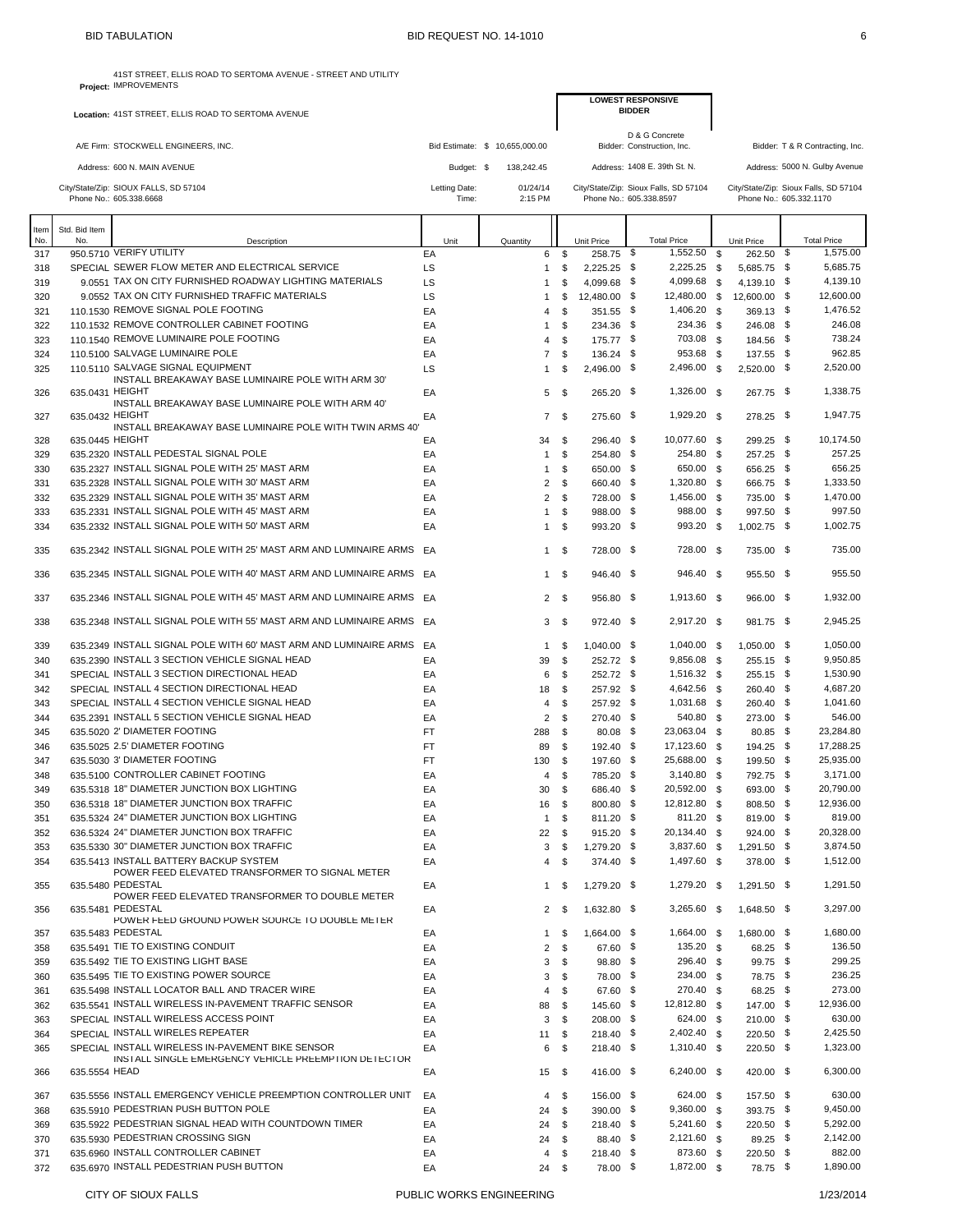41ST STREET, ELLIS ROAD TO SERTOMA AVENUE - STREET AND UTILITY

|             |                      | Project: IMPROVEMENTS                                            |                                |                     |                |                          |               |                                              |                    |                         |               |                                       |
|-------------|----------------------|------------------------------------------------------------------|--------------------------------|---------------------|----------------|--------------------------|---------------|----------------------------------------------|--------------------|-------------------------|---------------|---------------------------------------|
|             |                      | Location: 41ST STREET, ELLIS ROAD TO SERTOMA AVENUE              |                                |                     |                | <b>LOWEST RESPONSIVE</b> | <b>BIDDER</b> |                                              |                    |                         |               |                                       |
|             |                      | A/E Firm: STOCKWELL ENGINEERS, INC.                              | Bid Estimate: \$ 10,655,000.00 |                     |                |                          |               | D & G Concrete<br>Bidder: Construction, Inc. |                    |                         |               | Bidder: T & R Contracting, Inc.       |
|             |                      | Address: 600 N. MAIN AVENUE                                      | Budget: \$                     | 138,242.45          |                |                          |               | Address: 1408 E. 39th St. N.                 |                    |                         |               | Address: 5000 N. Gulby Avenue         |
|             |                      | City/State/Zip: SIOUX FALLS, SD 57104<br>Phone No.: 605.338.6668 | Letting Date:<br>Time:         | 01/24/14<br>2:15 PM |                | Phone No.: 605.338.8597  |               | City/State/Zip: Sioux Falls, SD 57104        |                    | Phone No.: 605.332.1170 |               | City/State/Zip: Sioux Falls, SD 57104 |
| Item<br>No. | Std. Bid Item<br>No. | Description                                                      | Unit                           | Quantity            |                | Unit Price               |               | <b>Total Price</b>                           |                    | Unit Price              |               | <b>Total Price</b>                    |
| 373         |                      | 635.8020 2" RIGID GALVANIZED STEEL CONDUIT                       | <b>FT</b>                      | 3307                | \$             | 9.88                     | -\$           | 32,673.16                                    | \$                 | 9.98                    | -\$           | 33,003.86                             |
| 374         |                      | 635.8025 2.5" RIGID GALVANIZED STEEL CONDUIT                     | <b>FT</b>                      | 357                 | \$             | $14.04$ \$               |               | 5,012.28                                     | \$                 | $14.18$ \$              |               | 5,062.26                              |
| 375         |                      | 6935.8030 3" RIGID GALVANIZED STEEL CONDUIT                      | <b>FT</b>                      | 587                 | \$             | 14.56 \$                 |               | 8,546.72                                     | \$                 | 14.70 \$                |               | 8,628.90                              |
| 376         |                      | 635.8040 4" RIGID GALVANIZED STEEL CONDUIT                       | <b>FT</b>                      | 89                  | \$             | $18.51$ \$               |               | 1,647.39                                     | \$                 | 18.69                   | - \$          | 1,663.41                              |
| 377         |                      | 635.8120 2" RIGID CONDUIT SCHEDULE 40                            | <b>FT</b>                      | 10159               | \$             | 2.65                     | - \$          | 26,921.35                                    | \$                 | 2.68                    | -\$           | 27,226.12                             |
| 378         |                      | SPECIAL 1" INNERDUCT SDR 13.5                                    | <b>FT</b>                      | 6991                | \$             | 2.29                     | - \$          | 16,009.39                                    | \$                 | 2.31                    | \$            | 16,149.21                             |
| 379         |                      | SPECIAL BORE CONDUIT                                             | <b>FT</b>                      | 275                 | \$             | $10.40$ \$               |               | 2,860.00                                     | \$                 | 10.50 \$                |               | 2,887.50                              |
| 380         |                      | 635.9014 1/C #4 AWG COPPER WIRE                                  | <b>FT</b>                      | 1186                | \$             | 1.20                     | -\$           | 1,423.20                                     | \$                 | 1.21                    | \$            | 1,435.06                              |
| 381         |                      | 635.9122 1/C #12 AWG COPPER WIRE                                 | <b>FT</b>                      | 2186                | \$             | $0.32$ \$                |               | 699.52                                       | - \$               | 0.33                    | - \$          | 721.38                                |
| 382         |                      | 635.9304 4/C #14 AWG IMSA COPPER CABLE K1                        | <b>FT</b>                      | 1938                | \$             | 1.29                     | - \$          | 2,500.02                                     | <b>S</b>           | 1.30                    | - \$          | 2,519.40                              |
| 383         |                      | 635.9307 7/C #14 AWG IMSA COPPER CABLE K1                        | <b>FT</b>                      | 1010                | \$             | $1.92$ \$                |               | 1,939.20                                     | \$                 | 1.94                    | - \$          | 1,959.40                              |
| 384         |                      | 635.9320 20/C #14 AWG IMSA COPPER CABLE K1                       | <b>FT</b>                      | 2800                | \$             | 4.41                     | \$            | 12,348.00                                    | \$                 | 4.45                    | \$            | 12,460.00                             |
| 385         |                      | SPECIAL TRACER WIRE 1/C #12 AWG COPPER WIRE                      | <b>FT</b>                      | 448                 | \$             | 0.35                     | - \$          | 156.80                                       | \$                 | 0.36                    | - \$          | 161.28                                |
| 386         |                      | SPECIAL PULL CABLE                                               | <b>FT</b>                      | 1413                | \$             | 0.55                     | - \$          | 777.15                                       | - \$               | 0.56                    | - \$          | 791.28                                |
| 387         |                      | 635.9650 EMERGENCY VEHICLE PREEMPTION CABLE                      | <b>FT</b>                      | 3531                | \$             | $2.42$ \$                |               | 8,545.02 \$                                  |                    | 2.45                    | - \$          | 8,650.95                              |
| 388         |                      | 635.9635 INSTALL STREET LIGHT WIRE                               | <b>FT</b>                      | 10535               | \$             | 0.68                     | \$            | 7,163.80                                     | \$                 | 0.68                    | \$            | 7,163.80                              |
| 389         |                      | 635.9858 12 SINGLE MODE 12 MULTIMODE FIBER OPTIC CABLE           | FT                             | 6531                | \$             | 1.85                     | - \$          | 12,082.35                                    | $\mathbf{\hat{s}}$ | $1.87$ \$               |               | 12.212.97                             |
| 390         |                      | 635.9870 TERMINATE INDIVIDUAL FIBER                              | EA                             | 16                  | \$             | 67.60                    | - \$          | 1,081.60                                     | - \$               | 68.25                   | - \$          | 1,092.00                              |
| 391         |                      | 635.9872 FIBER OPTIC TESTING                                     | LS                             | $\mathbf{1}$        | \$             | 1,560.00 \$              |               | 1,560.00                                     | \$                 | 1,575.00 \$             |               | 1,575.00                              |
| 392         |                      | SPECIAL OUTCROPPING BOULDER                                      | EA                             | 25                  | \$             | 157.50                   | \$            | 3,937.50                                     | \$                 | 157.50                  | \$            | 3,937.50                              |
| 393         |                      | SPECIAL STEEL ENTRANCE PLATE                                     | EA                             | 2                   | \$             | 2.000.00                 | - \$          | 4,000.00                                     | \$                 | 1.488.38                | -\$           | 2,976.76                              |
| 394         |                      | SPECIAL COLORED CONCRETE LANDSCAPE CURB                          | <b>FT</b>                      | 1136                | \$             | $6.56$ \$                |               | 7,452.16                                     | - \$               | 6.56                    | - \$          | 7,452.16                              |
| 395         |                      | SPECIAL PLANTING SOIL                                            | CY                             | 3915                | \$             | $13.21$ \$               |               | 51,717.15 \$                                 |                    | 13.40 \$                |               | 52,461.00                             |
| 396         | SPECIAL RTF SOD      |                                                                  | SY                             | 3571                | \$             | $3.47$ \$                |               | 12,391.37                                    | \$                 | 3.47                    | - \$          | 12,391.37                             |
| 397         |                      | SPECIAL IRRIGATION CONTROLLER                                    | EA                             | 3                   | \$             | 1,837.50                 | - \$          | 5,512.50                                     | $\mathfrak{s}$     | 1,837.50                | - \$          | 5,512.50                              |
| 398         |                      | SPECIAL IRRIGATION METER PIT                                     | EA                             | 3                   | \$             | 7,350.00 \$              |               | 22,050.00                                    | \$                 | 7,350.00 \$             |               | 22,050.00                             |
| 399         |                      | SPECIAL IRRIGATION QUICK COUPLER BOX AND KEY                     | EA                             | 19                  | $\mathfrak{s}$ | 262.50                   | - \$          | 4,987.50                                     | \$                 | 262.50                  | - \$          | 4,987.50                              |
| 400         |                      | SPECIAL ELECTRIC CONTROL VALVE                                   | EA                             | 15                  | \$             | 210.00                   | - \$          | 3,150.00                                     | \$                 | $210.00$ \$             |               | 3,150.00                              |
| 401         |                      | SPECIAL SPRINKLER HEAD                                           | EA                             | 435                 | \$             | 26.25                    | - \$          | 11,418.75                                    | - \$               | 26.25                   | - \$          | 11,418.75                             |
| 402         |                      | SPECIAL 2" IRRIGATION LINE                                       | <b>FT</b>                      | 3990                | \$             | $3.15$ \$                |               | 12,568.50                                    | - \$               | $3.15$ \$               |               | 12,568.50                             |
| 403         |                      | SPECIAL 1.5" IRRIGATION LINE                                     | <b>FT</b>                      | 4945                | \$             | 2.63                     | - \$          | 13,005.35                                    | \$                 | $2.63$ \$               |               | 13,005.35                             |
| 404         |                      | SPECIAL 4" PVC IRRIGATION SLEEVE                                 | <b>FT</b>                      | 2620                | \$             | $6.04$ \$                |               | 15,824.80                                    | \$                 | $6.04$ \$               |               | 15,824.80                             |
| 405         |                      | SPECIAL DRIP IRRIGATION SYSTEM                                   | LS                             | $\mathbf{1}$        | \$             | 7,701.75 \$              |               | 7,701.75                                     | \$                 | 7,701.75                | - \$          | 7,701.75                              |
| 406         |                      | 735.0110 1 GALLON PERENNIAL PLANT FURNISH AND PLANT              | EA                             | 394                 | \$             | 18.90 \$                 |               | 7,446.60                                     | \$                 | 18.90 \$                |               | 7,446.60                              |
| 407         |                      | 735.2215 1.5" CALIPER DECIDUOUS TREE FURNISH AND PLANT           | EA                             | 9                   | \$             | 220.50                   | \$            | 1,984.50                                     | - \$               | 220.50                  | \$            | 1,984.50                              |
| 408         |                      | 735.2217 1.75" CALIPER DECIDUOUS TREE FURNISH AND PLANT          | EA                             | 37                  | \$             | 236.25 \$                |               | 8,741.25                                     | \$                 | 236.25                  | - \$          | 8,741.25                              |
| 409         |                      | 735.5010 1 GALLON ORNAMENTAL GRASS FURNISH AND PLANT             | EA                             | 1022                | \$             | 18.90                    | \$            | 19,315.80                                    | \$                 | 18.90                   | \$            | 19,315.80                             |
| 410         |                      | 999.5152 WEED BARRIER FABRIC                                     | SY                             | 775                 | \$             | $1.47\quad$ \$           |               | 1,139.25                                     | - \$               | 1.47                    | - \$          | 1,139.25                              |
| 411         |                      | 999.5157 4" DEPTCH SHREDDED BARK MULCH                           | SY                             | 775                 | \$             | 6.30                     | \$            | 4,882.50                                     | - \$               | 6.30                    | $\mathfrak s$ | 4,882.50                              |
| 412         |                      | SPECIAL PLANTING BED FERTILIZER                                  | LB                             | 130                 | \$             | 1.05                     | - \$          | 136.50                                       | \$                 | 1.05                    | - \$          | 136.50                                |
| 413         |                      | 950.5300 MANHOLE FRAME AND COVER                                 | EA                             | 30                  | \$             | 426.00 \$                |               | 12,780.00                                    | - \$               | 410.00                  | - \$          | 12,300.00                             |
| 414         |                      | 900.1205 16" MJ LONG SLEEVE                                      | EA                             | 2                   | \$             | 729.68 \$                |               | 1,459.36                                     | - \$               | 740.25 \$               |               | 1,480.50                              |
| 415         |                      | SPECIAL FURNISH AND INSTALL DRIVER FEEDBACK SIGNS                | EA                             | 2                   | \$             | 11,648.00 \$             |               | 23,296.00                                    | \$                 | 11,760.00 \$            |               | 23,520.00                             |

**TOTAL GROSS BASE BID Total Bid**  $\begin{array}{|c|c|c|c|c|}\n\hline\n\text{Total Bid} & \text{$S$} & \text{$8,481,718.21} & \text{Total Bid} & \text{$S$} & \text{$6,607,175.00}\n\hline\n\end{array}$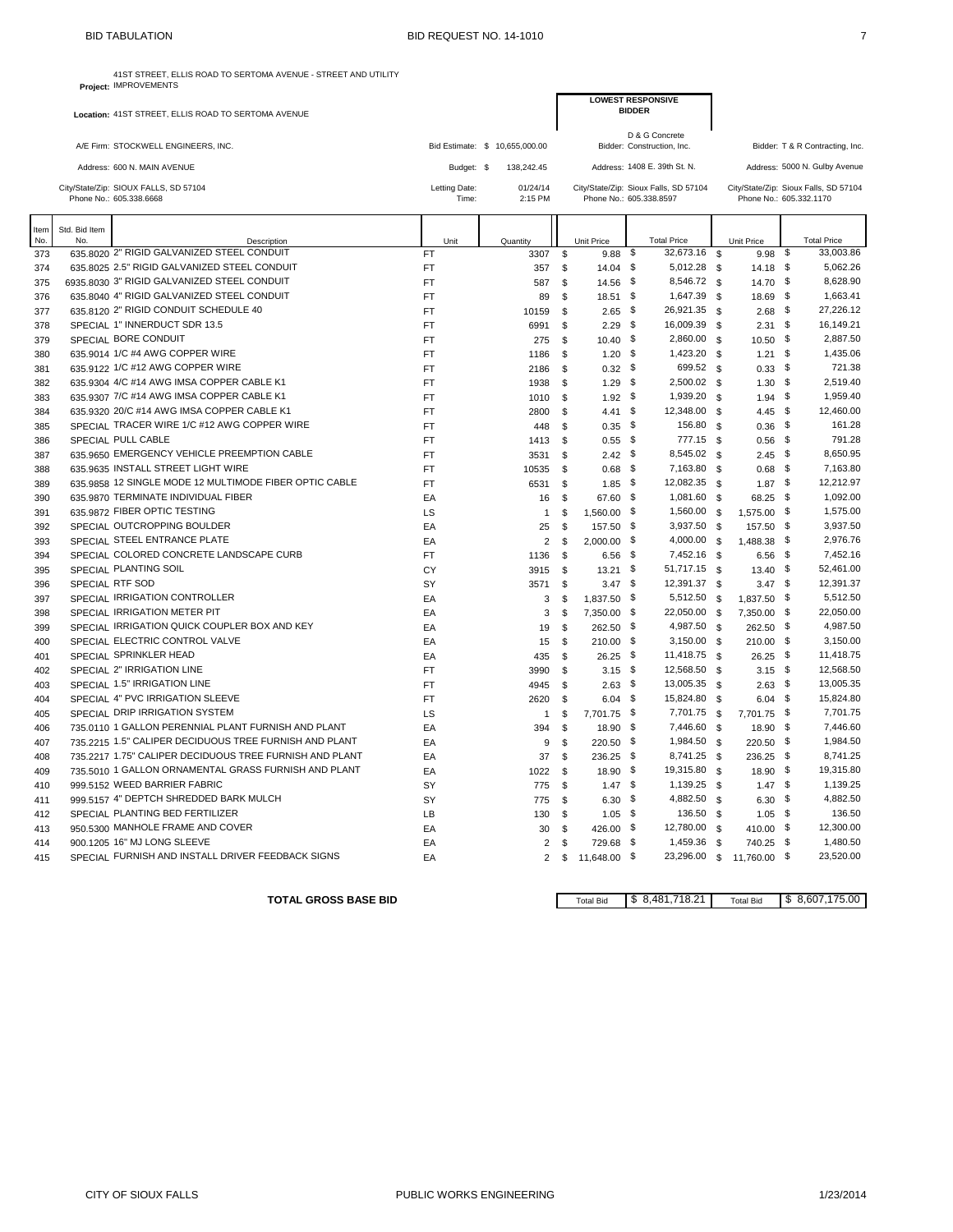**Project:** 41ST STREET, ELLIS ROAD TO SERTOMA AVENUE - STREET AND UTILITY IMPROVEMENTS

| A/E Firm: STOCKWELL ENGINEERS, INC.                              |                        | Bid Estimate: \$ 10.655,000,00 | <b>Upper Plains</b><br>Bidder: Contracting, Inc.              | Dakota Contracting<br>Bidder: Corporation                        |
|------------------------------------------------------------------|------------------------|--------------------------------|---------------------------------------------------------------|------------------------------------------------------------------|
| Address: 600 N. MAIN AVENUE                                      | Budget: \$             | 138.242.45                     | Address: 5325 E. Hwy 12                                       | Address: 2208 W. 50th Street                                     |
| City/State/Zip: SIOUX FALLS, SD 57104<br>Phone No.: 605.338.6668 | Letting Date:<br>Time: | 01/24/14<br>2:15 PM            | City/State/Zip: Aberdeen, SD 57401<br>Phone No.: 605.225.7082 | City/State/Zip: Sioux Falls, SD 57105<br>Phone No.: 605.336.0500 |

| Item                | Std. Bid Item |                                                               |             |                 |                 |                            |     |                              |          |                               |      |                        |
|---------------------|---------------|---------------------------------------------------------------|-------------|-----------------|-----------------|----------------------------|-----|------------------------------|----------|-------------------------------|------|------------------------|
| No.                 | No.           | Description                                                   | Unit        | Quantity        |                 | Unit Price                 |     | <b>Total Price</b>           |          | Unit Price                    |      | <b>Total Price</b>     |
| 1                   |               | 4,0020 CONSTRUCTION AND MAINTENANCE OF DETOURS                | LS          |                 | 1 \$            | 25,425.00 \$               |     | 25,425.00                    | <b>S</b> | 75,000.00 \$                  |      | 75,000.00              |
| $\overline{2}$      |               | 9.0010 MOBILIZATION                                           | LS          |                 |                 | 1 \$ 500,000.00 \$         |     |                              |          | 500,000.00 \$ 1,045,000.00 \$ |      | 1,045,000.00           |
| 3                   |               | SPECIAL CONTRACTOR FURNISHED FIELD OFFICE                     | EA          |                 | $1 \text{ }$ \$ | 20,000.00 \$               |     | 20,000.00 \$                 |          | 15,000.00 \$                  |      | 15,000.00              |
| 4                   |               | 100,0010 CLEAR AND GRUB STUMP<br>100.0020 CLEAR AND GRUB TREE | EA          |                 | 5 \$            | 158.90 \$                  |     | 794.50 \$                    |          | $103.00$ \$                   |      | 515.00                 |
| 5                   |               | SPECIAL CLEAR AND GRUB GROVE                                  | EA          | 52 \$           |                 | 196.59 \$<br>12,122.61 \$  |     | 10,222.68<br>12,122.61 \$    | <b>S</b> | 228.66 \$                     |      | 11,890.32<br>10,511.15 |
| 6<br>$\overline{7}$ |               | 100.0100 CLEARING                                             | LS<br>LS    | 1 \$            | 1 \$            | 2,774.42 \$                |     | 2,774.42 \$                  |          | 10,511.15 \$<br>8,950.70 \$   |      | 8,950.70               |
| 8                   |               | 110,0130 REMOVE TRAFFIC SIGN                                  | EA          | 64 \$           |                 | $28.25$ \$                 |     | 1,808.00 \$                  |          | $25.75$ \$                    |      | 1,648.00               |
| 9                   |               | 110.0300 REMOVE CONCRETE CURB AND GUTTER                      | <b>FT</b>   | 1787 \$         |                 | 2.26                       | -\$ | 4,038.62 \$                  |          | 1.66                          | - \$ | 2,966.42               |
| 10                  |               | 110,0500 REMOVE PIPE CULVERT                                  | <b>FT</b>   | 1325 \$         |                 | $6.78$ \$                  |     | 8,983.50 \$                  |          | $13.04$ \$                    |      | 17,278.00              |
| 11                  |               | 110.0510 REMOVE PIPE END SECTION                              | EA          |                 | $1 \text{ }$ \$ | 248.60 \$                  |     | 248.60 \$                    |          | 412.00 \$                     |      | 412.00                 |
| 12                  |               | 110.0600 REMOVE FENCE                                         | FT          | 3830 \$         |                 | $1.07$ \$                  |     | 4,098.10 \$                  |          | $0.21 \quad$                  |      | 804.30                 |
| 13                  |               | 110.1010 REMOVE ASPHALT CONCRETE PAVEMENT                     | SY          | 31580 \$        |                 | $1.51$ \$                  |     | 47,685.80 \$                 |          | $1.49$ \$                     |      | 47.054.20              |
| 14                  |               | 110.1100 REMOVE CONCRETE PAVEMENT                             | SY          | 3909 \$         |                 | $3.37$ \$                  |     | 13,173.33 \$                 |          | $3.76$ \$                     |      | 14,697.84              |
| 15                  |               | 110.1120 REMOVE CONCRETE MEDIAN PAVEMENT                      | SY          | 50 \$           |                 | $2.97$ \$                  |     | 148.50 \$                    |          | $6.49$ \$                     |      | 324.50                 |
| 16                  |               | 110.1130 REMOVE CONCRETE DRIVEWAY PAVEMENT                    | SY          | 1359 \$         |                 | $2.75$ \$                  |     | 3,737.25 \$                  |          | $2.03$ \$                     |      | 2,758.77               |
| 17                  |               | 110.1140 REMOVE CONCRETE SIDEWALK                             | SY          | 1041 \$         |                 | $2.75$ \$                  |     | 2,862.75 \$                  |          | $2.03$ \$                     |      | 2,113.23               |
| 18                  |               | SPECIAL REMOVE ABANDONED SEWER LIFT STATION                   | LS          |                 | 1\$             | 3,898.50 \$                |     | 3,898.50                     | \$       | $5,150.00$ \$                 |      | 5,150.00               |
| 19                  |               | 110.1600 REMOVE RIPRAP                                        | SY          | 285 \$          |                 | $3.59$ \$                  |     | $1,023.15$ \$                |          | $10.95$ \$                    |      | 3,120.75               |
| 20                  |               | 110.1700 REMOVE SILT FENCE                                    | FT          | 2930 \$         |                 | $0.90$ \$                  |     | 2,637.00                     | - \$     | $0.21$ \$                     |      | 615.30                 |
| 21                  |               | 110.5020 SALVAGE TRAFFIC SIGN                                 | EA          |                 | 2 <sub>5</sub>  | 565.00 \$                  |     | 1,130.00 \$                  |          | 515.00 \$                     |      | 1,030.00               |
| 22                  |               | 110.5021 SALVAGE TRAFFIC SIGN FOR RESET                       | EA          |                 | 1 \$            | $28.25$ \$                 |     | 28.25                        | - \$     | 25.75                         | - \$ | 25.75                  |
| 23                  |               | 110,5760 SALVAGE VALVE                                        | EA          |                 | 3S              | 355.95 \$                  |     | 1,067.85 \$                  |          | 412.00 \$                     |      | 1,236.00               |
| 24                  |               | 110.7040 REMOVE GATE FOR RESET                                | EA          |                 | $1 \text{ }$ \$ | 169.50 \$                  |     | 169.50                       | <b>S</b> | 154.50 \$                     |      | 154.50                 |
| 25                  |               | 110,7800 REMOVE CHAIN LINK FENCE FOR RESET                    | LF          | 800 \$          |                 | $1.98$ \$                  |     | 1,584.00 \$                  |          | $1.80$ \$                     |      | 1,440.00               |
| 26                  |               | 110,8100 SAW EXISTING ASPHALT                                 | LF          | 5219 \$         |                 | $3.66$ \$                  |     | 19,101.54 \$                 |          | $4.00$ \$                     |      | 20,876.00              |
| 27                  |               | 110.81110 SAW EXISTING PCC CONCRETE                           | LF          | 1322 \$         |                 | 4.87 \$                    |     | 6,438.14 \$                  |          | $6.10$ \$                     |      | 8,064.20               |
| 28                  |               | 120,0010 UNCLASSIFIED EXCAVATION                              | CY          | 102461 \$       |                 | $1.98$ \$                  |     | 202,872.78 \$                |          | $3.04$ \$                     |      | 311,481.44             |
| 29                  |               | 120,0100 UNCLASSIFIED EXCAVATION DIGOUTS                      | CY          | 1000 \$         |                 | $5.54$ \$                  |     | 5,540.00 \$                  |          | $5.67$ \$                     |      | 5,670.00               |
| 30                  |               | 120.0150 UNCLASSIFIED EXCAVATION GRADE STABILIZATION          | CY          | 2000 \$         |                 | $5.54$ \$                  |     | 11,080.00 \$                 |          | 4.12 \$                       |      | 8,240.00               |
| 31                  |               | SPECIAL UNCLASSIFIED EXCAVATION PHASING                       | CY          | 6850 \$         |                 | $3.39$ \$                  |     | 23,221.50                    | \$       | $7.93$ \$                     |      | 54,320.50              |
| 32                  |               | 120.0480 SCARIFY AND RECOMPACT SUBGRADE                       | SY          | 77214 \$        |                 | $0.58$ \$                  |     | 44,784.12 \$                 |          | $0.26$ \$                     |      | 20,075.64              |
| 33                  |               | 120,6000 WATER FOR DUST CONTROL                               | <b>MG</b>   | 350S            |                 | $11.46$ \$                 |     | 4,011.00 \$                  |          | $14.90$ \$                    |      | 5,215.00               |
| 34                  |               | 120.6100 WATER FOR EMBANKMENT                                 | MG          | 387 \$          |                 | $11.46$ \$                 |     | 4,435.02 \$                  |          | $11.00$ \$                    |      | 4,257.00               |
| 35                  |               | 120,7000 SELECT GRANULAR BACKFILL                             | <b>TON</b>  | 3500 \$         |                 | $6.78$ \$                  |     | 23,730.00 \$                 |          | $10.30$ \$                    |      | 36,050.00              |
| 36                  |               | 230,0010 PLACING TOPSOIL                                      | СY          | 14676 \$        |                 | 4.07 \$                    |     | 59,731.32 \$                 |          | $5.67$ \$                     |      | 83,212.92              |
| 37                  |               | 230,0020 PLACING CONTRACTOR FURNISHED TOPSOIL                 | CY          | 872 \$          |                 | $14.42$ \$                 |     | 12,574.24 \$                 |          | 16.48 \$                      |      | 14,370.56              |
| 38                  |               | 230.0300 SALVAGE TOPSOIL                                      | CY          | 14676 \$        |                 | $2.06$ \$                  |     | 30,232.56 \$                 |          | $3.05$ \$                     |      | 44,761.80              |
| 39                  |               | 250,0015 INCIDENTAL WORK LIGHTING                             | LS          |                 | 1 \$            | 452.00 \$                  |     | 452.00 \$                    |          | 412.00 \$                     |      | 412.00                 |
| 40                  |               | 250,0016 INCIDENTAL WORK TRAFFIC                              | LS          | 1 \$            |                 | $3,100.72$ \$              |     | $3,100.72$ \$                |          | 2,826.32 \$                   |      | 2,826.32               |
| 41                  |               | 250,0020 INCIDENTAL WORK GRADING                              | LS          |                 | 1 \$            | 4,520.00 \$                |     | 4,520.00 \$                  |          | 28,000.00 \$                  |      | 28,000.00<br>5.665.00  |
| 42                  |               | 250,0040 INCIDENTAL WORK UTILITIES                            | LS          |                 | 1\$             | 2,881.50 \$                |     | 2,881.50                     | <b>S</b> | 5,665.00 \$                   |      |                        |
| 43                  |               | SPECIAL INCIDENTAL WORK IRRIGATION<br>620.2100 RESET GATE     | LS          | 1 \$            |                 | $5,650.00$ \$<br>339.00 \$ |     | 5,650.00 \$                  |          | 5,150.00 \$                   |      | 5,150.00               |
| 44                  |               | 621.0520 RESET CHAIN LINK FENCE                               | EA          |                 | 1 \$            |                            |     | 339.00 \$                    |          | $309.00$ \$                   |      | 309.00                 |
| 45                  |               | 831.0050 GEOTEXTILE FABRIC FOR SUBGRADE STABILIZATION         | <b>FT</b>   | 800 \$          |                 | $5.93$ \$                  |     | 4,744.00 \$<br>147,966.75 \$ |          | $5.41$ \$<br>$2.01$ \$        |      | 4,328.00<br>132,183.63 |
| 46<br>47            |               | 999.1080 ORANGE PLASTIC SAFETY FENCE                          | SY<br>FT    | 65763 \$        |                 | $2.25$ \$<br>$2.26$ \$     |     | $3,051.00$ \$                |          | $2.06$ \$                     |      | 2,781.00               |
|                     |               | 999.0020 REMOVE AND RESET NEIGHBORHOOD MAILBOX                |             | 1350 \$         |                 | 113.00 \$                  |     | 3,390.00 \$                  |          |                               |      | 3,090.00               |
| 48<br>49            |               | SPECIAL REMOVE NEIGHBORHOOD MAILBOX                           | EA<br>EA    | 30 <sup>5</sup> | 6\$             | 84.75 \$                   |     | 508.50 \$                    |          | 103.00 \$<br>77.25 \$         |      | 463.50                 |
| 50                  |               | SPECIAL REMOVE BOLLARD                                        | EA          |                 | $3\sqrt{3}$     | $44.14$ \$                 |     | 132.42 \$                    |          | 103.00 \$                     |      | 309.00                 |
| 51                  |               | SPECIAL TEMPORARY CULVERT                                     | FT          | 50 \$           |                 | 113.00 \$                  |     | 5,650.00 \$                  |          | 41.20 \$                      |      | 2,060.00               |
| 52                  |               | 634.0010 FLAGGING                                             | <b>HR</b>   | $200$ \$        |                 | 37.56 \$                   |     | 7,512.00 \$                  |          | $28.90$ \$                    |      | 5,780.00               |
| 53                  |               | 634.0100 TRAFFIC CONTROL                                      | <b>UNIT</b> | 9302 \$         |                 | $1.13$ \$                  |     | 10,511.26 \$                 |          | $1.05$ \$                     |      | 9,767.10               |
| 54                  |               | 634.0120 TRAFFIC CONTROL MISCELLANEOUS                        | LS          |                 | 1 \$            | 59,990.19 \$               |     | 59,990.19 \$                 |          | 42,000.00 \$                  |      | 42,000.00              |
| 55                  |               | 634,0380 TUBULAR MARKER                                       | EA          | 340 \$          |                 | 45.20 \$                   |     | 15,368.00 \$                 |          | 41.20 \$                      |      | 14,008.00              |
| 56                  |               | 634.0420 TYPE C ADVANCE WARNING ARROW PANEL                   | EA          |                 | 2\$             | 565.00 \$                  |     | 1,130.00 \$                  |          | 515.00 \$                     |      | 1,030.00               |
| 57                  |               | 634.0510 4X8" WHITE DELINEATOR BACK TO BACK BARRIER MOUNTED   | EA          | $226$ \$        |                 | $16.95$ \$                 |     | 3,830.70 \$                  |          | $15.45$ \$                    |      | 3,491.70               |
| 58                  |               | 634.0640 TEMPORARY PAVEMENT MARKING                           | FT          | 4050 \$         |                 | $1.13$ \$                  |     | 4,576.50 \$                  |          | $1.03$ \$                     |      | 4,171.50               |
| 59                  |               | 634.0700 TRAFFIC CONTROL MOVABLE CONCRETE BARRIER             | EA          | $226$ \$        |                 | 169.50 \$                  |     | 38,307.00 \$                 |          | $105.00$ \$                   |      | 23,730.00              |
| 60                  |               | 634.0910 TEMPORARY TRAFFIC SIGNAL SYSTEM                      | <b>SITE</b> |                 | 1 \$            | 10,735.00 \$               |     | 10,735.00 \$                 |          | 9,785.00 \$                   |      | 9,785.00               |
| 61                  |               | SPECIAL MAINT6ENANCE OF TEMPORARY TRAFFIC SIGNAL SYSTEM       | <b>HR</b>   | 12S             |                 | 72.32 \$                   |     | 867.84 \$                    |          | 65.92 \$                      |      | 791.04                 |
|                     |               | CONTRACTOR FURNISHED PORTABLE CHANGEABLE MESSAGE              |             |                 |                 |                            |     |                              |          |                               |      |                        |
| 62                  | 634.1215 SIGN |                                                               | EA          |                 | 4\$             | 6,780.00 \$                |     | 27,120.00 \$                 |          | 6,180.00 \$                   |      | 24,720.00              |
| 63                  |               | 635.0460 INSTALL WOOD UTILITY POLE                            | EA          |                 | $4 \text{ } $$  | 317.53 \$                  |     | $1,270.12$ \$                |          | 289.43 \$                     |      | 1,157.72               |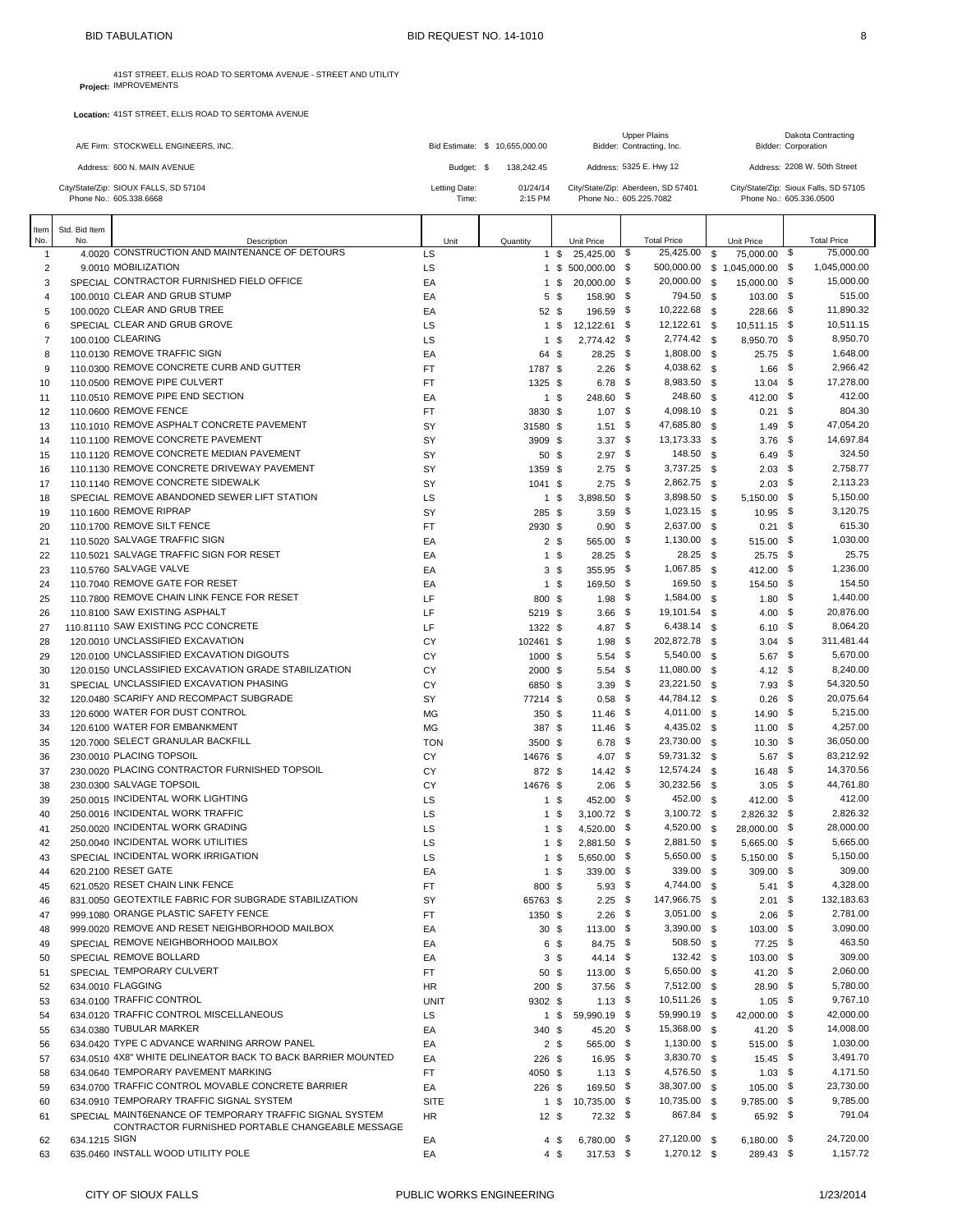**Project:** 41ST STREET, ELLIS ROAD TO SERTOMA AVENUE - STREET AND UTILITY IMPROVEMENTS

| A/E Firm: STOCKWELL ENGINEERS, INC.                              | Bid Estimate: \$ 10.655,000,00 |                     | <b>Upper Plains</b><br>Bidder: Contracting, Inc.              | <b>Dakota Contracting</b><br><b>Bidder: Corporation</b>          |  |
|------------------------------------------------------------------|--------------------------------|---------------------|---------------------------------------------------------------|------------------------------------------------------------------|--|
| Address: 600 N. MAIN AVENUE                                      | Budget: \$                     | 138.242.45          | Address: 5325 E. Hwy 12                                       | Address: 2208 W. 50th Street                                     |  |
| City/State/Zip: SIOUX FALLS, SD 57104<br>Phone No.: 605.338.6668 | Letting Date:<br>Time:         | 01/24/14<br>2:15 PM | City/State/Zip: Aberdeen, SD 57401<br>Phone No.: 605.225.7082 | City/State/Zip: Sioux Falls, SD 57105<br>Phone No.: 605.336.0500 |  |
| m Ctd Rid Itom                                                   |                                |                     |                                                               |                                                                  |  |

| Item<br>No. | Std. Bid Item<br>No. | Description                                                                                 | Unit             | Quantity             |                | Unit Price               | <b>Total Price</b>             |      | Unit Price                    |      | <b>Total Price</b>      |
|-------------|----------------------|---------------------------------------------------------------------------------------------|------------------|----------------------|----------------|--------------------------|--------------------------------|------|-------------------------------|------|-------------------------|
| 64          |                      | 635.2390 INSTALL 3 SECTION VEHICLE SIGNAL HEAD                                              | EA               | 5 \$                 |                | 146.90 \$                | 734.50                         | \$   | 133.90                        | \$   | 669.50                  |
| 65          |                      | 635.2391 INSTALL 5 SECTIONV EHICLE SIGNAL HEAD                                              | EA               |                      | 2 <sup>5</sup> | 175.15 \$                | 350.30 \$                      |      | 159.65 \$                     |      | 319.30                  |
| 66          |                      | SPECIAL CONTROLLER CABINET F&I                                                              | EA               |                      | 1 \$           | 231.65 \$                | 231.65 \$                      |      | 211.15 \$                     |      | 211.15                  |
| 67          |                      | 635.8120 2" RIGID CONDUIT SCHEDULE 40                                                       | FT               | 60 \$                |                | $3.39$ \$                | 203.40 \$                      |      | $3.09$ \$                     |      | 185.40                  |
| 68          |                      | 635.9304 4/C #14 AWG IMSA COPPER CABLE K1                                                   | <b>FT</b>        | 425 \$               |                | $1.40$ \$                | 595.00                         | - \$ | $1.28$ \$                     |      | 544.00                  |
| 69          |                      | 635.9307 7/C #14 AWG IMSA COPPER CABLE K1                                                   | <b>FT</b>        | 210 \$               |                | $2.09$ \$                | 438.90 \$                      |      | $1.91$ \$                     |      | 401.10                  |
| 70          |                      | 635.9320 20/C #14 AWG IMSA COPPER CABLE K1                                                  | <b>FT</b>        | 400 \$               |                | 4.79 \$                  | 1,916.00                       | - \$ | 4.37 \$                       |      | 1,748.00                |
| 71          |                      | SPECIAL TEMPORARY BUSINESS SIGN                                                             | EA               | 16 \$                |                | 84.75 \$                 | 1,356.00 \$                    |      | 77.25 \$                      |      | 1,236.00                |
| 72          |                      | SPECIAL TEMPORARY BOARDWALK                                                                 | SF               | 400 \$               |                | $15.35$ \$               | 6,140.00                       | - \$ | $9.75$ \$                     |      | 3,900.00                |
| 73          |                      | SPECIAL TEMPORARY SIDEWALK                                                                  | SF               | 3600 \$              |                | $5.84$ \$                | 21,024.00 \$                   |      | 4.85 \$                       |      | 17,460.00               |
| 74          |                      | 120.6300 WATER FOR VEGETATION<br>730.0300 BOULEVARD TURF MIX                                | MG               | 7825 \$<br>1710 \$   |                | 4.26 $$$<br>$8.48$ \$    | 33,334.50 \$<br>14,500.80 \$   |      | $3.09$ \$                     |      | 24,179.25<br>13,218.30  |
| 75<br>76    |                      | 730.0301 QUALITY GREEN TURF MIX                                                             | LB<br>LB         | 350S                 |                | $8.48\quad$              | 2,968.00 \$                    |      | $7.73$ \$<br>$7.73$ \$        |      | 2,705.50                |
| 77          |                      | 730.0303 WETLAND SEED MIXTURE 2                                                             | LB               | 165 \$               |                | $20.34$ \$               | $3,356.10$ \$                  |      | 18.54 \$                      |      | 3.059.10                |
| 78          |                      | 731.0100 FERTILZING                                                                         | LB               | 1187 \$              |                | $0.73$ \$                | 866.51 \$                      |      | $0.67$ \$                     |      | 795.29                  |
| 79          |                      | 731,0200 WEED CONTROL                                                                       | SY               | 125228 \$            |                | $0.05$ \$                | 6,261.40 \$                    |      | $0.05$ \$                     |      | 6,261.40                |
| 80          |                      | 732.0200 FIBER MULCHING                                                                     | <b>TON</b>       | 15.8 <sup>°</sup>    |                | 1,531.15 \$              | 24,192.17 \$                   |      | 1,395.65 \$                   |      | 22,051.27               |
| 81          |                      | 732.0400 SOIL STABILIZER                                                                    | <b>ACRE</b>      | 16.5~\$              |                | 508.50 \$                | 8,390.25 \$                    |      | 463.50                        | - \$ | 7,647.75                |
| 82          |                      | 733,0100 SODDING                                                                            | SY               | 5870 \$              |                | $3.03\quad$ \$           | 17,786.10 \$                   |      | $2.76$ \$                     |      | 16,201.20               |
| 83          |                      | 734.0105 EROSION CONTROL BLANKET #1                                                         | SY               | 6395 \$              |                | $1.58$ \$                | 10,104.10 \$                   |      | $1.44$ \$                     |      | 9,208.80                |
| 84          |                      | 734.0105 EROSION CONTROL BLANKET #2                                                         | SY               | 1460 \$              |                | $3.16$ \$                | 4,613.60 \$                    |      | $2.88$ \$                     |      | 4,204.80                |
| 85          |                      | 734.0154 12" DIAMETER EROSION CONTROL WATTLE                                                | FT               | 580 \$               |                | $3.33$ \$                | 1,931.40 \$                    |      | $3.04$ \$                     |      | 1,763.20                |
| 86          |                      | 734.0601 SILT FENCE                                                                         | FT               | 2970 \$              |                | $3.28$ \$                | 9,741.60 \$                    |      | $2.99$ \$                     |      | 8,880.30                |
| 87          |                      | 734.0610 MUCKING SILT FENCE                                                                 | CY               | 100 \$               |                | $11.30$ \$               | 1,130.00 \$                    |      | $10.30$ \$                    |      | 1,030.00                |
| 88          |                      | 734.0620 REPAIR SILT FENCE                                                                  | <b>FT</b>        | 730 \$               |                | $0.11$ \$                | 80.30 \$                       |      | $0.11$ \$                     |      | 80.30                   |
| 89          |                      | 734.0850 INLET PROTECTION                                                                   | EA               | 42 \$                |                | 73.45 \$                 | 3,084.90 \$                    |      | 66.95 \$                      |      | 2.811.90                |
| 90          |                      | 734,5010 SWEEPING                                                                           | HR               | 150 \$               |                | $141.25$ \$              | 21,187.50 \$                   |      | $120.00$ \$                   |      | 18,000.00               |
| 91          |                      | 734.6001 TEMPORARY VEHICLE TRACKING CONTROL                                                 | EA               |                      | 8 \$           | 504.87 \$                | 4,038.96 \$                    |      | 634.48 \$                     |      | 5.075.84                |
| 92          |                      | 734,6006 CONCRETE WASHOUT AREA                                                              | EA               |                      | 7\$            | 132.42 \$                | 926.94 \$                      |      | 772.50 \$                     |      | 5,407.50                |
| 93          |                      | SPECIAL HORSESHOE FILTER                                                                    | EA               |                      | 2 <sub>5</sub> | 2,103.77 \$              | 4,207.54 \$                    |      | 1,641.82 \$                   |      | 3,283.64                |
| 94          |                      | 120.6200 WATER FOR GRANULAR MATERIAL<br>260.3010 GRAVEL SURFACING                           | MG<br><b>TON</b> | 764 \$<br>881 \$     |                | $16.95$ \$<br>$19.34$ \$ | 12,949.80 \$<br>17,038.54 \$   |      | $17.50$ \$<br>$14.30\quad$ \$ |      | 13,370.00<br>12,598.30  |
| 95<br>96    |                      | 260,1010 AGGREGATE BASE COURSE                                                              | <b>TON</b>       | 62930 \$             |                | $12.17$ \$               | 765,858.10 \$                  |      | $11.40$ \$                    |      | 717,402.00              |
| 97          |                      | 320.1200 ASPHALT CONCRETE COMPOSITE                                                         | <b>TON</b>       | 3165 \$              |                | 74.75 \$                 | 236,583.75 \$                  |      | 64.63 \$                      |      | 204,553.95              |
| 98          |                      | SPECIAL TEMPORARY SURFACING                                                                 | SY               | 12000 \$             |                | $18.41$ \$               | 220,920.00 \$                  |      | $16.75$ \$                    |      | 201,000.00              |
| 99          |                      | 320.1250 ASPHALT CONCRETE FOR PATCHING                                                      | <b>TON</b>       | 362 \$               |                | 110.68 \$                | 40,066.16 \$                   |      | 82.30 \$                      |      | 29,792.60               |
| 100         |                      | 380.0010 6" NONREINFORCED PCC PAVEMENT                                                      | SY               | 150 \$               |                | 40.00 \$                 | 6,000.00 \$                    |      | 46.10 \$                      |      | 6,915.00                |
| 101         |                      | 380,0070 9" NONREINFORCED PCC PAVEMENT                                                      | SY               | 53457 \$             |                | $37.50$ \$               | 2,004,637.50 \$                |      | 43.30 \$                      |      | 2,314,688.10            |
| 102         |                      | 380.3520 6" PCC APPROACH PAVEMENT                                                           | SY               | 582 \$               |                | $50.00$ \$               | 29,100.00 \$                   |      | 42.90 \$                      |      | 24,967.80               |
| 103         |                      | 380,4010 6" PCC FILLET SECTION                                                              | SY               | 18 \$                |                | $80.00\quad$ \$          | 1,440.00 \$                    |      | 56.55 \$                      |      | 1,017.90                |
| 104         |                      | 380,4070 9" PCC FILLET SECTION                                                              | SY               | 1187.2 \$            |                | $110.00$ \$              | 130,592.00 \$                  |      | 74.20 \$                      |      | 88,090.24               |
| 105         |                      | SPECIAL PCC MEDIAN PAVEMENT                                                                 | SY               | 106 \$               |                | 65.00 \$                 | 6,890.00 \$                    |      | $43.55$ \$                    |      | 4,616.30                |
| 106         |                      | 380.5020 FAST TRACK CONCRETE FOR 9" PCC PAVEMENT REPAIR                                     | SY               | 767 \$               |                | $110.00$ \$              | 84,370.00 \$                   |      | 135.60 \$                     |      | 104,005.20              |
| 107         |                      | 380.6110 INSERT STEEL BAR IN PCC PAVEMENT 1 1/4" OR #9 BAR                                  | EA               | 2508 \$              |                | $13.00$ \$               | 32,604.00 \$                   |      | $12.05$ \$                    |      | 30,221.40               |
| 108         |                      | 380.6110 INSERT STEEL BAR IN PCC PAVEMENT #5 BAR                                            | EA               | 353 <sup>5</sup>     |                | $10.00\ 5$               | 3,530.00 \$                    |      | $8.80\quad$ \$                |      | 3,106.40                |
| 109         |                      | SPECIAL DOWEL BAR                                                                           | EA               | 30319 \$             |                | $7.50$ \$                | 227,392.50 \$                  |      | $7.90$ \$                     |      | 239,520.10              |
| 110         |                      | SPECIAL TYPE 4S RIGHT OF WAY FENCE                                                          | FT               | 435 \$               |                | 4.92 \$                  | 2,140.20 \$                    |      | 4.48 \$                       |      | 1,948.80                |
| 111         |                      | 650.7000 CONCRETE CURB AND GUTTER TYPE SF66                                                 | FT.              | 676 \$               |                | $25.00$ \$               | 16,900.00 \$                   |      | 15.95 \$                      |      | 10,782.20               |
| 112         |                      | 650.7060 CONCRETE CURB AND GUTTER TYPE SF69<br>SPECIAL CONCRETE CURB AND GUTTER TYPE SF69BL | FT               | 1985 \$              |                | 17.00 \$                 | 33,745.00 \$                   |      | $16.25$ \$                    |      | 32,256.25<br>202,430.40 |
| 113         |                      | SPECIAL SPECIAL CONCRETE CURB AND GUTTER                                                    | FT               | 11184 \$             |                | $15.00$ \$               | 167,760.00 \$<br>197,505.00 \$ |      | $18.10$ \$<br>$16.25$ \$      |      | 168,918.75              |
| 114<br>115  |                      | 650,8060 CONCRETE VALLEY GUTTER 9" THICK                                                    | FT<br>SY         | 10395 \$<br>653.2 \$ |                | $19.00$ \$<br>65.00 \$   | 42,458.00 \$                   |      | 79.90 \$                      |      | 52,190.68               |
| 116         |                      | 651.0040 4" CONCRETE SIDEWALK                                                               | SF               | 1732 \$              |                | 4.07 \$                  | 7,049.24 \$                    |      | $3.55$ \$                     |      | 6,148.60                |
| 117         |                      | SPECIAL 4" COLORED PCC SPLASH PAD                                                           | SF               | 12001 \$             |                | $6.95$ \$                | 83,406.95 \$                   |      | $7.10$ \$                     |      | 85,207.10               |
| 118         |                      | SPECIAL 5" COLORED MEDIAN PAVEMENT                                                          | SF               | 12261 \$             |                | $6.55\quad$              | 80,309.55 \$                   |      | $7.50$ \$                     |      | 91,957.50               |
| 119         |                      | 651.0060 6" CONCRETE SIDEWALK                                                               | SF               | 82067 \$             |                | $4.41 \quad$             | 361,915.47 \$                  |      | 4.40 \$                       |      | 361,094.80              |
| 120         |                      | 651,6010 DETECTABLE WARNING SURFACE                                                         | SF               | 560 \$               |                | $50.85$ \$               | 28,476.00 \$                   |      | $32.20$ \$                    |      | 18,032.00               |
| 121         |                      | SPECIAL GRIND 8" RUMBLE STRIPE IN ASPHALT                                                   | FT               | 2633 \$              |                | $3.73$ \$                | 9,821.09 \$                    |      | $0.55$ \$                     |      | 1,448.15                |
| 122         |                      | 110,1400 REMOVE PAVEMENT MARKING 4" OR EQUIVALENT                                           | FT               | 2793 \$              |                | $1.13$ \$                | 3,156.09 \$                    |      | $1.03$ \$                     |      | 2,876.79                |
| 123         |                      | 110.1410 REMOVE PAVEMENT MARKING ARROW                                                      | EA               |                      | 9\$            | $28.25$ \$               | 254.25 \$                      |      | 25.75 \$                      |      | 231.75                  |
| 124         |                      | 632.1320 2X2" PERFORATED TUBE POST                                                          | FT               | 1318 \$              |                | $6.78$ \$                | 8,936.04 \$                    |      | $6.18$ \$                     |      | 8,145.24                |
| 125         |                      | 632.1330 2.25X2/25" PERFORATED TUBE POST                                                    | FT               | 406 \$               |                | $7.91$ \$                | $3,211.46$ \$                  |      | $7.21$ \$                     |      | 2,927.26                |
| 126         |                      | 632.1340 2.5X2.5" PERFORATED TUBE POST                                                      | FT               | 174 \$               |                | $9.04$ \$                | 1,572.96 \$                    |      | $8.24$ \$                     |      | 1,433.76                |
| 127         |                      | 632.2020 4X4" WHITE DELINEATOR WITH 1.12 LB/FT POST                                         | EA               | 28 \$                |                | $28.25$ \$               | 791.00 \$                      |      | 25.75 \$                      |      | 721.00                  |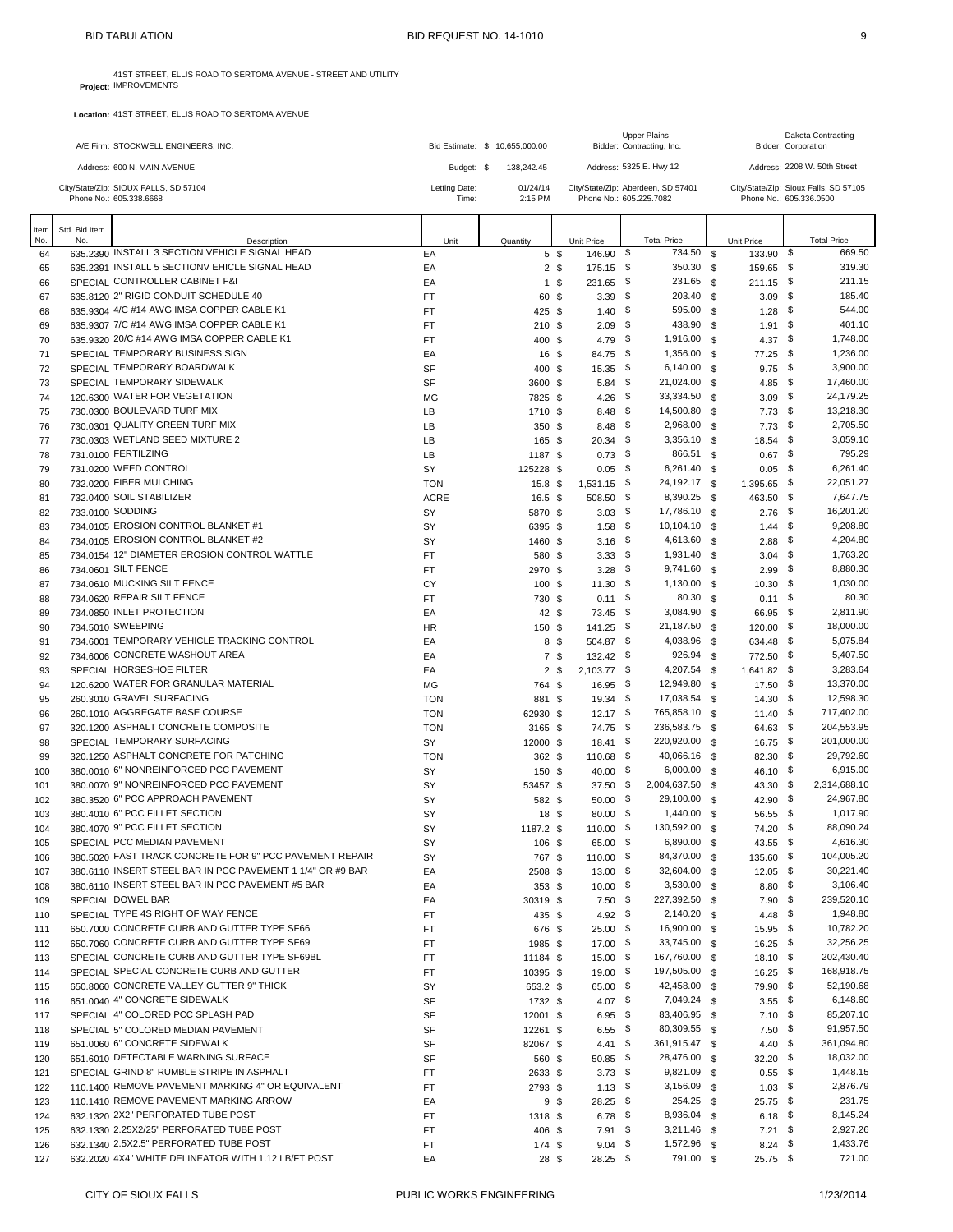| A/E Firm: STOCKWELL ENGINEERS, INC.                              |                        | Bid Estimate: \$ 10.655,000,00 | <b>Upper Plains</b><br>Bidder: Contracting, Inc.              | Dakota Contracting<br>Bidder: Corporation                        |
|------------------------------------------------------------------|------------------------|--------------------------------|---------------------------------------------------------------|------------------------------------------------------------------|
| Address: 600 N, MAIN AVENUE                                      | Budget: \$             | 138.242.45                     | Address: 5325 E. Hwy 12                                       | Address: 2208 W. 50th Street                                     |
| City/State/Zip: SIOUX FALLS, SD 57104<br>Phone No.: 605.338.6668 | Letting Date:<br>Time: | 01/24/14<br>$2:15$ PM          | City/State/Zip: Aberdeen, SD 57401<br>Phone No.: 605.225.7082 | City/State/Zip: Sioux Falls, SD 57105<br>Phone No.: 605.336.0500 |
|                                                                  |                        |                                |                                                               |                                                                  |

| Item       | Std. Bid Item       |                                                                                                                     |                        |                    |                        |                    |                          |                       |                        |                      |
|------------|---------------------|---------------------------------------------------------------------------------------------------------------------|------------------------|--------------------|------------------------|--------------------|--------------------------|-----------------------|------------------------|----------------------|
| No.        | No.                 | Description                                                                                                         | Unit                   | Quantity           | Unit Price             | <b>Total Price</b> |                          | Unit Price            |                        | <b>Total Price</b>   |
| 128        |                     | 632.2520 TYPE 2 OBJECT MARKER                                                                                       | EA                     | 13S                | 39.55 \$               |                    | 514.15 \$                | 36.05                 | \$                     | 468.65               |
| 129        |                     | 632,3050 FURNISH SHEET ALUMINUM SIGN WITH REFLECTIVE SHEETING                                                       | <b>SF</b>              | 1115 \$            | 13.56 \$               |                    | 15,119.40 \$             | $12.36$ \$            |                        | 13,781.40            |
| 130        |                     | 632,3060 INSTALL TRAFFIC SIGN ON POST                                                                               | EA                     | 176 \$             | $11.30$ \$             |                    | 1,988.80 \$              | $10.30$ \$            |                        | 1,812.80             |
| 131        |                     | 632.3065 INSTALL TRAFFIC SIGN ON STREET LIGHT                                                                       | EA                     | 33S                | $96.05$ \$             |                    | $3,169.65$ \$            | 87.55 \$              |                        | 2,889.15             |
| 132        |                     | 632.3070 INSTALL TRAFFIC SIGN ON MAST ARM                                                                           | EA                     | 21S                | 395.50 \$              |                    | 8,305.50 \$              | 360.50 \$             |                        | 7,570.50             |
| 133        |                     | SPECIAL PERMANENT TYPE III BARRICADE                                                                                | EA                     | 6 \$               | 226.00 \$              |                    | 1,356.00 \$              | 206.00 \$             |                        | 1,236.00             |
| 134        |                     | SPECIAL FURNISH 9" STREET SIGN                                                                                      | EA                     | 12S                | 79.10 \$               |                    | 949.20 \$                | 72.10 \$              |                        | 865.20               |
| 135        |                     | SPECIAL FURNISH 18" STREET SIGN<br>SPECIAL SOLAR POWERED FLASHING BEACON                                            | EA                     | 15S                | 226.00 \$              |                    | 3,390.00 \$<br>10,170.00 | 206.00 \$             |                        | 3,090.00<br>9,270.00 |
| 136        |                     | 633.0010 COLD APPLIED PLASTIC PAVEMENT MARKING 4" YELLOW                                                            | EA<br><b>FT</b>        | 2 <sub>5</sub>     | $5,085.00$ \$          |                    | 12,966.75 \$             | - \$<br>$4.635.00$ \$ |                        | 11,819.25            |
| 137<br>138 |                     | 633.0015 COLD APPLIED PLASTIC PAVEMENT MARKING 6" WHITE                                                             | <b>FT</b>              | 3825 \$<br>2795 \$ | $3.39$ \$<br>$5.65$ \$ |                    | 15,791.75 \$             |                       | $3.09$ \$<br>$5.15$ \$ | 14,394.25            |
| 139        |                     | SPECIAL 7" CONTRAST TAPE                                                                                            | <b>FT</b>              | 19380 \$           | $6.78$ \$              |                    | 131,396.40 \$            |                       | $6.18$ \$              | 119,768.40           |
| 140        |                     | 633.0030 COLD APPLIED PLASTIC PAVEMENT MARKING 24" WHITE                                                            | <b>FT</b>              | 966 \$             | $20.34$ \$             |                    | 19,648.44 \$             | $18.54$ \$            |                        | 17,909.64            |
| 141        |                     | 633.0030 COLD APPLIED PLASTIC PAVEMENT MARKING 24" YELLOW                                                           | <b>FT</b>              | 160 \$             | $20.34$ \$             |                    | $3,254.40$ \$            | 18.54 \$              |                        | 2,966.40             |
| 142        |                     | 633.0035 COLD APPLIED PLASTIC PAVEMENT MARKING AREA                                                                 | <b>SF</b>              | 381 \$             | $10.17$ \$             |                    | 3,874.77 \$              | $9.27$ \$             |                        | 3,531.87             |
| 143        |                     | 633,0040 COLD APPLIED PLASTIC PAVEMENT MARKING ARROW                                                                | EA                     | 89 \$              | 226.00 \$              |                    | 20,114.00 \$             | 206.00 \$             |                        | 18,334.00            |
|            |                     |                                                                                                                     |                        |                    |                        |                    |                          |                       |                        |                      |
| 144        |                     | SPECIAL COLD APPLIED PLASTIC PAVEMENT MARKING SYMBOL BIKE LANE<br>COLD APPLIED PLASTIC PAVEMENT MARKING SYMBOL BIKE | EA                     | 44 \$              | 565.00 \$              |                    | 24,860.00 \$             | 515.00 \$             |                        | 22,660.00            |
| 145        |                     | SPECIAL DETECTOR                                                                                                    | EA                     | 6 \$               | 113.00 \$              |                    | 678.00 \$                | 103.00 \$             |                        | 618.00               |
| 146        |                     | 633.1100 EPOXY PAVEMENT MARKING PAINT 4" WHITE                                                                      | <b>FT</b>              | 4410 \$            | $0.85$ \$              |                    | 3,748.50 \$              |                       | $0.77$ \$              | 3,395.70             |
| 147        |                     | 633.1105 EPOXY PAVEMENT MARKING PAINT 4" YELLOW                                                                     | <b>FT</b>              | 7325 \$            | $0.85$ \$              |                    | 6,226.25                 | <b>S</b>              | $0.77$ \$              | 5,640.25             |
| 148        |                     | 633.1130 EPOXY PAVEMENT MARKING PAINT 24" WHITE                                                                     | <b>FT</b>              | 50 \$              | $3.39$ \$              |                    | 169.50 \$                |                       | $3.09$ \$              | 154.50               |
| 149        |                     | 633.1135 EPOXY PAVEMENT MARKING PAINT 24" YELLOW                                                                    | <b>FT</b>              | 300S               | $3.39$ \$              |                    | 1,017.00 \$              |                       | $3.09$ \$              | 927.00               |
| 150        |                     | 633.1155 EPOXY PAVEMENT MARKING PAINT ARROW                                                                         | EA                     | 13S                | 39.55 \$               |                    | 514.15 \$                | 36.05 \$              |                        | 468.65               |
| 151        |                     | 633.1180 SURFACE PREPARATION FOR PAVEMENT MARKING 4"<br>633.1186 SURFACE PREPARATION FOR PAVEMENT MARKING 24"       | <b>FT</b><br><b>FT</b> | 11735 \$           | $0.28$ \$<br>$2.26$ \$ |                    | 3,285.80 \$<br>791.00 \$ | $0.26$ \$             | $2.06$ \$              | 3,051.10<br>721.00   |
| 152<br>153 |                     | 633.1190 SURFACE PREPARATION FOR PAVEMENT MARKING ARROW                                                             | EA                     | 350 \$<br>13S      | $22.60$ \$             |                    | 293.80 \$                | $20.60$ \$            |                        | 267.80               |
| 154        |                     | 633.1400 PAVEMENT MARKING PAINT 4" WHITE                                                                            | <b>FT</b>              |                    | $0.28$ \$              |                    | 1,635.20                 | \$                    | $0.26$ \$              | 1,518.40             |
| 155        |                     | 633.1405 PAVEMENT MARKING PAINT 4" YELLOW                                                                           | <b>FT</b>              | 5840 \$<br>370 \$  | $0.28$ \$              |                    | 103.60                   | \$<br>$0.26$ \$       |                        | 96.20                |
| 156        |                     | 633.1430 PAVEMENT MARKING PAINT 24" WHITE                                                                           | <b>FT</b>              | 560 \$             | $1.70$ \$              |                    | 952.00                   | \$<br>$1.55$ \$       |                        | 868.00               |
| 157        |                     | 633.1435 PAVEMENT MARKING PAINT 24" YELLOW                                                                          | <b>FT</b>              | 80 \$              | $1.70$ \$              |                    | 136.00 \$                |                       | $1.55$ \$              | 124.00               |
| 158        |                     | 633.1440 PAVEMENT MARKING PAINT AREA                                                                                | <b>SF</b>              | 190 \$             | $0.85$ \$              |                    | 161.50                   | \$                    | $0.77$ \$              | 146.30               |
| 159        |                     | 633.1445 PAVEMENT MARKING PAINT ARROW                                                                               | EA                     | 42 \$              | $22.60$ \$             |                    | 949.20 \$                | $20.60$ \$            |                        | 865.20               |
| 160        |                     | SPECIAL PAVEMENT MARKING APINT SYBOL BIKE LANE                                                                      | EA                     | 12S                | $28.25$ \$             |                    | 339.00                   | \$<br>25.75 \$        |                        | 309.00               |
| 161        |                     | SPECIAL PAVEMENT MARKING PAINT SYMBOL BIKE DETECTOR                                                                 | EA                     | 4 \$               | $28.25$ \$             |                    | $113.00$ \$              | 25.75 \$              |                        | 103.00               |
| 162        |                     | 633.5000 GROOVE PAVEMENT FOR PAVEMENT MARKING 4"                                                                    | FT                     | 3825 \$            | $0.85$ \$              |                    | $3,251.25$ \$            | $0.77$ \$             |                        | 2,945.25             |
| 163        |                     | 633.5005 GROOVE PAVEMENT FOR PAVEMENT MARKING 8"                                                                    | <b>FT</b>              | 19380 \$           | $1.41$ \$              |                    | 27,325.80 \$             | $1.29$ \$             |                        | 25,000.20            |
| 164        |                     | 633.5015 GROOVE PAVEMENT FOR PAVEMENT MARKING 24"                                                                   | <b>FT</b>              | 1126 \$            | $2.26$ \$              |                    | 2,544.76 \$              |                       | $2.06$ \$              | 2,319.56             |
| 165        |                     | SPECIAL GROOVE PAVEMENT FOR PAVEMENT MARKING AREA                                                                   | <b>SF</b>              | 381 \$             | $1.13$ \$              |                    | 430.53                   | \$<br>$1.03$ \$       |                        | 392.43               |
| 166        |                     | SPECIAL GROOVE PAVEMENT FOR PAVEMENT MARKING ARROW<br>GROOVE PAVEMENT FOR PAVEMENT MARKING SYMBOL BIKE              | EA                     | 89 \$              | $28.25$ \$             |                    | $2,514.25$ \$            | 25.75 \$              |                        | 2,291.75             |
| 167        | <b>SPECIAL LANE</b> |                                                                                                                     | EA                     | 44 \$              | $39.55$ \$             |                    | 1,740.20 \$              | 36.05 \$              |                        | 1.586.20             |
| 168        |                     | GROOVE PAVEMENT FOR PAVEMENT MARKING SYMBOL BIKE<br>SPECIAL DETECTOR                                                | EA                     | 6 \$               | $28.25$ \$             |                    | 169.50 \$                | 25.75 \$              |                        | 154.50               |
| 169        |                     | 110.0400 REMOVE DROP INLET                                                                                          | EA                     | 4 \$               | 734.50 \$              |                    | 2,938.00 \$              | 360.50 \$             |                        | 1,442.00             |
| 170        |                     | 110.0425 REMOVE JUNCTION BOX                                                                                        | EA                     | 1 \$               | 508.50 \$              |                    | 508.50 \$                | 412.00 \$             |                        | 412.00               |
| 171        |                     | 110.0530 REMOVE STORM SEWER PIPE                                                                                    | FT                     | 1077 \$            | $9.04$ \$              |                    | 9,736.08 \$              | $8.24$ \$             |                        | 8,874.48             |
| 172        |                     | 450.0103 12" RCP CLASS 3 FURNISH                                                                                    | FT                     | 16 \$              | 18.08 \$               |                    | 289.28 \$                | $16.48$ \$            |                        | 263.68               |
| 173        |                     | 450.0110 12" RCP INSTALL                                                                                            | FT                     | 16 \$              | $29.38$ \$             |                    | 470.08 \$                | 22.66 \$              |                        | 362.56               |
| 174        |                     | 450.0113 15" RCP CLASS 3 FURNISH                                                                                    | FT                     | 964 \$             | $22.04$ \$             |                    | 21,246.56 \$             | 19.57 \$              |                        | 18,865.48            |
| 175        |                     | 450.0120 15" RCP INSTALL                                                                                            | FT                     | 964 \$             | $30.51$ \$             |                    | 29,411.64 \$             | 22.66 \$              |                        | 21,844.24            |
| 176        |                     | 450.0123 18" RCP CLASS 3 FURNISH                                                                                    | FT                     | 2176 \$            | $25.99$ \$             |                    | 56,554.24 \$             | 22.66 \$              |                        | 49,308.16            |
| 177        |                     | 450.0130 18" RCP INSTALL                                                                                            | FT                     | 2176 \$            | $30.51$ \$             |                    | 66,389.76 \$             | 24.72 \$              |                        | 53,790.72            |
| 178        |                     | 450.0143 24" RCP CLASS 3 FURNISH                                                                                    | FT                     | 1752 \$            | $35.03$ \$             |                    | 61,372.56 \$             | 31.93 \$              |                        | 55,941.36            |
| 179        |                     | 450.0150 24" RCP INSTALL                                                                                            | FT                     | 1752 \$            | $30.51$ \$             |                    | 53,453.52 \$             | 26.27 \$              |                        | 46,025.04            |
| 180        |                     | 450.0163 30" RCP CLASS 3 FURNISH                                                                                    | FT                     | 1992 \$            | 50.29 \$               |                    | 100,177.68 \$            | 46.35 \$              |                        | 92,329.20            |
| 181        |                     | 450.0170 30" RCP INSTALL                                                                                            | FT                     | 1992 \$            | $32.77$ \$             |                    | 65,277.84 \$             | 28.84 \$              |                        | 57,449.28            |
| 182        |                     | 450.0183 36" RCP CLASS 3 FURNISH                                                                                    | FT                     | 663 \$             | 79.10 \$               |                    | 52,443.30 \$             | 71.07 \$              |                        | 47,119.41            |
| 183        |                     | 450.190 36" RCP INSTALL                                                                                             | FT                     | 663 \$             | $36.16$ \$             |                    | 23,974.08 \$             | $31.16$ \$            |                        | 20,659.08            |
| 184        |                     | 450.2000 12" RCP FLARED END FURNISH                                                                                 | EA                     | $1 \text{ }$ \$    | 536.75 \$              |                    | 536.75 \$                | 484.10 \$             |                        | 484.10               |
| 185        |                     | 450.2001 12" RCP FLARED END INSTALL                                                                                 | EA                     | $1 \text{ }$ \$    | 192.10 \$              |                    | 192.10 \$                | 128.75 \$             |                        | 128.75               |
| 186        |                     | 450.2004 15" RCP FLARED END FURNISH                                                                                 | EA                     | $2 \sqrt{3}$       | 565.00 \$              |                    | $1,130.00$ \$            | 504.70 \$             |                        | 1,009.40             |
| 187        |                     | 450.2005 15" RCP FLARED END INSTALL                                                                                 | EA                     | $2 \sqrt$          | 220.35 \$              |                    | 440.70 \$                | 139.05 \$             |                        | 278.10               |
| 188        |                     | 450.2008 18" RCP FLARED END FURNISH                                                                                 | EA                     | $1 \text{ }$ \$    | 604.55 \$              |                    | 604.55 \$                | 566.50 \$             |                        | 566.50               |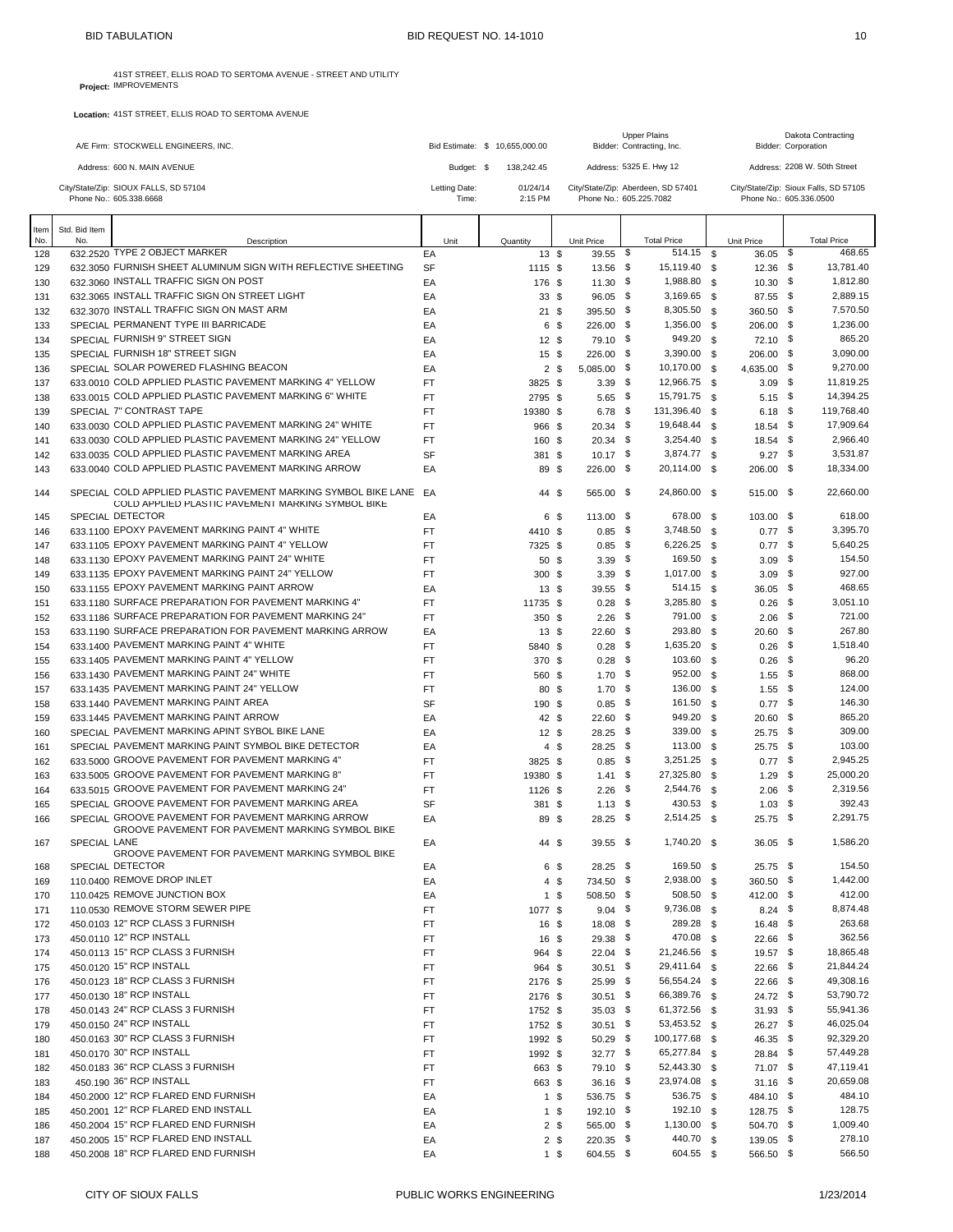|             |                      | A/E Firm: STOCKWELL ENGINEERS, INC.                                                    |                        | Bid Estimate: \$ 10,655,000.00 |                                   |                              | <b>Upper Plains</b><br>Bidder: Contracting, Inc.              |               |                             |     | Dakota Contracting<br><b>Bidder: Corporation</b> |
|-------------|----------------------|----------------------------------------------------------------------------------------|------------------------|--------------------------------|-----------------------------------|------------------------------|---------------------------------------------------------------|---------------|-----------------------------|-----|--------------------------------------------------|
|             |                      | Address: 600 N. MAIN AVENUE                                                            | Budget: \$             | 138,242.45                     |                                   |                              | Address: 5325 E. Hwy 12                                       |               |                             |     | Address: 2208 W. 50th Street                     |
|             |                      | City/State/Zip: SIOUX FALLS, SD 57104<br>Phone No.: 605.338.6668                       | Letting Date:<br>Time: | 01/24/14<br>2:15 PM            |                                   |                              | City/State/Zip: Aberdeen, SD 57401<br>Phone No.: 605.225.7082 |               | Phone No.: 605.336.0500     |     | City/State/Zip: Sioux Falls, SD 57105            |
| ltem<br>No. | Std. Bid Item<br>No. | Description                                                                            | Unit                   | Quantity                       |                                   | Unit Price                   | <b>Total Price</b>                                            |               | Unit Price                  |     | <b>Total Price</b>                               |
| 189         |                      | 450.2009 18" RCP FLARED END INSTALL                                                    | EA                     |                                | $1 \text{ }$ \$                   | 248.60                       | \$<br>248.60                                                  | - \$          | 144.20                      | -\$ | 144.20                                           |
| 190         |                      | 450.2016 24" RCP FLARED END FURNISH                                                    | EA                     |                                | 3 <sup>5</sup>                    | 672.35 \$                    | 2,017.05 \$                                                   |               | 592.25 \$                   |     | 1,776.75                                         |
| 191         |                      | 450.2017 24" RCP FLARED END INSTALL                                                    | EA                     |                                | 3 <sup>5</sup>                    | 248.60 \$                    | 745.80                                                        | - \$          | 149.35 \$                   |     | 448.05                                           |
| 192<br>193  |                      | 450.2024 30" RCP FLARED END FURNISH<br>450.2025 30" RCP FLARED END INSTALL             | EA<br>EA               |                                | 9 <sup>5</sup><br>9 <sup>5</sup>  | 785.35 \$<br>282.50 \$       | 7,068.15<br>2,542.50                                          | \$<br>- \$    | 679.80 \$<br>154.50 \$      |     | 6,118.20<br>1,390.50                             |
| 194         |                      | 462.0100 CLASS M6 CONCRETE                                                             | CY                     | 191.33 \$                      |                                   | 604.55 \$                    | 115,668.55                                                    | <b>S</b>      | 565.00 \$                   |     | 108,101.45                                       |
| 195         |                      | 480,0100 REINFORCING STEEL                                                             | LB                     | 20136 \$                       |                                   | $1.53$ \$                    | 30,808.08                                                     | \$            | $1.49$ \$                   |     | 30,002.64                                        |
| 196         |                      | SPECIAL CONCRETE COLLAR                                                                | EA                     |                                | 2 <sup>5</sup>                    | 678.00 \$                    | 1,356.00                                                      | \$            | 515.00 \$                   |     | 1,030.00                                         |
| 197         |                      | SPECIAL CONNECT TO EXISTING STRUCTURE                                                  | EA                     |                                | $1 \text{ }$ \$                   | 847.50 \$                    | 847.50                                                        | <b>S</b>      | 515.00 \$                   |     | 515.00                                           |
| 198         |                      | 670.1200 TYPE B FRAME AND GRATE ASSEMBLY                                               | EA                     |                                | $4 \text{ } $$                    | 778.80 \$                    | 3,115.20                                                      | \$            | 470.00 \$                   |     | 1,880.00                                         |
| 199         |                      | 671.0101 ADJUST JUNCTION BOX ASPHALT STREETS                                           | EA                     |                                | $2 \sqrt{3}$                      | 715.94 \$                    | 1,431.88                                                      | - \$          | $1,210.00$ \$               |     | 2,420.00                                         |
| 200         |                      | 671.0102 ADJUST JUNCTION BOX CONCRETE STREETS                                          | EA                     | 28 \$                          |                                   | 908.21 \$                    | 25,429.88                                                     | \$            | 1,275.00 \$                 |     | 35,700.00                                        |
| 201         |                      | 671,6100 TYPE Y MANHOLE FRAME AND LID                                                  | EA                     | 27S                            |                                   | 507.17 \$                    | 13,693.59<br>177,996.00                                       | - \$          | $305.00$ \$                 |     | 8,235.00                                         |
| 202<br>203  |                      | 680.0660 6" SLOTTED CORRUGATED POLYETHYLENE DRAINAGE TUBING<br>700.0210 CLASS B RIPRAP | FT.<br><b>TON</b>      | 13692 \$<br>100 \$             |                                   | 13.00<br>$36.16$ \$          | - \$<br>3,616.00                                              | \$<br>- \$    | $10.25$ \$<br>$36.05$ \$    |     | 140,343.00<br>3,605.00                           |
| 204         |                      | 700.0310 CLASS C RIPRAP                                                                | <b>TON</b>             | 160 \$                         |                                   | $36.16$ \$                   | 5,785.60                                                      | \$            | $36.05$ \$                  |     | 5,768.00                                         |
| 205         |                      | SPECIAL CATCH BASINF RAME AND GRATE ASSEMBLY                                           | EA                     |                                | 6 \$                              | 681.89 \$                    | 4,091.34                                                      | <b>S</b>      | 385.00 \$                   |     | 2,310.00                                         |
| 206         |                      | 110,1910 REMOVE FIRE HYDRANT                                                           | EA                     |                                | 2 <sup>5</sup>                    | 288.15 \$                    | 576.30                                                        | \$            | $309.00$ \$                 |     | 618.00                                           |
| 207         |                      | 110,1960 REMOVE VALVE BOX                                                              | EA                     |                                | $4 \text{ } $$                    | $107.35$ \$                  | 429.40                                                        | \$            | 103.00 \$                   |     | 412.00                                           |
| 208         |                      | 110.1970 REMOVE WATER MAIN                                                             | FT                     | 320 \$                         |                                   | $11.30$ \$                   | 3,616.00                                                      | - \$          | $5.15$ \$                   |     | 1,648.00                                         |
| 209         |                      | 900.0105 16" DUCTILE IRON WATERMAIN                                                    | FT                     | 165 \$                         |                                   | 75.71 \$                     | 12,492.15                                                     | $\mathfrak s$ | 52.53 \$                    |     | 8,667.45                                         |
| 210         |                      | 900.0106 20" DUCTILE IRON WATERMAIN                                                    | <b>FT</b>              | 4637 \$                        |                                   | 87.29 \$                     | 404,763.73                                                    | <b>S</b>      | 67.98 \$                    |     | 315,223.26                                       |
| 211         |                      | SPECIAL 20" DUCTILE IRON WATERMAIN EXTRA DEPTH                                         | FT                     | 706 \$                         |                                   | 90.68                        | - \$<br>64,020.08                                             | \$            | 69.01 \$                    |     | 48,721.06                                        |
| 212         |                      | SPECIAL 20" DUCTILE IRON CARRIER PIPE<br>900.0107 24" DUCTILE IRON WATERMAIN           | FT                     | 60 \$                          |                                   | 88.71 \$                     | 5,322.60<br>128,207.54                                        | \$            | 64.89 \$<br>78.28 \$        |     | 3,893.40<br>94,483.96                            |
| 213<br>214  |                      | SPECIAL 30" CASING PIPE                                                                | FT<br>FT               | 1207 \$<br>60 \$               |                                   | 106.22 \$<br>155.94 \$       | 9,356.40                                                      | - \$<br>- \$  | 154.50 \$                   |     | 9,270.00                                         |
| 215         |                      | 900.0201 6" C900 DR 18 PVC WATERMAIN                                                   | <b>FT</b>              | 434 \$                         |                                   | $23.17$ \$                   | 10,055.78                                                     | \$            | $20.03$ \$                  |     | 8,693.02                                         |
| 216         |                      | 900.0202 8" C900 DR 18 PVC WATERMAIN                                                   | <b>FT</b>              | 1748 \$                        |                                   | $26.56$ \$                   | 46,426.88                                                     | <b>S</b>      | $23.28$ \$                  |     | 40,693.44                                        |
| 217         |                      | 900.0204 12" C900 DR 18 PVC WATERMAIN                                                  | <b>FT</b>              | $221$ \$                       |                                   | $37.29$ \$                   | 8,241.09                                                      | - \$          | $31.42$ \$                  |     | 6,943.82                                         |
| 218         |                      | 900.0402 6" MJ GATE VALVE WITH BOX                                                     | EA                     | $12 \text{ } $$                |                                   | $1,033.95$ \$                | 12,407.40                                                     | <b>S</b>      | $1,004.25$ \$               |     | 12,051.00                                        |
| 219         |                      | 900.0403 8' MJ GATE VALVE WITH BOX                                                     | EA                     | 15S                            |                                   | 1,440.75 \$                  | 21,611.25                                                     | <b>S</b>      | 1,390.50 \$                 |     | 20,857.50                                        |
| 220         |                      | 900.0405 12" MJ GATE VALVE WITH BOX                                                    | EA                     |                                | 2 <sup>5</sup>                    | 2,582.05 \$                  | 5,164.10 \$                                                   |               | 2,369.00 \$                 |     | 4,738.00                                         |
| 221         |                      | SPECIAL 16" MJ GATE VALVE WITH BOX                                                     | EA                     |                                | 2 <sup>5</sup>                    | $6,333.65$ \$                | 12,667.30                                                     | \$            | 5,484.75 \$                 |     | 10,969.50                                        |
| 222         |                      | SPECIAL 20" MJ GATE VALVE WITH BOX<br>SPECIAL 24" MJ GATE VALVE WITH BOX               | EA                     | 10 <sup>5</sup>                | 3 <sup>3</sup>                    | 11,023.15 \$<br>15,486.65 \$ | 110,231.50<br>46,459.95 \$                                    | - \$          | 9,733.50 \$<br>13,441.50 \$ |     | 97,335.00<br>40,324.50                           |
| 223<br>224  |                      | SPECIAL COMBINATION AIR VALVE/MANHOLE                                                  | EA<br>EA               |                                | $2 \text{ } $$                    | 10,277.35 \$                 | 20,554.70                                                     | - \$          | $9,476.00$ \$               |     | 18,952.00                                        |
| 225         |                      | 900.0450 VALVE BOX ADJUSTMENT                                                          | EA                     | 47 \$                          |                                   | 445.92 \$                    | 20,958.24 \$                                                  |               | 110.00 \$                   |     | 5,170.00                                         |
| 226         |                      | 900.0451 VALVE BOX EXTENSION                                                           | EA                     |                                | 1 \$                              | 158.20 \$                    | 158.20                                                        | \$            | 206.00 \$                   |     | 206.00                                           |
| 227         |                      | 900.0504 12" MJ ELBOW 11.25/22.5/45 DEGREE                                             | EA                     |                                | 2 <sup>5</sup>                    | 429.40 \$                    | 858.80                                                        | - \$          | 463.50 \$                   |     | 927.00                                           |
| 228         |                      | 900.0506 20" MJ ELBOW 11.25/22.5/45 DEGREE                                             | EA                     |                                | $2 \sqrt{3}$                      | 1,039.60 \$                  | 2,079.20                                                      | \$            | $901.25$ \$                 |     | 1,802.50                                         |
| 229         |                      | 900.0602 8" MJ ELBOW 90 DEGREE                                                         | EA                     | $\overline{\mathbf{c}}$        | \$                                | 305.10 \$                    | 610.20                                                        | \$            | 355.35 \$                   |     | 710.70                                           |
| 230         |                      | 900.0704 8X6" MJ TEE                                                                   | EA                     |                                | 3 <sup>3</sup>                    | 355.95 \$                    | 1,067.85 \$                                                   |               | 412.00 \$                   |     | 1,236.00                                         |
| 231         |                      | 900.0713 12X6" MJ TEE                                                                  | EA                     |                                | $1 \text{ }$ \$                   | 525.45 \$                    | 525.45                                                        | \$            | 530.45 \$                   |     | 530.45                                           |
| 232         |                      | 9003.0719 16X6" MJ TEE<br>900.0725 20X8" MJ TEE                                        | EA                     |                                | $1 \text{ }$ \$                   | 853.15 \$                    | 853.15<br>6,045.50 \$                                         | - \$          | 772.50 \$<br>999.10 \$      |     | 772.50<br>4,995.50                               |
| 233<br>234  |                      | 900.0726 20X6" MJ TEE                                                                  | EА<br>EA               |                                | 5\$<br>7\$                        | 1,209.10 \$<br>1,180.85 \$   | 8,265.95 \$                                                   |               | 1,004.25 \$                 |     | 7,029.75                                         |
| 235         |                      | SPECIAL 24X8" MJ TEE                                                                   | EA                     |                                | 5\$                               | 1,463.35 \$                  | 7,316.75 \$                                                   |               | $1,133.00$ \$               |     | 5,665.00                                         |
| 236         |                      | SPECIAL 24X6" MJ TEE                                                                   | EA                     |                                | $1 \text{ }$ \$                   | 1,440.75 \$                  | 1,440.75 \$                                                   |               | $1,133.00$ \$               |     | 1,133.00                                         |
| 237         |                      | 900.0802 8X6" MJ REDUCER                                                               | EA                     |                                | 7\$                               | 259.90 \$                    | 1,819.30                                                      | \$            | 221.45 \$                   |     | 1,550.15                                         |
| 238         |                      | 900.0819 24X20" MJ REDUCER                                                             | EA                     |                                | $1 \text{ }$ \$                   | 1,293.85 \$                  | 1,293.85 \$                                                   |               | 824.00 \$                   |     | 824.00                                           |
| 239         |                      | SPECIAL 20X8" MJ CROSS                                                                 | EA                     |                                | 3 <sup>5</sup>                    | 1,689.35 \$                  | 5,068.05                                                      | \$            | 1,339.00 \$                 |     | 4,017.00                                         |
| 240         |                      | 900.0919 20X12" MJ CROSS                                                               | ЕA                     |                                | 1\$                               | 1,706.30 \$                  | 1,706.30                                                      | - \$          | 1,339.00 \$                 |     | 1,339.00                                         |
| 241         |                      | 900.0920 20X16" MJ CROSS<br>900.0925 24X24" MJ CROSS                                   | EA                     |                                | $1 \text{ }$ \$                   | 2,327.80 \$<br>2,926.70 \$   | 2,327.80                                                      | \$            | 1,957.00 \$                 |     | 1,957.00<br>2,369.00                             |
| 242<br>243  |                      | 900.1007 24" MJ PLUG                                                                   | EA<br>EA               |                                | $1 \text{ }$ \$<br>3 <sup>3</sup> | 1,039.60 \$                  | 2,926.70 \$<br>3,118.80                                       | - \$          | 2,369.00 \$<br>540.75 \$    |     | 1,622.25                                         |
| 244         |                      | 900.1101 6" MJ CAP                                                                     | EA                     |                                | $1 \text{ }$ \$                   | 175.15 \$                    | 175.15 \$                                                     |               | 180.25 \$                   |     | 180.25                                           |
| 245         |                      | 900.1102 8' MJ CAP                                                                     | EA                     |                                | $4 \text{ } $$                    | $209.05$ \$                  | 836.20                                                        | \$            | 190.55 \$                   |     | 762.20                                           |
| 246         |                      | 900.1104 12" MJ CAP                                                                    | EА                     |                                | $1 \text{ }$ \$                   | 282.50 \$                    | 282.50                                                        | \$            | 231.75 \$                   |     | 231.75                                           |
| 247         |                      | 900.1202 8" MJ LONG SLEEVE                                                             | EA                     |                                | 3 <sup>3</sup>                    | 310.75 \$                    | 932.25 \$                                                     |               | 252.35 \$                   |     | 757.05                                           |
| 248         |                      | 900.1204 12" MJ LONG SLEEVE                                                            | EA                     |                                | $1 \text{ }$ \$                   | 452.00 \$                    | 452.00                                                        | \$            | 350.20 \$                   |     | 350.20                                           |
| 249         |                      | 900.1206 20" MJ LONG SLEEVE                                                            | EA                     |                                | $1 \text{ }$ \$                   | 977.45 \$                    | 977.45 \$                                                     |               | 684.95 \$                   |     | 684.95                                           |
| 250         |                      | 900.1401 6" MJ RETAINER GLAND                                                          | EA                     | 38 \$                          |                                   | 40.68 \$                     | 1,545.84 \$                                                   |               | $61.80$ \$                  |     | 2,348.40                                         |
| 251         |                      | 900.1402 8" MJ RETAINER GLAND                                                          | EА                     | 73 \$                          |                                   | 60.46 \$                     | 4,413.58 \$                                                   |               | 77.25 \$                    |     | 5,639.25                                         |
| 252         |                      | 900.1404 12" MJ RETAINER GLAND                                                         | EA                     | $14 \text{ } $$                |                                   | $109.05$ \$                  | 1,526.70 \$                                                   |               | 123.60 \$                   |     | 1,730.40                                         |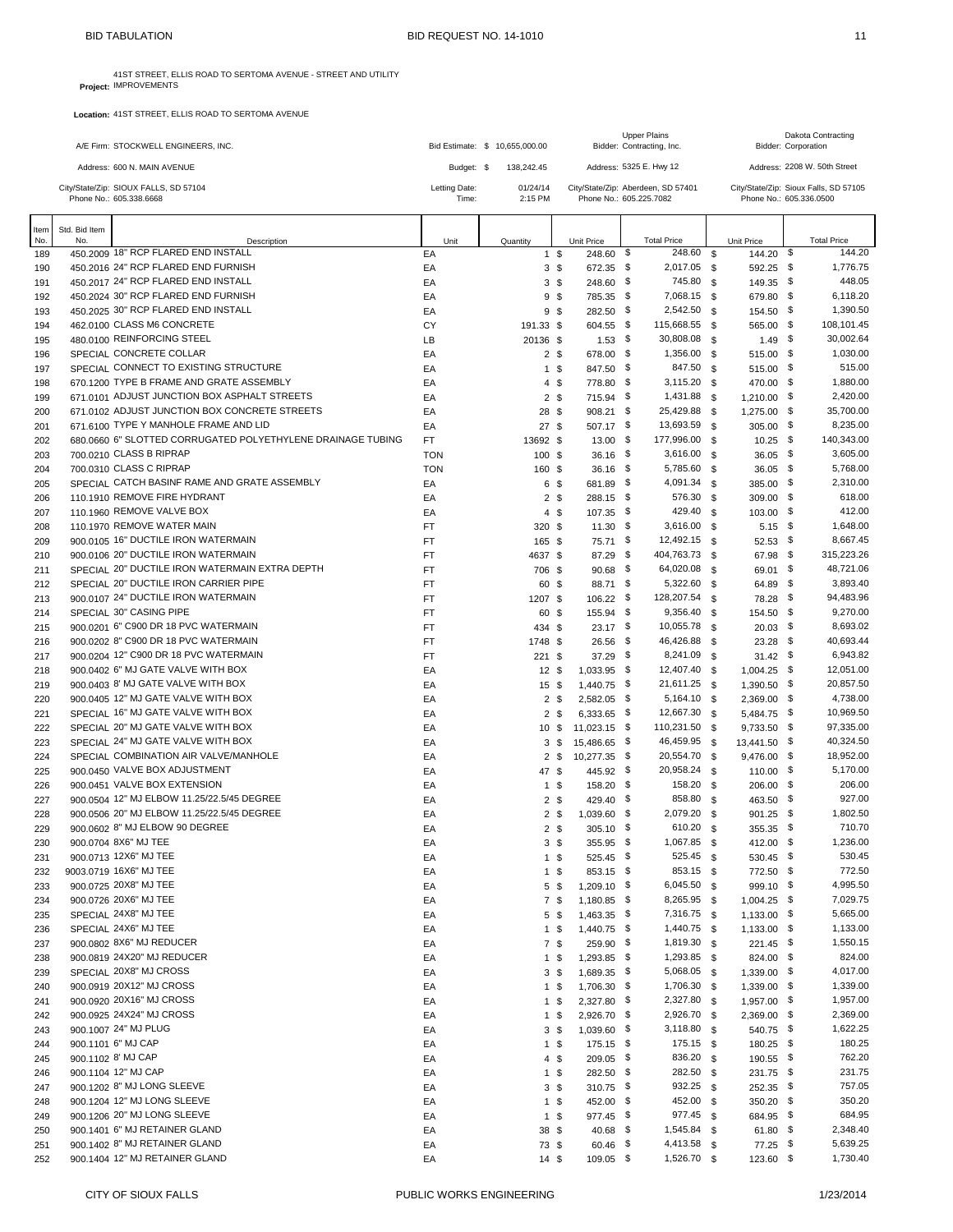r

| A/E Firm: STOCKWELL ENGINEERS, INC.                              |                        | Bid Estimate: \$ 10.655,000.00 | <b>Upper Plains</b><br>Bidder: Contracting, Inc.              | Dakota Contracting<br><b>Bidder: Corporation</b>                 |
|------------------------------------------------------------------|------------------------|--------------------------------|---------------------------------------------------------------|------------------------------------------------------------------|
| Address: 600 N. MAIN AVENUE                                      | Budget: \$             | 138.242.45                     | Address: 5325 E. Hwy 12                                       | Address: 2208 W. 50th Street                                     |
| City/State/Zip: SIOUX FALLS, SD 57104<br>Phone No.: 605.338.6668 | Letting Date:<br>Time: | 01/24/14<br>$2:15$ PM          | City/State/Zip: Aberdeen, SD 57401<br>Phone No.: 605.225.7082 | City/State/Zip: Sioux Falls, SD 57105<br>Phone No.: 605.336.0500 |
|                                                                  |                        |                                |                                                               |                                                                  |

| Item | Std. Bid Item |                                                          |           |      |                 |                 |                    |                    |          |               |      |                    |
|------|---------------|----------------------------------------------------------|-----------|------|-----------------|-----------------|--------------------|--------------------|----------|---------------|------|--------------------|
| No.  | No.           | Description                                              |           | Unit | Quantity        |                 | Unit Price         | <b>Total Price</b> |          | Unit Price    |      | <b>Total Price</b> |
| 253  |               | 900.1405 16" MJ RETAINER GLAND                           | EA        |      |                 | 8 \$            | 180.80 \$          | 1,446.40           | <b>S</b> | 169.95 \$     |      | 1.359.60           |
| 254  |               | 900.1406 20" MJ RETAINER GLAND                           | EA        |      | 55 \$           |                 | $305.10$ \$        | 16,780.50 \$       |          | 272.95 \$     |      | 15,012.25          |
| 255  |               | 900.1407 24" MJ RETAINER GLAND                           | EA        |      | $25 \text{ } $$ |                 | 412.45 \$          | 10,311.25 \$       |          | 355.35 \$     |      | 8,883.75           |
| 256  |               | 900.1502 FIRE HYDRANT                                    | EA        |      | 19 \$           |                 | 2,926.70 \$        | 55,607.30          | - \$     | 2,678.00 \$   |      | 50,882.00          |
| 257  |               | 900.1504 F12" FIRE HYDRANT EXTENSION                     | EA        |      |                 | 1 \$            | 694.95 \$          | 694.95 \$          |          | 515.00 \$     |      | 515.00             |
| 258  |               | 900.1505 18" FIRE HYDRANT EXTENSION                      | EA        |      |                 | $1 \text{ }$ \$ | 785.35 \$          | 785.35 \$          |          | 618.00 \$     |      | 618.00             |
| 259  |               | 9001507 TEMPORARY FIRE HYDRANT                           | EA        |      |                 | 5 <sup>5</sup>  | 1,525.50 \$        | 7,627.50 \$        |          | 1,545.00      | - \$ | 7,725.00           |
| 260  |               | 900.1751 CUT AND TIE TO EXISTING WATERMAIN               | EA        |      |                 | 7\$             | 1,079.15 \$        | 7,554.05 \$        |          | 1,545.00 \$   |      | 10,815.00          |
| 261  |               | 900,6000 WATER SERVICE TRENCH EXCAVATING AND BACKFILLING | FT        |      | 492 \$          |                 | 16.95 \$           | 8,339.40 \$        |          | $17.51$ \$    |      | 8,614.92           |
| 262  |               | 900,8001 6" WATERMAIN BEDDING MATERIAL                   | <b>FT</b> |      | 434 \$          |                 | $3.39$ \$          | 1,471.26 \$        |          | $2.58$ \$     |      | 1,119.72           |
| 263  |               | 900.8002 8" WATERMAIN BEDDING MATERIAL                   | <b>FT</b> |      | 1748 \$         |                 | $3.39$ \$          | 5,925.72 \$        |          | $3.09$ \$     |      | 5,401.32           |
| 264  |               | 900.8004 12" WATERMAIN BEDDING MATERIAL                  | FT.       |      | $221$ \$        |                 | 4.52 $\frac{1}{2}$ | 998.92 \$          |          | $3.61$ \$     |      | 797.81             |
| 265  |               | 900.8005 16" WATERMAIN BEDDING MATERIAL                  | FT.       |      | 165 \$          |                 | $5.65$ \$          | 932.25             | - \$     | $4.12$ \$     |      | 679.80             |
| 266  |               | 900,8006 20" WATERMAIN BEDDING MATERIAL                  | FT        |      | 5343 \$         |                 | $5.65$ \$          | 30,187.95 \$       |          | 4.64 \$       |      | 24,791.52          |
| 267  |               | 900.8007 24" WATERMAIN BEDDING MATERIAL                  | FT        |      | 1207 \$         |                 | $6.78$ \$          | 8,183.46 \$        |          | $5.15$ \$     |      | 6,216.05           |
| 268  |               | 110.0520 REMOVE SEWER PIPE                               | FT        |      | 143S            |                 | 13.56 \$           | 1,939.08 \$        |          | $3.09$ \$     |      | 441.87             |
| 269  |               | 110.1461 REMOVE SANITARY SEWER MANHOLE                   | EA        |      |                 | 2 <sup>5</sup>  | 943.55 \$          | 1,887.10 \$        |          | 463.50 \$     |      | 927.00             |
| 270  |               | 950.0103 8" SANITARY SEWER PIPE 10-12' DEEP              | <b>FT</b> |      | 196 \$          |                 | 28.82 \$           | 5,648.72 \$        |          | 18.54 \$      |      | 3,633.84           |
| 271  |               | 950.0106 8" SANITARY SEWER PIPE 16-18' DEEP              | FT        |      | 116 \$          |                 | 37.86 \$           | 4,391.76 \$        |          | 24.72 \$      |      | 2,867.52           |
| 272  |               | 950.0204 10" SANITARY SEWER PIPE 12-14' DEEP             | FT        |      | 24S             |                 | $40.12$ \$         | 962.88             | - \$     | $22.15$ \$    |      | 531.60             |
| 273  |               | 950.0205 10" SANITARY SEWER PIPE 14-16' DEEP             | FT        |      | 12S             |                 | 47.46 \$           | 569.52 \$          |          | $24.21$ \$    |      | 290.52             |
| 274  |               | 950.0206 10" SANITARY SEWER PIPE 16-18' DEEP             | <b>FT</b> |      | 333S            |                 | $42.38$ \$         | 14,112.54 \$       |          | $26.27$ \$    |      | 8,747.91           |
| 275  |               | 950.0207 10" SANITARY SEWER PIPE 18-20' DEEP             | FT        |      | 224S            |                 | 45.77 \$           | 10,252.48 \$       |          | $31.42$ \$    |      | 7,038.08           |
| 276  |               | 950.0208 10" SANITARY SEWER PIPE 20-22' DEEP             | <b>FT</b> |      | 158 \$          |                 | 49.16 \$           | 7,767.28 \$        |          | $33.48$ \$    |      | 5,289.84           |
| 277  |               | 950.0209 10" SANITARY SEWER PIPE 22-24' DEEP             | FT        |      | $221$ \$        |                 | 55.94 \$           | 12,362.74 \$       |          | $36.57$ \$    |      | 8,081.97           |
| 278  |               | 950.0409 15" SANITARY SEWER PIPE 22-24' DEEP             | FT.       |      |                 | 5 <sup>5</sup>  | 152.55 \$          | 762.75 \$          |          | 38.63 \$      |      | 193.15             |
| 279  |               | SPECIAL 16" CASING PIPE                                  | FT        |      | 120 \$          |                 | 69.50 \$           | 8,340.00 \$        |          | $72.10$ \$    |      | 8,652.00           |
| 280  |               | 950.2000 8" SANITARY SEWER PIPE BEDDING MATERIAL         | <b>FT</b> |      | 312S            |                 | $5.09$ \$          | 1,588.08 \$        |          | $5.15$ \$     |      | 1,606.80           |
| 281  |               | 950.2001 10" SANITARY SEWER PIPE BEDDING MATERIAL        | <b>FT</b> |      | 972 \$          |                 | $5.65$ \$          | 5,491.80 \$        |          | $5.15$ \$     |      | 5,005.80           |
| 282  |               | 950.2003 15" SANITARY SEWER PIPE BEDDING MATERIAL        | <b>FT</b> |      |                 | 5 \$            | $22.60$ \$         | 113.00             | - \$     | $7.21$ \$     |      | 36.05              |
| 283  |               | 950.3005 10X4" SEWER WYE/TAP                             | EA        |      |                 | 8\$             | 175.15 \$          | 1,401.20           | - \$     | 206.00 \$     |      | 1,648.00           |
| 284  |               | 950,3006 10X6" SEWER WYE/TAP                             | EA        |      |                 | $1 \text{ }$ \$ | 186.45 \$          | 186.45 \$          |          | 221.45 \$     |      | 221.45             |
| 285  |               | 950.3102 8" SEWER COUPLINGS                              | EA        |      |                 | 1 \$            | 344.65 \$          | 344.65 \$          |          | $113.30$ \$   |      | 113.30             |
| 286  |               | 950.3103 10" SEWER COUPLINGS                             | EA        |      | 28 \$           |                 | 423.75 \$          | 11,865.00 \$       |          | 128.75 \$     |      | 3,605.00           |
| 287  |               | 950.3105 15" SEWER COUPLINGS                             | EA        |      |                 | $1 \text{ }$ \$ | 683.65 \$          | 683.65             | \$       | 242.05 \$     |      | 242.05             |
| 288  |               | 950.3201 6" SEWER CAPS/PLUGS                             | EA        |      |                 | 1 \$            | 39.55 \$           | $39.55$ \$         |          | $61.80$ \$    |      | 61.80              |
| 289  |               | 950.3202 8" SEWER CAPS/PLUGS                             | EA        |      |                 | 3 <sup>5</sup>  | $96.05$ \$         | 288.15 \$          |          | $72.10$ \$    |      | 216.30             |
| 290  |               | SPECIAL 16" SEWER CAPS/PLUGS                             | EA        |      |                 | 2 <sup>5</sup>  | 367.25 \$          | 734.50 \$          |          | 355.35 \$     |      | 710.70             |
| 291  |               | 950,4003 48" MANHOLE 10-12' DEEP                         | EA        |      |                 | 1 \$            | $1,983.15$ \$      | 1,983.15 \$        |          | 1,648.00 \$   |      | 1,648.00           |
| 292  |               | 950.4006 48" MANHOLE 16-18' DEEP                         | EA        |      |                 | 1 <sup>5</sup>  | 2,977.55 \$        | 2,977.55 \$        |          | 2,369.00 \$   |      | 2,369.00           |
| 293  |               | 950.4106 48" LINED MANHOLE 16-18' DEEP                   | EA        |      |                 | 1 <sup>5</sup>  | 7,288.50 \$        | 7,288.50 \$        |          | 6,077.00 \$   |      | 6,077.00           |
| 294  |               | 950.4107 48" LINED MANHOLE 18-20' DEEP                   | EA        |      |                 | $1 \text{ }$ \$ | 8,441.10 \$        | 8,441.10 \$        |          | 6,901.00 \$   |      | 6,901.00           |
| 295  |               | 950.4109 48" LINED MANHOLE 22-24' DEEP                   | EA        |      |                 | 1 \$            | 10,503.35 \$       | 10,503.35 \$       |          | 8,240.00 \$   |      | 8.240.00           |
| 296  |               | 950.4700 MANHOLE DROP SECTION                            | EA        |      |                 | 1 \$            | $1,090.45$ \$      | 1,090.45 \$        |          | 824.00 \$     |      | 824.00             |
| 297  |               | 950,4802 8" BOOTS FOR MANHOLE                            | EA        |      |                 | $5\degree$      | $90.40$ \$         | 452.00 \$          |          | $103.00$ \$   |      | 515.00             |
| 298  |               | 950.4803 10" BOOTS FOR MANHOLE                           | EA        |      |                 | 7\$             | 135.60 \$          | 949.20 \$          |          | 154.50 \$     |      | 1,081.50           |
| 299  |               | 950.4805 15" BOOTS FOR MANHOLE                           | EA        |      |                 | 1 <sup>5</sup>  | 163.85 \$          | 163.85 \$          |          | 185.40 \$     |      | 185.40             |
| 300  |               | 950.4910 RECONNECT SEWER SERVICE                         | EA        |      |                 | 8 \$            | 615.85 \$          | 4,926.80 \$        |          | 1,236.00 \$   |      | 9,888.00           |
| 301  |               | 950.4950 4" SANITARY SEWER SERVICE                       | FT        |      | 184 \$          |                 | $27.12$ \$         | 4,990.08 \$        |          | 25.75 \$      |      | 4,738.00           |
| 302  |               | 950.4951 6" SANTIARY SEWER SERVICE                       | FT        |      | 64 \$           |                 | $30.51$ \$         | 1,952.64 \$        |          | 41.20 \$      |      | 2,636.80           |
| 303  |               | 950,5001 ADJUST MANHOLE ASPHALT STREETS                  | EA        |      |                 | $1 \text{ }$ \$ | 707.15 \$          | 707.15 \$          |          | 750.00 \$     |      | 750.00             |
| 304  |               | 950,5002 ADJUST MANHOLE CONCRETE STREETS                 | EA        |      | 16 \$           |                 | 707.16 \$          | 11,314.56 \$       |          | 260.00 \$     |      | 4,160.00           |
| 305  |               | 950,5010 RECONSTRUCT MANHOLE                             | EA        |      |                 | 8\$             | 1,485.95 \$        | 11,887.60 \$       |          | $1,030.00$ \$ |      | 8,240.00           |
| 306  |               | 950.5100 CONNECTION INTO EXISTING MANHOLE                | EA        |      |                 | 2 <sup>5</sup>  | 1,175.20 \$        | 2,350.40 \$        |          | 824.00 \$     |      | 1,648.00           |
| 307  |               | 950.5120 MANHOLE BENCH AND INVERT RECONSTRUCT            | EA        |      |                 | 2 <sup>5</sup>  | $1,022.65$ \$      | 2,045.30 \$        |          | 515.00 \$     |      | 1,030.00           |
| 308  |               | 950,5250 SANITARY SEWER TEMPORARY BYPASS                 | LS        |      |                 | 1 \$            | 16,554.50 \$       | 16,554.50 \$       |          | 5,150.00 \$   |      | 5,150.00           |
| 309  |               | 950.5300 MANHOLE FRAME AND COVER                         | EA        |      | 17S             |                 | 557.29 \$          | 9,473.93 \$        |          | 425.00 \$     |      | 7,225.00           |
| 310  |               | 950.5320 MANHOLE EXTERNAL FRAME SEAL                     | EA        |      | 17S             |                 | 341.60 \$          | 5,807.20 \$        |          | 275.00 \$     |      | 4,675.00           |
| 311  |               | SPECIAL MANHOLE EXTERNAL JOINT SEALS                     | EA        |      | $15 \text{ } $$ |                 | 231.65 \$          | 3,474.75 \$        |          | 220.00 \$     |      | 3,300.00           |
| 312  |               | 950,5410 MANHOLE CONSTRUCTION PLATE MARKER               | EA        |      | 17S             |                 | 271.44 \$          | 4,614.48 \$        |          | $103.00$ \$   |      | 1,751.00           |
| 313  |               | 950,5600 MANHOLE EXFILTRATION/VACUUM TEST                | EA        |      |                 | 5 <sup>5</sup>  | 180.80 \$          | 904.00 \$          |          | 257.50 \$     |      | 1,287.50           |
| 314  |               | 950.5610 SANTIARY SEWER EXFILTRATION TESTING             | FT        |      | 883 \$          |                 | $1.13$ \$          | 997.79 \$          |          | $1.03$ \$     |      | 909.49             |
| 315  |               | 950.5620 PVC SEWER PIPE DEFLECTION TEST                  | FT        |      | 883 \$          |                 | $1.13$ \$          | 997.79 \$          |          | $1.03$ \$     |      | 909.49             |
| 316  |               | 950.5700 LOCATING UTILITY                                | EA        |      | 10 <sup>5</sup> |                 | 56.50 \$           | 565.00 \$          |          | $103.00$ \$   |      | 1,030.00           |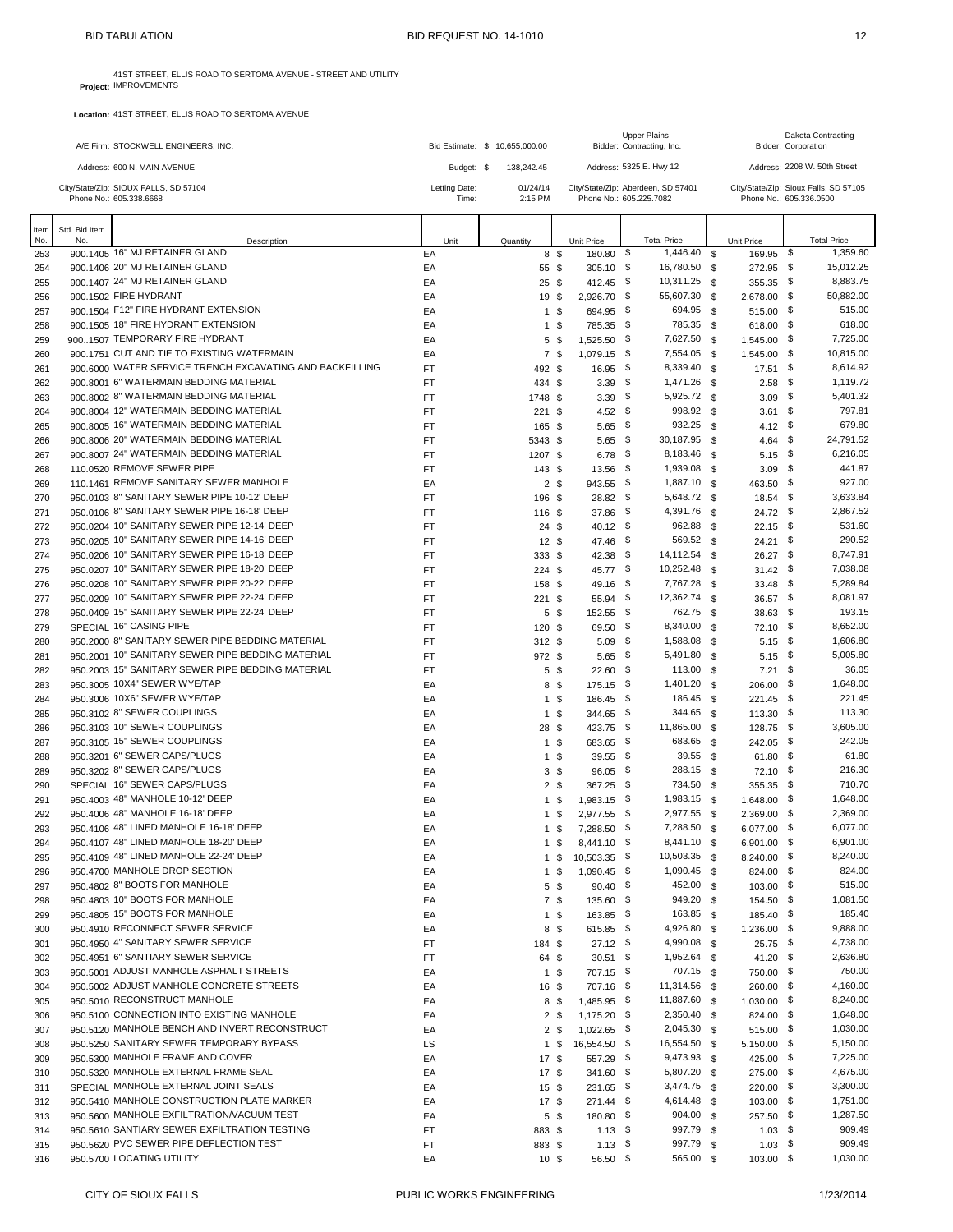|      |                 | A/E Firm: STOCKWELL ENGINEERS, INC.                                  |               | Bid Estimate: \$ 10,655,000.00 |                 |               | Upper Plains<br>Bidder: Contracting, Inc. |          |                         |     | Dakota Contracting<br>Bidder: Corporation |
|------|-----------------|----------------------------------------------------------------------|---------------|--------------------------------|-----------------|---------------|-------------------------------------------|----------|-------------------------|-----|-------------------------------------------|
|      |                 | Address: 600 N. MAIN AVENUE                                          | Budget: \$    | 138,242.45                     |                 |               | Address: 5325 E. Hwy 12                   |          |                         |     | Address: 2208 W. 50th Street              |
|      |                 | City/State/Zip: SIOUX FALLS, SD 57104                                | Letting Date: | 01/24/14                       |                 |               | City/State/Zip: Aberdeen, SD 57401        |          |                         |     | City/State/Zip: Sioux Falls, SD 57105     |
|      |                 | Phone No.: 605.338.6668                                              | Time:         | 2:15 PM                        |                 |               | Phone No.: 605.225.7082                   |          | Phone No.: 605.336.0500 |     |                                           |
| ltem | Std. Bid Item   |                                                                      |               |                                |                 |               |                                           |          |                         |     |                                           |
| No.  | No.             | Description                                                          | Unit          | Quantity                       |                 | Unit Price    | <b>Total Price</b>                        |          | <b>Unit Price</b>       |     | <b>Total Price</b>                        |
| 317  |                 | 950.5710 VERIFY UTILITY                                              | EA            |                                | 6 \$            | 282.50        | 1,695.00<br>\$                            | - \$     | 103.00                  | -\$ | 618.00                                    |
| 318  |                 | SPECIAL SEWER FLOW METER AND ELECTRICAL SERVICE                      | LS            |                                | 1 <sup>5</sup>  | $6,118.95$ \$ | 6,118.95 \$                               |          | $3,362.95$ \$           |     | 3,362.95                                  |
| 319  |                 | 9.0551 TAX ON CITY FURNISHED ROADWAY LIGHTING MATERIALS              | LS            | 1                              | \$              | 4,454.46 \$   | 4,454.46                                  | - \$     | 3,942.00 \$             |     | 3,942.00                                  |
| 320  |                 | 9.0552 TAX ON CITY FURNISHED TRAFFIC MATERIALS                       | LS            |                                | 1 \$            | 13,560.00 \$  | 13,560.00                                 | <b>S</b> | 12.000.00 \$            |     | 12,000.00                                 |
| 321  |                 | 110.1530 REMOVE SIGNAL POLE FOOTING                                  | EA            | $\overline{4}$                 | \$              | 397.25 \$     | 1,589.00                                  | \$       | $309.00$ \$             |     | 1,236.00                                  |
| 322  |                 | 110.1532 REMOVE CONTROLLER CABINET FOOTING                           | EA            |                                | 1 \$            | 264.83 \$     | 264.83 \$                                 |          | $206.00$ \$             |     | 206.00                                    |
| 323  |                 | 110.1540 REMOVE LUMINAIRE POLE FOOTING                               | EA            |                                | 4S              | 198.62 \$     | 794.48                                    | <b>S</b> | $206.00$ \$             |     | 824.00                                    |
| 324  |                 | 110,5100 SALVAGE LUMINAIRE POLE                                      | EA            |                                | 7 \$            | 148.03 \$     | 1,036.21 \$                               |          | 134.93 \$               |     | 944.51                                    |
| 325  |                 | 110.5110 SALVAGE SIGNAL EQUIPMENT                                    | LS            |                                | $1 \text{ }$ \$ | $2,712.00$ \$ | 2,712.00 \$                               |          | 2,472.00 \$             |     | 2,472.00                                  |
| 326  | 635.0431 HEIGHT | INSTALL BREAKAWAY BASE LUMINAIRE POLE WITH ARM 30'                   | EA            |                                | 5 \$            | 288.15 \$     | 1,440.75 \$                               |          | 262.65 \$               |     | 1,313.25                                  |
|      |                 | INSTALL BREAKAWAY BASE LUMINAIRE POLE WITH ARM 40'                   |               |                                |                 |               |                                           |          |                         |     |                                           |
| 327  | 635.0432 HEIGHT |                                                                      | EA            |                                | 7\$             | 299.45 \$     | 2,096.15 \$                               |          | 272.95 \$               |     | 1,910.65                                  |
|      |                 | INSTALL BREAKAWAY BASE LUMINAIRE POLE WITH TWIN ARMS 40'             |               |                                |                 |               |                                           |          |                         |     |                                           |
| 328  | 635.0445 HEIGHT |                                                                      | EA            | 34S                            |                 | $322.05$ \$   | 10,949.70 \$                              |          | 293.55 \$               |     | 9.980.70                                  |
| 329  |                 | 635.2320 INSTALL PEDESTAL SIGNAL POLE                                | EA            |                                | 1 <sup>5</sup>  | 276.85 \$     | 276.85 \$                                 |          | 252.35 \$               |     | 252.35                                    |
| 330  |                 | 635.2327 INSTALL SIGNAL POLE WITH 25' MAST ARM                       | EA            |                                | 1 <sup>5</sup>  | 706.25 \$     | 706.25                                    | \$       | 643.75 \$               |     | 643.75                                    |
| 331  |                 | 635.2328 INSTALL SIGNAL POLE WITH 30' MAST ARM                       | EA            |                                | 2 <sup>5</sup>  | 717.55 \$     | 1,435.10                                  | - \$     | 654.05 \$               |     | 1,308.10                                  |
| 332  |                 | 635.2329 INSTALL SIGNAL POLE WITH 35' MAST ARM                       | EA            |                                | 2 <sup>5</sup>  | 791.00 \$     | 1,582.00                                  | - \$     | 721.00 \$               |     | 1,442.00                                  |
| 333  |                 | 635.2331 INSTALL SIGNAL POLE WITH 45' MAST ARM                       | EA            |                                | 1 <sup>5</sup>  | $1,073.50$ \$ | 1,073.50                                  | \$       | 978.50 \$               |     | 978.50                                    |
| 334  |                 | 635.2332 INSTALL SIGNAL POLE WITH 50' MAST ARM                       | EA            |                                | 1 <sup>5</sup>  | 1,079.15 \$   | 1,079.15 \$                               |          | 983.65 \$               |     | 983.65                                    |
|      |                 |                                                                      |               |                                |                 |               | 791.00 \$                                 |          |                         |     |                                           |
| 335  |                 | 635.2342 INSTALL SIGNAL POLE WITH 25' MAST ARM AND LUMINAIRE ARMS EA |               |                                | 1 \$            | 791.00 \$     |                                           |          | 721.00 \$               |     | 721.00                                    |
| 336  |                 | 635.2345 INSTALL SIGNAL POLE WITH 40' MAST ARM AND LUMINAIRE ARMS EA |               |                                | 1 \$            | $1,028.30$ \$ | 1,028.30 \$                               |          | 937.30 \$               |     | 937.30                                    |
|      |                 | 635.2346 INSTALL SIGNAL POLE WITH 45' MAST ARM AND LUMINAIRE ARMS EA |               |                                | 2 <sup>5</sup>  | 1,039.60 \$   | 2,079.20 \$                               |          | 947.60 \$               |     | 1,895.20                                  |
| 337  |                 |                                                                      |               |                                |                 |               |                                           |          |                         |     |                                           |
| 338  |                 | 635.2348 INSTALL SIGNAL POLE WITH 55' MAST ARM AND LUMINAIRE ARMS EA |               |                                | 3 <sup>3</sup>  | 1,056.55 \$   | 3,169.65 \$                               |          | 963.05 \$               |     | 2,889.15                                  |
| 339  |                 | 635.2349 INSTALL SIGNAL POLE WITH 60' MAST ARM AND LUMINAIRE ARMS EA |               |                                | 1 \$            | $1,130.00$ \$ | 1,130.00 \$                               |          | 1,030.00 \$             |     | 1,030.00                                  |
|      |                 | 635.2390 INSTALL 3 SECTION VEHICLE SIGNAL HEAD                       | EA            | 39 \$                          |                 | 274.59 \$     | 10,709.01 \$                              |          | 250.29 \$               |     | 9,761.31                                  |
| 340  |                 | SPECIAL INSTALL 3 SECTION DIRECTIONAL HEAD                           | EA            |                                |                 |               | 2,471.34                                  | - \$     |                         |     | 1,501.74                                  |
| 341  |                 |                                                                      |               |                                | 6 \$            | 411.89 \$     |                                           |          | 250.29 \$               |     | 4,597.92                                  |
| 342  |                 | SPECIAL INSTALL 4 SECTION DIRECTIONAL HEAD                           | EA            | 18 \$                          |                 | 280.24 \$     | 5,044.32                                  | <b>S</b> | 255.44 \$               |     |                                           |
| 343  |                 | SPECIAL INSTALL 4 SECTION VEHICLE SIGNAL HEAD                        | EA            |                                | 4S              | 280.24 \$     | 1,120.96                                  | \$       | 255.44 \$               |     | 1,021.76                                  |
| 344  |                 | 635.2391 INSTALL 5 SECTION VEHICLE SIGNAL HEAD                       | EA            |                                | 2 <sup>5</sup>  | 293.80 \$     | 587.60                                    | \$       | 267.80 \$               |     | 535.60                                    |
| 345  |                 | 635.5020 2' DIAMETER FOOTING                                         | FT            | 288 \$                         |                 | 87.01 \$      | 25,058.88                                 | \$       | 79.31 \$                |     | 22,841.28                                 |
| 346  |                 | 635.5025 2.5' DIAMETER FOOTING                                       | FT            | 89 \$                          |                 | 209.05 \$     | 18,605.45                                 | \$       | 190.55 \$               |     | 16,958.95                                 |
| 347  |                 | 635,5030 3' DIAMETER FOOTING                                         | FT            | 130 \$                         |                 | 214.70 \$     | 27,911.00 \$                              |          | 195.70 \$               |     | 25,441.00                                 |
| 348  |                 | 635.5100 CONTROLLER CABINET FOOTING                                  | EA            |                                | 4S              | 853.15 \$     | 3,412.60                                  | \$       | 777.65 \$               |     | 3,110.60                                  |
| 349  |                 | 635,5318 18" DIAMETER JUNCTION BOX LIGHTING                          | EA            | 30 <sup>5</sup>                |                 | 745.80 \$     | 22,374.00                                 | <b>S</b> | 679.80 \$               |     | 20,394.00                                 |
| 350  |                 | 636.5318 18" DIAMETER JUNCTION BOX TRAFFIC                           | EA            | 16 \$                          |                 | 870.10 \$     | 13,921.60                                 | \$       | 793.10 \$               |     | 12,689.60                                 |
| 351  |                 | 635.5324 24" DIAMETER JUNCTION BOX LIGHTING                          | EA            |                                | 1 \$            | 881.40 \$     | 881.40 \$                                 |          | 803.40 \$               |     | 803.40                                    |
| 352  |                 | 636.5324 24" DIAMETER JUNCTION BOX TRAFFIC                           | EA            | $22 \text{ } $$                |                 | 994.40 \$     | 21,876.80 \$                              |          | 906.40 \$               |     | 19,940.80                                 |
| 353  |                 | 635,5330 30" DIAMETER JUNCTION BOX TRAFFIC                           | EA            |                                | 3\$             | 1,389.90 \$   | 4,169.70 \$                               |          | 1,266.90 \$             |     | 3,800.70                                  |
| 354  |                 | 635.5413 INSTALL BATTERY BACKUP SYSTEM                               | EA            |                                | $4 \text{ } $$  | 406.80 \$     | 1,627.20 \$                               |          | 370.80 \$               |     | 1,483.20                                  |
|      |                 | POWER FEED ELEVATED TRANSFORMER TO SIGNAL METER                      |               |                                |                 |               |                                           |          |                         |     |                                           |
| 355  |                 | 635.5480 PEDESTAL<br>POWER FEED ELEVATED TRANSFORMER TO DOUBLE METER | EA            |                                | 1 \$            | 1,389.90 \$   | 1,389.90 \$                               |          | 1,266.90 \$             |     | 1,266.90                                  |
| 356  |                 | 635.5481 PEDESTAL                                                    | EA            |                                | 2 <sub>5</sub>  | 1,774.10 \$   | 3,548.20 \$                               |          | $1,617.10$ \$           |     | 3,234.20                                  |
|      |                 | POWER FEED GROUND POWER SOURCE TO DOUBLE METER                       |               |                                |                 |               |                                           |          |                         |     |                                           |
| 357  |                 | 635.5483 PEDESTAL                                                    | EA            |                                | $1 \text{ } $$  | 1,808.00 \$   | 1,808.00 \$                               |          | 1,648.00 \$             |     | 1,648.00                                  |
| 358  |                 | 635.5491 TIE TO EXISTING CONDUIT                                     | EA            |                                | $2 \sqrt{3}$    | 73.45 \$      | 146.90 \$                                 |          | 66.95 \$                |     | 133.90                                    |
| 359  |                 | 635.5492 TIE TO EXISTING LIGHT BASE                                  | EA            |                                | 3 <sup>5</sup>  | $107.35$ \$   | 322.05 \$                                 |          | $97.85$ \$              |     | 293.55                                    |
| 360  |                 | 635.5495 TIE TO EXISTING POWER SOURCE                                | EA            |                                | 3 <sup>5</sup>  | 84.75 \$      | 254.25 \$                                 |          | 77.25 \$                |     | 231.75                                    |
| 361  |                 | 635.5498 INSTALL LOCATOR BALL AND TRACER WIRE                        | EA            |                                | $4 \text{ } $$  | 73.45 \$      | 293.80 \$                                 |          | 66.95 \$                |     | 267.80                                    |
| 362  |                 | 635.5541 INSTALL WIRELESS IN-PAVEMENT TRAFFIC SENSOR                 | EA            | 88 \$                          |                 | 158.20 \$     | 13,921.60 \$                              |          | 144.20 \$               |     | 12,689.60                                 |
| 363  |                 | SPECIAL INSTALL WIRELESS ACCESS POINT                                | EA            |                                | 3 <sup>5</sup>  | 226.00 \$     | 678.00                                    | \$       | 206.00 \$               |     | 618.00                                    |
| 364  |                 | SPECIAL INSTALL WIRELES REPEATER                                     | EA            | $11 \text{ } $$                |                 | 237.30 \$     | 2,610.30 \$                               |          | $216.30$ \$             |     | 2,379.30                                  |
| 365  |                 | SPECIAL INSTALL WIRELESS IN-PAVEMENT BIKE SENSOR                     | EA            |                                | 6 \$            | 237.30 \$     | 1,423.80 \$                               |          | $216.30$ \$             |     | 1,297.80                                  |
|      |                 | INSTALL SINGLE EMERGENCY VEHICLE PREEMPTION DETECTOR                 |               |                                |                 |               |                                           |          |                         |     |                                           |
| 366  | 635.5554 HEAD   |                                                                      | EA            | $15 \text{ } $$                |                 | 452.00 \$     | 6,780.00 \$                               |          | 412.00 \$               |     | 6,180.00                                  |
| 367  |                 | 635.5556 INSTALL EMERGENCY VEHICLE PREEMPTION CONTROLLER UNIT        | EA            |                                | $4 \text{ } $$  | 169.50 \$     | 678.00 \$                                 |          | 154.50 \$               |     | 618.00                                    |
| 368  |                 | 635.5910 PEDESTRIAN PUSH BUTTON POLE                                 | EA            | $24 \text{ } $$                |                 | 423.75 \$     | 10,170.00 \$                              |          | 386.25 \$               |     | 9,270.00                                  |
| 369  |                 | 635.5922 PEDESTRIAN SIGNAL HEAD WITH COUNTDOWN TIMER                 | EA            | 24 \$                          |                 | 237.30 \$     | 5,695.20 \$                               |          | $216.30$ \$             |     | 5,191.20                                  |
| 370  |                 | 635,5930 PEDESTRIAN CROSSING SIGN                                    | EA            | 24 \$                          |                 | $96.05$ \$    | 2,305.20 \$                               |          | 87.55 \$                |     | 2,101.20                                  |
| 371  |                 | 635.6960 INSTALL CONTROLLER CABINET                                  | EA            |                                | 4\$             | 237.30 \$     | 949.20 \$                                 |          | $216.30$ \$             |     | 865.20                                    |
| 372  |                 | 635.6970 INSTALL PEDESTRIAN PUSH BUTTON                              | EA            | $24 \text{ } $$                |                 | 84.75 \$      | 2,034.00 \$                               |          | 77.25 \$                |     | 1,854.00                                  |
|      |                 |                                                                      |               |                                |                 |               |                                           |          |                         |     |                                           |